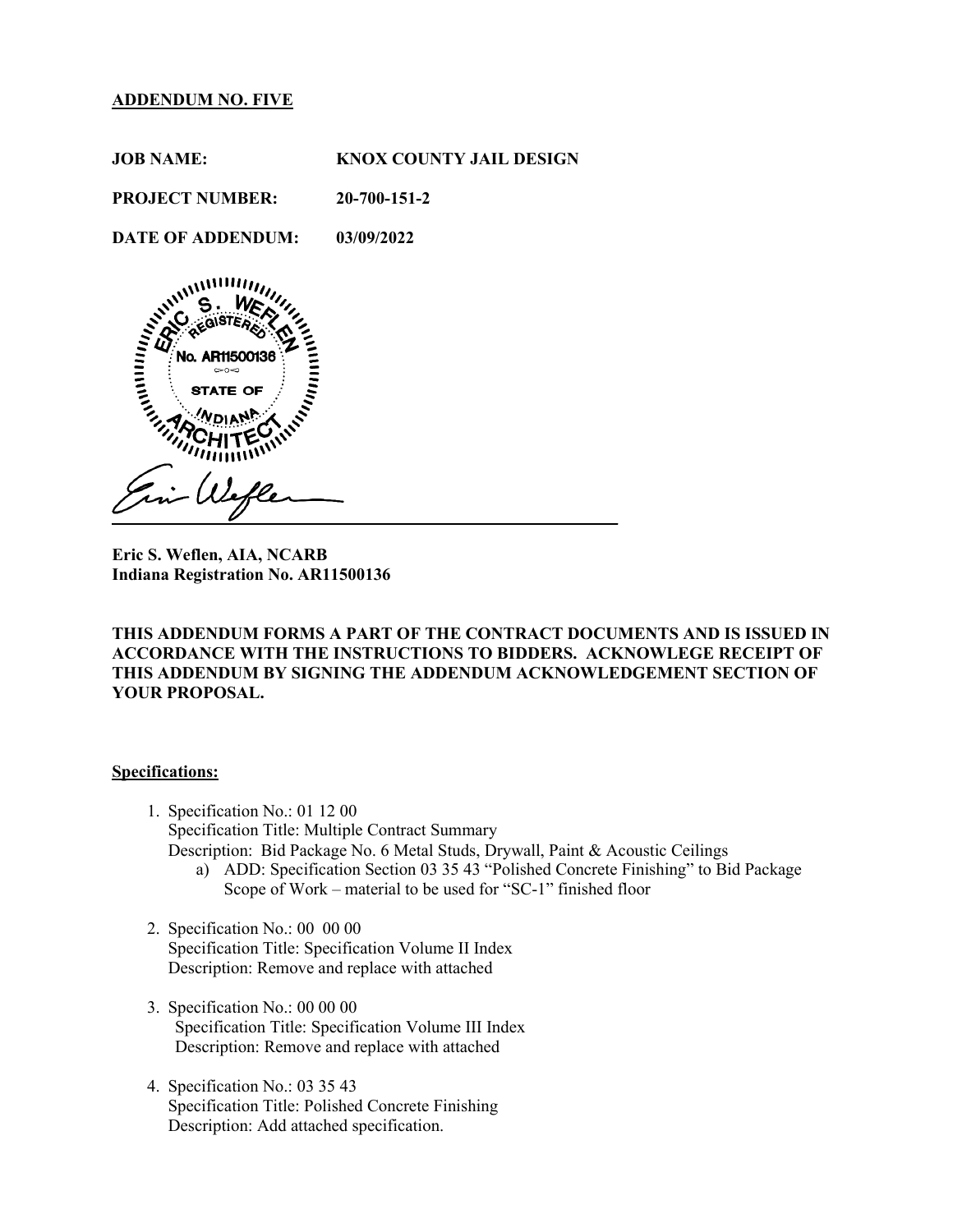5. Specification No.: 09 97 26 Specification Title: Cementitious Coating Description: Remove specification.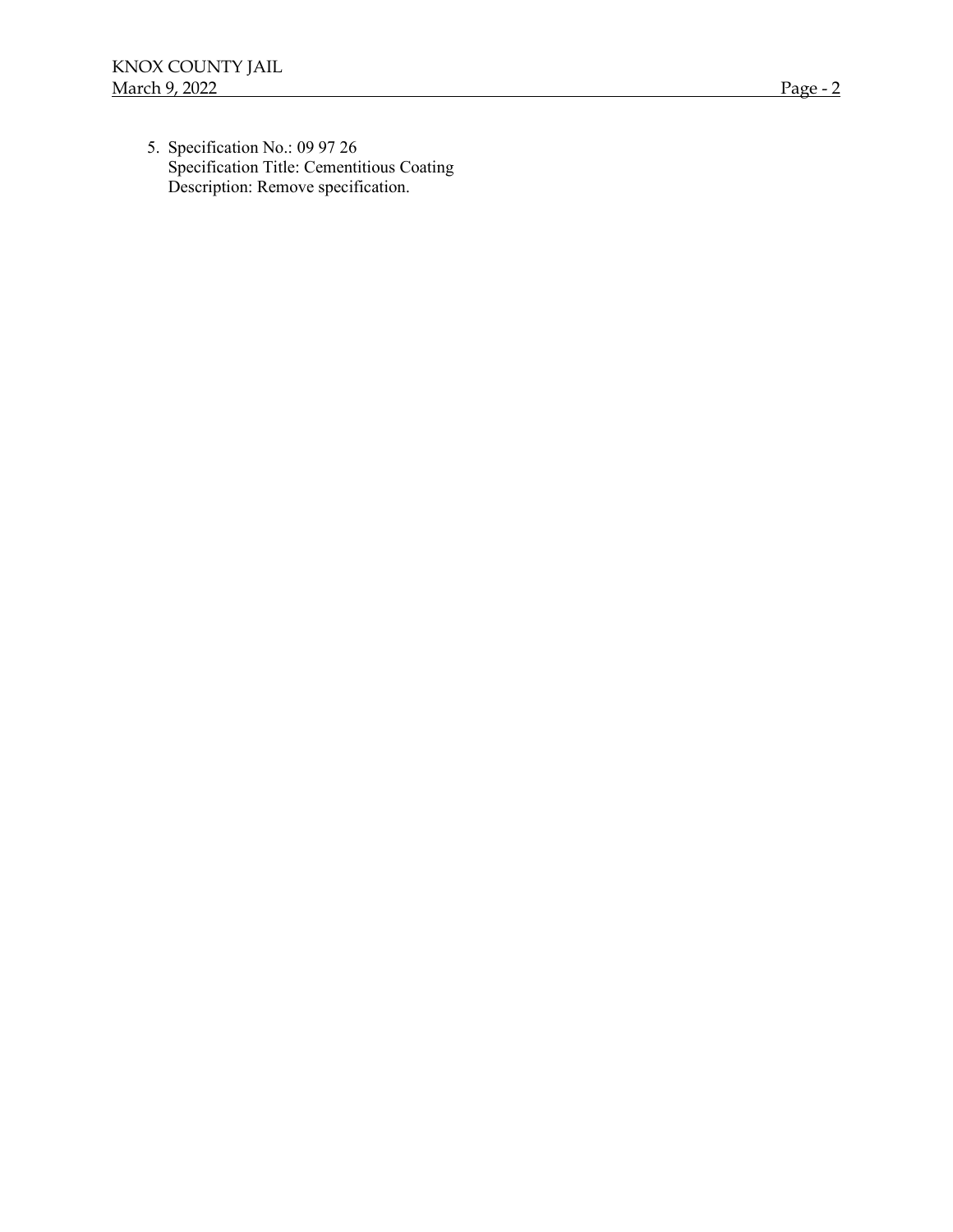# **Bid Question Log**  $\overline{ }$  = Items in Addendum - Closed Item **Project Name: Knox County Justice Center Date: March 10, 2022**

| <b>Response</b>                                                                                                                                                                                                                               |
|-----------------------------------------------------------------------------------------------------------------------------------------------------------------------------------------------------------------------------------------------|
| Added to set pre-addendum #1                                                                                                                                                                                                                  |
| Added to set pre-addendum #1                                                                                                                                                                                                                  |
| ADDN 02- Sheet IN101 1B Floor tags updated; Cart Storage 1316 flooring to match existing<br>Kitchen 1309 flooring (Owner has attic storage product); Chemical Storage 1318 flooring to<br>remain existing VCT (addtional VCT may be required) |
| ADDN 02 - clarified in Interiors General Notes on Sheet IN001                                                                                                                                                                                 |
| See sheet A 335 Addendum #2                                                                                                                                                                                                                   |
| Added to set pre-addendum #1 (Garmong comment: please confirm for electrical feeds)                                                                                                                                                           |
| These will be addressed in Addendum #2                                                                                                                                                                                                        |
| Added to set pre-addendum #1                                                                                                                                                                                                                  |
| <b>Added to Addendum #2</b>                                                                                                                                                                                                                   |
| <b>Added to Addendum #2</b>                                                                                                                                                                                                                   |

| Item No. | <b>Item Description</b>                                                                                                                                                                                                                                                                                                                                                                                                                 | <b>Received From</b> | <b>Date</b><br><b>Received</b> | Date To<br><b>RQAW</b> | Response<br><b>Date</b> | <b>Response</b>                                                                                                                                                                                                                           |
|----------|-----------------------------------------------------------------------------------------------------------------------------------------------------------------------------------------------------------------------------------------------------------------------------------------------------------------------------------------------------------------------------------------------------------------------------------------|----------------------|--------------------------------|------------------------|-------------------------|-------------------------------------------------------------------------------------------------------------------------------------------------------------------------------------------------------------------------------------------|
| 01       | Area " $C$ " – existing ceiling is not labeled for demolition (is this exposed as existing, Installation of new<br>MEP will require access ?)                                                                                                                                                                                                                                                                                           | Garmong              |                                | 2/2/2022               |                         | Added to set pre-addendum #1                                                                                                                                                                                                              |
| 02       | Wall partition M10-D used on Area "D" - do not see that wall type on A002                                                                                                                                                                                                                                                                                                                                                               | Garmong              |                                | 2/2/2022               |                         | Added to set pre-addendum #1                                                                                                                                                                                                              |
| 03       | Finish Plan IN 101 1B1 - indicates new floor finishes in all rooms, excluding Kitchen (Kitchen is indicated<br>as "existing" - are we providing new floor finish as indicated ? (New floor finishes in rooms not being<br>remodeled will require contents removal / replacement - kitchen support areas / freezer will require<br>shutdown)                                                                                             | Garmong              |                                | 2/2/2022               | 2/16/2022               | ADDN 02- Sheet IN101 1B Floor tags updated; Cart Storage 1316 flooring to match existir<br>Kitchen 1309 flooring (Owner has attic storage product); Chemical Storage 1318 flooring<br>remain existing VCT (addtional VCT may be required) |
| 04       | General Note Drawing IN 001 Existing areas "B" wall paint, at all rooms ?                                                                                                                                                                                                                                                                                                                                                               | Garmong              |                                | 2/2/2022               | 2/16/2022               | ADDN 02 - clarified in Interiors General Notes on Sheet IN001                                                                                                                                                                             |
| 05       | Drawing partition type details to not reflect this construction<br>CCC. ALL TOP OF MASONRY WALLS SHALL BE TO DECK AS INDICATED ON PLANS 2" SHORT OF DECK OR STRUCTURE ABOVE. FILL GAP WITH<br>SOUND ATTENUATION BLANKET, AND PROVIDE JOINT SEALANT ON BOTH SIDES BETWEEN TOP OF WALL AND UNDERSIDE OF STRUCTURE/DECK.<br>AT RATED WALL ASSEMBLIES PROVIDE FIRE RESISTIVE JOINT SYSTEM BETWEEN TOP OF WALL AND BOTTOM OF STRUCTURE/DECK. | Garmong              |                                | 2/2/2022               |                         | See sheet A 335 Addendum #2                                                                                                                                                                                                               |
| 06       | A reflected ceiling plan has not been provided for Area "C" (AC 1B1 for Area B extends into Area C, but<br>indicates the existing ceiling is to remain. (Electrical is shown from feeding 1245 - 1247 area)                                                                                                                                                                                                                             | Garmong              |                                | 2/2/2022               |                         | Added to set pre-addendum #1 (Garmong comment: please confirm for electrical feeds)                                                                                                                                                       |
| 07       | Civil Drawing C-300 does not indicate domestic water route into the building. Several utility pipe sizes<br>are indicated as "X"                                                                                                                                                                                                                                                                                                        | Garmong              |                                | 2/2/2022               |                         | These will be addressed in Addendum #2                                                                                                                                                                                                    |
| 08       | Drawn A210 REF Section 3A / A321 - drawing section doesn't appear to be the correct location at the<br>exterior wall                                                                                                                                                                                                                                                                                                                    | Garmong              |                                | 2/2/2022               |                         | Added to set pre-addendum #1                                                                                                                                                                                                              |
| 09       | Site Electrical E010 does not indicate primary / secondary power feed to Unit "F", or emergency<br>generator                                                                                                                                                                                                                                                                                                                            | Garmong              |                                | 2/2/2022               |                         | Added to Addendum #2                                                                                                                                                                                                                      |
| 10       | Site Electrical E010 does not indicate revisions to accommodate Unit "D" alternates (relocation of<br>generator, transformer etc.)                                                                                                                                                                                                                                                                                                      | Garmong              |                                | 2/2/2022               |                         | Added to Addendum #2                                                                                                                                                                                                                      |

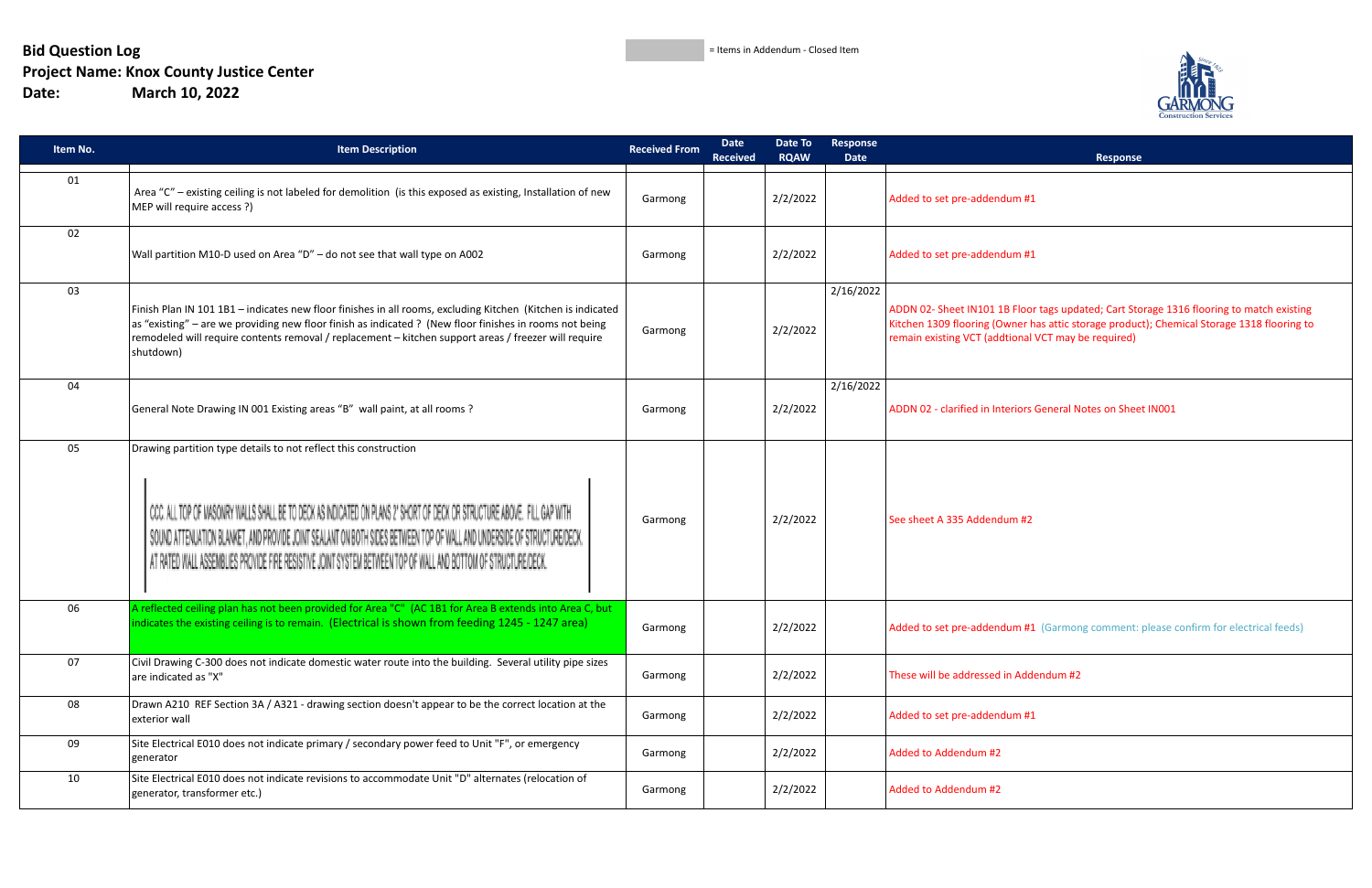# **Bid Question Log**  $\overline{ }$  = Items in Addendum - Closed Item **Project Name: Knox County Justice Center Date: March 10, 2022**

| 11 | Geotechnical Report - please provide document                                                                                                                                                  | Garmong             |          | 2/3/2022 | Document provided                                                   |
|----|------------------------------------------------------------------------------------------------------------------------------------------------------------------------------------------------|---------------------|----------|----------|---------------------------------------------------------------------|
| 12 | Volume II Index includes 05 40 00 Cold Formed Metal Framing - no specification has been included in<br>the documents                                                                           | Garmong             |          | 2/3/2022 | ADDN 01 added specification                                         |
| 13 | Specifications include Seismic Hanger sections for HVAC and Plumbing - No Seismic Hanger specification<br>is included for Electrical                                                           | Garmong             |          | 2/3/2022 | Addendum 03                                                         |
| 14 | A1-D5 (not in drawing index)                                                                                                                                                                   | Garmong             |          | 2/7/2022 | ADDN 01                                                             |
| 15 | AC-ALT-D1-D5 (not in drawing index)                                                                                                                                                            | Garmong             |          | 2/7/2022 | ADDN 01                                                             |
| 16 | A400 (not in drawing index)                                                                                                                                                                    | Garmong             |          | 2/7/2022 | ADDN 01                                                             |
| 17 | S-012 (not in drawing index) S-301 (on drawing index, no physical drawings) S-302; S-303; SF-ALTD1-1;<br>SR2D2; SR2F1 (not in drawing index)                                                   | Garmong             |          | 2/7/2022 | ADDN 01 UPDATED DRAWING COVER SHEET, Addendum #2 added S-301        |
| 18 | C000 & C602 (not in drawing index)                                                                                                                                                             | Garmong             |          | 2/7/2022 | <b>ADDN 01</b>                                                      |
| 19 | FS100; FS300; FS400; FS500 (not in drawing index)                                                                                                                                              | Garmong             |          | 2/7/2022 | ADDN 01 UPDATED DRAWING COVER SHEET                                 |
| 20 | P700; P701; P703 (not in drawing index)                                                                                                                                                        | Garmong             |          | 2/7/2022 | ADDN 01 UPDATED DRAWING COVER SHEET                                 |
| 21 | E001; E010, E392D (not in drawing index)                                                                                                                                                       | Garmong             |          | 2/7/2022 | <b>ADDN 01</b>                                                      |
| 22 | E011; E012; E013; E110; E391D (on drawing index, no physical drawings)                                                                                                                         | Garmong             |          | 2/7/2022 | E010, E011 Included in Addendum #2. E013 and E391D will be omitted. |
| 23 | E500; E292D; ES104D; ES204D; ES204D4 (on drawing index, no physical drawings)                                                                                                                  | Garmong             |          | 2/7/2022 | ES104D and ES204D were included issued with original set.           |
| 24 | ES101A; ES301; ES302; ES303; ES401; ES402 (not in drawing index)                                                                                                                               | Garmong             |          | 2/7/2022 | ADDN 01 UPDATED DRAWING COVER SHEET                                 |
| 25 | Would it be possible to get the CAD drawings for the Knox County Justice Campus project in order to<br>establish cut & fill?                                                                   | Wabash<br>Utilities | 2/8/2022 | 2/9/2022 | This can be released to contractor once bids are awarded.           |
| 26 | RQAW Specification 11 19 00 Detention Contractors - indicates to submit a bid to the General Trades<br>Contractor - BP #07 is a stand alone package for the Detention Equipment scope of work. | Garmong             |          | 2/9/2022 | <b>ADDN 02</b>                                                      |



| tion                                        |
|---------------------------------------------|
|                                             |
|                                             |
|                                             |
|                                             |
|                                             |
| /ING COVER SHEET, Addendum #2 added S-301   |
|                                             |
| <b>ING COVER SHEET</b>                      |
| <b>ING COVER SHEET</b>                      |
|                                             |
| Idendum #2. E013 and E391D will be omitted. |
| included issued with original set.          |
| <b>ING COVER SHEET</b>                      |
| intractor once bids are awarded.            |
|                                             |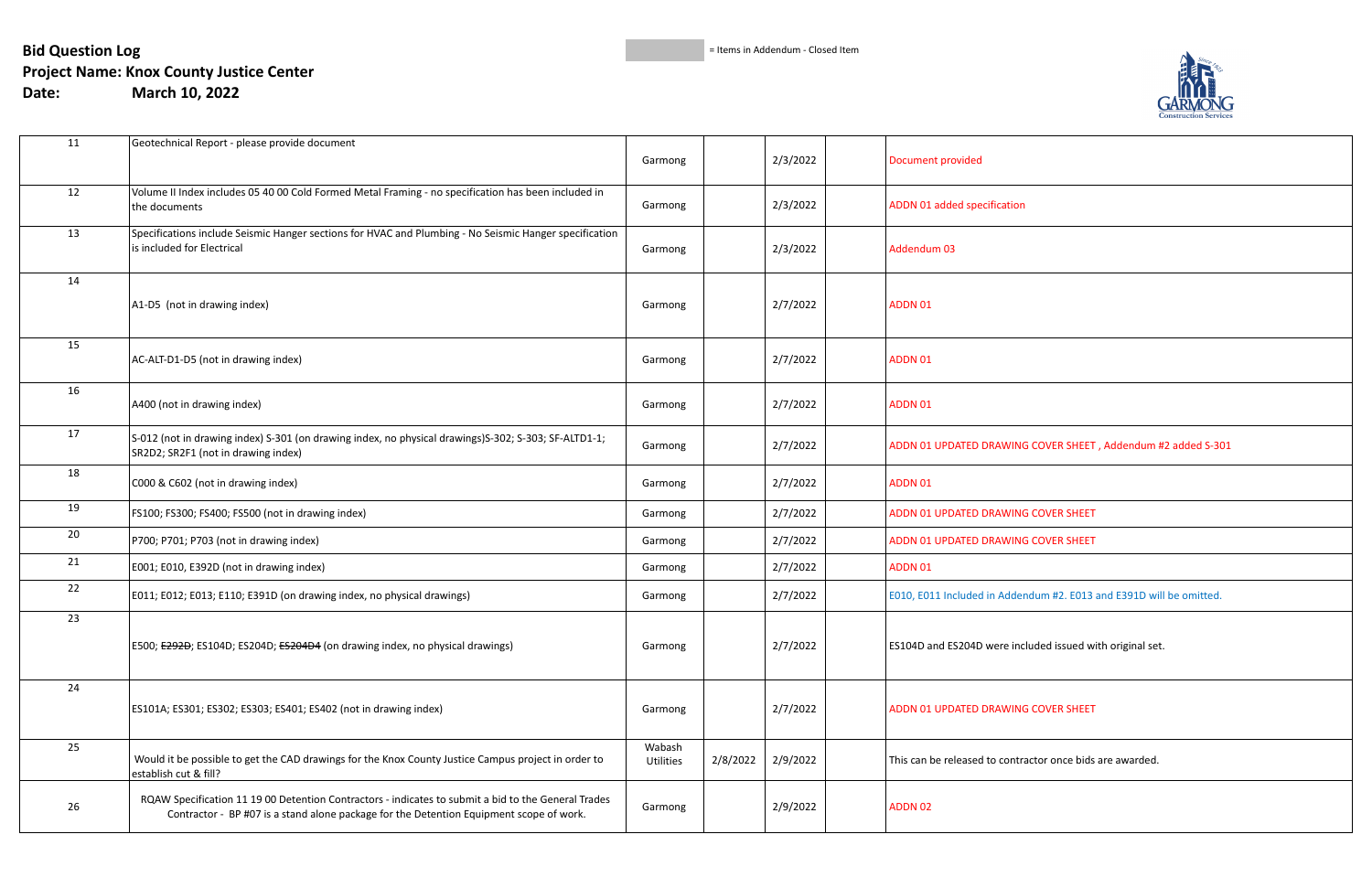# **Bid Question Log** Elems in Addendum - Closed Item **Project Name: Knox County Justice Center Date: March 10, 2022**

| 27 | Section 033000 Cast in Place-Concrete Rev 1 shows precast items and structures. Nothing on Concrete<br>Mix designs usually show aggregate requirements, Minimum cement, admixtures, Water Cement ratios,<br>Slump requirements. (specifications provided are section 33 05 13 "Manholes & Structures)                                        | Jones & Son         | 2/9/2022 | 2/9/2022              | See 03-30-00 page 4 for agreegate requiremnts. See<br>information                                                                                                 |
|----|----------------------------------------------------------------------------------------------------------------------------------------------------------------------------------------------------------------------------------------------------------------------------------------------------------------------------------------------|---------------------|----------|-----------------------|-------------------------------------------------------------------------------------------------------------------------------------------------------------------|
| 28 | Storm drainage for Unit "F" (building roof drains) does not appear to be indicated, on either C300 or<br>C400                                                                                                                                                                                                                                | Garmong             | 2/9/2022 | 2/9/2022              | updated in Addendum #2                                                                                                                                            |
| 29 | Civil Drawings for Unit D Alternates - have not been provided (erosion control, sanitary, storm, grading<br>etc)                                                                                                                                                                                                                             | Garmong             | 2/9/2022 | 2/9/2022              | This will be added in Addendum #2                                                                                                                                 |
| 30 | ES302 indicates Room 1515 as IT Room - floor plans indicate 1515 as a Restroom (IT appears to be<br>Room 1514)                                                                                                                                                                                                                               | Garmong             | 2/9/2022 | 2/9/2022              | Addendum #2; Room should be labeled as 1514 on d                                                                                                                  |
| 31 | Security systems for Unit A land at SQE #06 in the existing IT Room, and then to SQE #01 in Room 2603<br>(new IT Room at Unit D - Level II) - will Unit "A" Security and other area systems remain operable -<br>without SQE #01 complete and operable ?                                                                                     | Garmong             | 2/9/2022 | 2/9/2022              | Addendum #2; New field devices for Unit "A" to tern<br>systems in Unit "A" shall not be dependent on SQE#1<br>head-end at SQE#6 shall be updated to integrate wit |
| 32 | Sanitary site piping: please confirm depth of existing manhole, which new Unit D / F pipe runs are<br>indicated to tie into - has sufficient depth for pipe runs (Previous project installing site contractor has<br>ndicated the existing manhole is shallow (less than 36")) New sanitary piping will cross multiple existing<br>utilities | Wabash<br>Utilities |          | 2/10/2022 2/10/2022   | Conflicts were resolved in addendum #3                                                                                                                            |
| 33 | Drawing AF 1A1 Note 11 references Drawing A401 for Book In Counter details (Drawing A401 is stair<br>details)                                                                                                                                                                                                                                | Garmong             |          | 2/10/2022 2/11/2022   | Note #11 should refer to A 404                                                                                                                                    |
| 34 | Unit "A" foundations vs. interior / exterior slabs are indicated in different locations, at the overhead<br>door locations. Structural drawings indicate the exterior slab pours over the foundation entirely vs<br>Architectural indicates the interior slab pouring completely over the foundation                                         | Garmong             |          | 2/11/2022 2/11/2022   | Provide slab on grade as per the structural drawings.                                                                                                             |
| 35 | Drawing SF 1A1 contains the foundation schedules - there is no indication for 8W1, 8W2 etc., which are<br>continuous foundations at the interior / exterior areas on several units.                                                                                                                                                          | Garmong             |          | 2/11/2022 2/11/2022   | See 06/S-012 for CMU Wall Reinforcement Schedule                                                                                                                  |
| 36 | Drawing SR1A1 contains many section cuts referenced to Drawing S301 (no S301 drawing has been<br>issued)                                                                                                                                                                                                                                     | Garmong             |          | 2/11/2022 2/11/2022   | S-301 was part of the bid pack. If it is missing in the p<br>addendum #2                                                                                          |
| 37 | "Shackle Rings" are indicated at concrete benches - please provide specifications                                                                                                                                                                                                                                                            | Garmong             |          | 2/11/2022 2/11/2022   | See 2B/A-405 for detail, no specification needed                                                                                                                  |
| 38 | RE: Insulation indicated on detail pages shows 4" R-13 in the roof and walls but the spec pages have R-<br>30 simple saver roof and 6" walls. Which one is correct?                                                                                                                                                                          | Service<br>Partners |          | $2/15/2022$ 2/15/2022 | All PEMB walls are min R-13 and roofs are R-19 (no s                                                                                                              |



# agreegate requiremnts. See section 2.2 page 8 of -3-30-00 for mix design

ould be labeled as 1514 on drawing ES302.

I devices for Unit "A" to terminate to SQE#3 and SQE#4. Functionality of not be dependent on SQE#1 being complete and operable. Controls he updated to integrate with new controls at SQE#3 and SQE#4.

I pack. If it is missing in the prints, it will be provided as part of

All PEMB walls are min R-13 and roofs are R-19 (no simple saver system)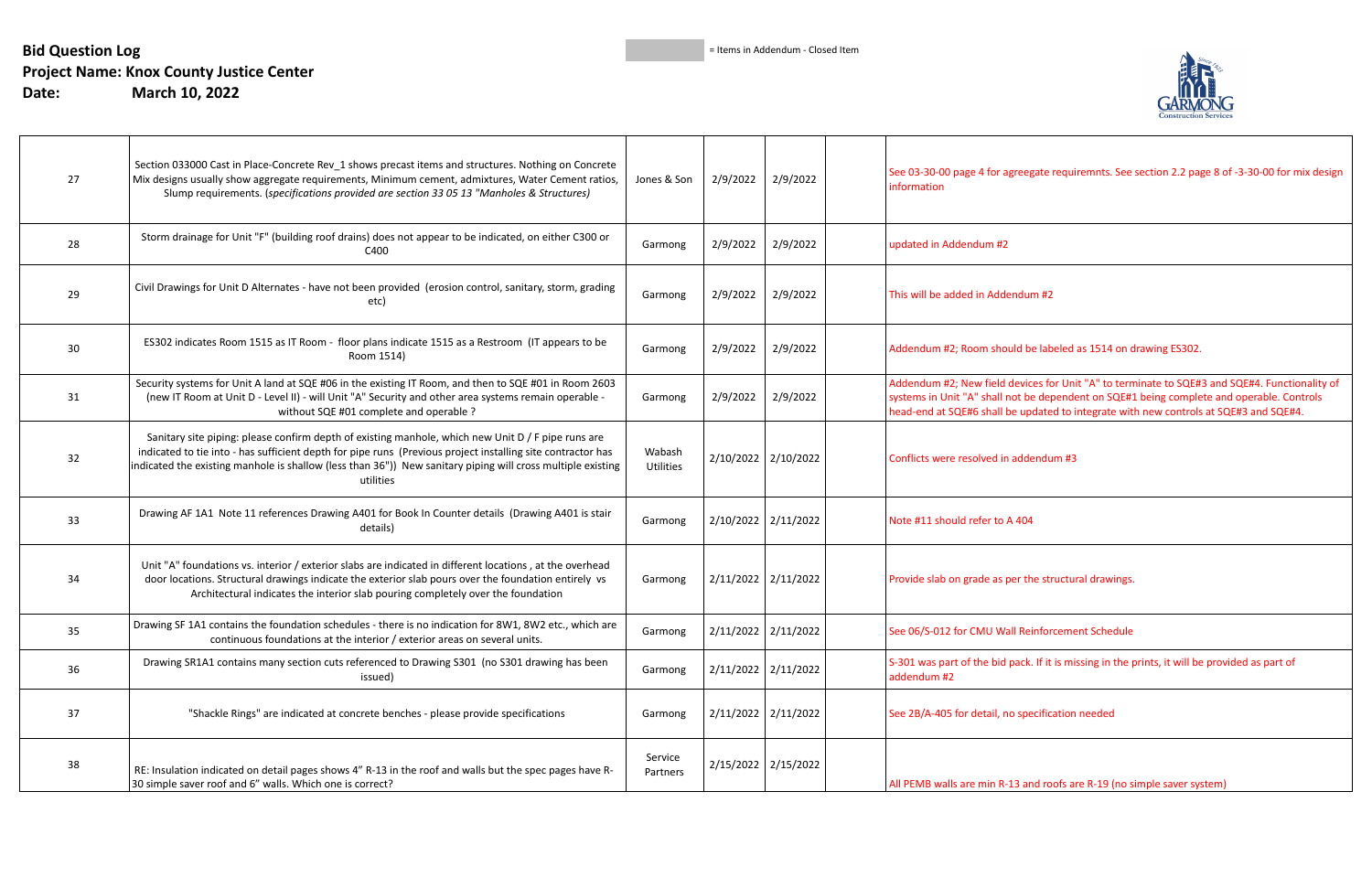# **Bid Question Log Example 2018** and  $\overline{a}$  and  $\overline{b}$  and  $\overline{c}$  and  $\overline{d}$  and  $\overline{b}$  and  $\overline{b}$  and  $\overline{c}$  and  $\overline{d}$  and  $\overline{b}$  and  $\overline{c}$  and  $\overline{c}$  and  $\overline{c}$  and  $\overline{c}$  and  $\overline{c}$  and  $\$ **Project Name: Knox County Justice Center Date: March 10, 2022**

| 39 | Site Layout drawing indicates 6" curb on the west side of the drive (north side of Salleyport). Grades<br>appear to indicate a low point, with water run off towards the west - an opening in the curbing would<br>be needed for water passage | Garmong                 | 2/16/2022 2/16/2022     | Addressed in addedum #2                                                                     |
|----|------------------------------------------------------------------------------------------------------------------------------------------------------------------------------------------------------------------------------------------------|-------------------------|-------------------------|---------------------------------------------------------------------------------------------|
| 40 | No site curbing is indicated at the asphalt paving edge / landscape area immediately east of the<br>Salleyport. Given traffic flow radius, should curbing be placed to prevent driving into the landscape area                                 | Garmong                 | $2/16/2022$   2/16/2022 | Addressed in addedum #2                                                                     |
| 45 | Civil Drawings are not included for Alternate "A" (Day Room 1533 & Cell Area)                                                                                                                                                                  | Garmong                 | $2/16/2022$   2/16/2022 | This will be addressed in Addendum #2                                                       |
| 46 | RULE 5 / CSGP - has RQAW Team applied and paid fee for Erosion Control / NOI ?                                                                                                                                                                 | Prebid BP<br>Contractor | 2/17/2022 2/17/2022     | In coordination                                                                             |
| 47 | Drawing C001 "Erosion Control" Note #12 - this note conflicts with requirements indicated on Drawing<br>C400 / Note "G"                                                                                                                        | Garmong                 | 2/17/2022 2/17/2022     | The note will be update in addendum #2 to reflect that no cut will be removed from the site |
|    | Raw Water, Unit A - Main piping incomplete lines. Where does<br>it come from?                                                                                                                                                                  | HG Heinz                | 2/17/2022 2/17/2022     | Corrected in Addendum #3.                                                                   |
| 48 | Hot water piping to TMV and isolation pods in unit A. Line sizes don't make sense.                                                                                                                                                             | HG Heinz                | 2/17/2022 2/17/2022     | Corrected Addendum #2.                                                                      |
| 49 | Shower valve adjacent to room 1510. No fixture specified.                                                                                                                                                                                      | HG Heinz                | 2/17/2022 2/17/2022     | Added to plumbing fixture schedule. Corrected in Addendum #3.                               |
| 50 | Detail 8 on P802 - does this apply to both mechanical rooms in units A & D?                                                                                                                                                                    | HG Heinz                | 2/17/2022 2/17/2022     | Corrected in Addendum #3.                                                                   |
| 51 | Is there a water softener in unit A or D mechanical room? Not shown on enlarged mech room drawings.<br>Where is RM # D109?                                                                                                                     | HG Heinz                | 2/17/2022 2/17/2022     | Water Softener for Unit F. Corrected in Addendume #3.                                       |
| 52 | Is there a booster pump in Unit A or D mechanical room? Not shown on enlarged mech room drawings.                                                                                                                                              | HG Heinz                | 2/17/2022 2/17/2022     | Booster pump is an alternate bid. Corrected in Addendum #3.                                 |
| 53 | No booster pump on plumbing schedule                                                                                                                                                                                                           | HG Heinz                | 2/17/2022 2/17/2022     | Booster pump is an alternate bid. Corrected in Addendum #3.                                 |
| 54 | 3" gas in mechanical room unit A? Where does this come from?                                                                                                                                                                                   | HG Heinz                | 2/17/2022 2/17/2022     | Gas goes up to roof. Corrected in Addendum #3.                                              |
| 55 | 4" gas line in unit D? Where is this going?                                                                                                                                                                                                    | HG Heinz                | 2/17/2022 2/17/2022     | 4" gas line comes from the existing gas main in Unit C corridor. Corrected in Addendum #3.  |
| 56 | Gas isometric and plumbing drawings don't match. Where is tie-in to existing gas located at?                                                                                                                                                   | HG Heinz                | 2/17/2022 2/17/2022     | 4" gas line comes from the existing gas main in Unit C corridor. Corrected in Addendum #3.  |
| 57 | CFSH-5 on drawings not shown in fixture spec                                                                                                                                                                                                   | HG Heinz                | $2/17/2022$ 2/17/2022   | Corrected in Adddendum #3.                                                                  |
| 58 | P100- The grease interceptor outside is hashed out as if it were being demoed. Is this correct? If so, is it<br>being replaced?                                                                                                                | Altstadt /<br>Hoffman   | 2/17/2022 2/17/2022     | Grease trap is existing to remain. Corrected Addendum #2.                                   |
| 59 | P110- Note 5 says sinks and piping to remain, but they are not on P210B                                                                                                                                                                        | Altstadt /<br>Hoffman   | 2/17/2022 2/17/2022     | Corrected Addendum #2.                                                                      |
| 60 | P210A- There are TMV's with 1/2" pipe coming off of them and are running to several fixtures that are 3/4"<br>drops. Is this size correct?                                                                                                     | Altstadt /<br>Hoffman   | $2/17/2022$ 2/17/2022   | Corrected Addendum #2.                                                                      |



| Addressed in addedum #2                                                                     |
|---------------------------------------------------------------------------------------------|
| Addressed in addedum #2                                                                     |
| This will be addressed in Addendum #2                                                       |
| In coordination                                                                             |
| The note will be update in addendum #2 to reflect that no cut will be removed from the site |
| Corrected in Addendum #3.                                                                   |
| Corrected Addendum #2.                                                                      |
| Added to plumbing fixture schedule. Corrected in Addendum #3.                               |
| Corrected in Addendum #3.                                                                   |
| Water Softener for Unit F. Corrected in Addendume #3.                                       |
| Booster pump is an alternate bid. Corrected in Addendum #3.                                 |
| Booster pump is an alternate bid. Corrected in Addendum #3.                                 |
| Gas goes up to roof. Corrected in Addendum #3.                                              |
| 4" gas line comes from the existing gas main in Unit C corridor. Corrected in Addendum #3.  |
| 4" gas line comes from the existing gas main in Unit C corridor. Corrected in Addendum #3.  |
| Corrected in Adddendum #3.                                                                  |
| Grease trap is existing to remain. Corrected Addendum #2.                                   |
| Corrected Addendum #2.                                                                      |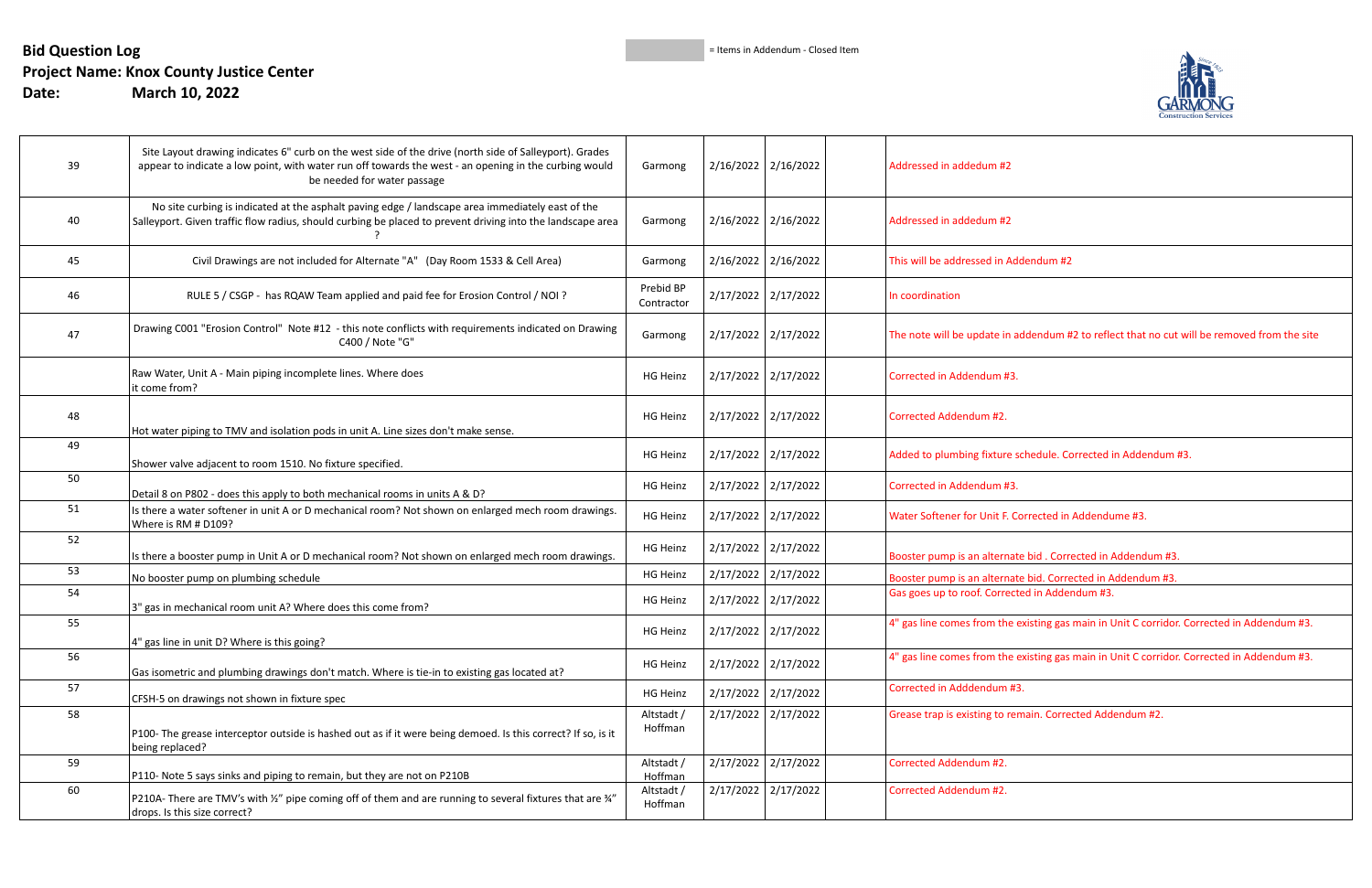# **Bid Question Log** Elems in Addendum - Closed Item **Project Name: Knox County Justice Center Date: March 10, 2022**

| 21112022  | 21112022  |         | <b>ICS</b>                                                                                                                                                                                                                              |
|-----------|-----------|---------|-----------------------------------------------------------------------------------------------------------------------------------------------------------------------------------------------------------------------------------------|
| 2/17/2022 | 2/17/2022 |         | Yes, the plumbing contractor. Corrected in Addendum #4.                                                                                                                                                                                 |
| 2/17/2022 | 2/17/2022 |         | Corrected in Addendum #3.                                                                                                                                                                                                               |
| 2/17/2022 | 2/17/2022 |         | Corrected in Addendum #3.                                                                                                                                                                                                               |
| 2/17/2022 | 2/17/2022 |         | Corrected in Addendum #3.                                                                                                                                                                                                               |
| 2/17/2022 | 2/17/2022 |         | Gas piping goes to the roof. Corrected in Addendum #3.                                                                                                                                                                                  |
| 2/17/2022 | 2/17/2022 |         | Corrected in Addendum #3.                                                                                                                                                                                                               |
| 2/17/2022 | 2/17/2022 |         | Refet to specification section 22 14 00 for roof drain specs. ST (storage tanks) are listed on the<br>HW Storage Tank Schedule.                                                                                                         |
| 2/17/2022 | 2/17/2022 |         | hydronic piping called out in addendum #3 - refer to mechanical drawings for additional detail                                                                                                                                          |
| 2/17/2022 | 2/17/2022 |         | Can not be provided at the time.                                                                                                                                                                                                        |
| 2/17/2022 | 2/17/2022 |         | See spec 07 92 00. Anywhere inmates will have access to, Dynapoxy "pick-proof" security sealant<br>is required. If movement is expected, Dynaflex is required.                                                                          |
|           |           |         |                                                                                                                                                                                                                                         |
| 2/17/2022 | 2/17/2022 |         | Both 03 60 20 and 03 62 00 are included in set. Error in index only for 03 62 00                                                                                                                                                        |
| 2/17/2022 | 2/17/2022 |         | <b>Corrected Addendum #2</b>                                                                                                                                                                                                            |
| 2/17/2022 | 2/17/2022 |         | <b>Corrected Addendum #2</b>                                                                                                                                                                                                            |
| 2/17/2022 | 2/17/2022 |         | <b>Corrected Addendum #2</b>                                                                                                                                                                                                            |
| 2/17/2022 | 2/17/2022 |         | <b>Corrected Addendum #2</b>                                                                                                                                                                                                            |
| 2/17/2022 | 2/17/2022 |         | Removed from Spec Index, Addendum #2                                                                                                                                                                                                    |
| 2/17/2022 | 2/17/2022 |         | Added in Addendum #3                                                                                                                                                                                                                    |
| 2/17/2022 | 2/17/2022 |         | Corrected in Addendum #3                                                                                                                                                                                                                |
| 2/17/2022 | 2/17/2022 |         | Formatting issue. Corrected in Addendum #3                                                                                                                                                                                              |
| 2/18/2022 | 2/18/2022 | 2/21/22 | HRC-1 module is included in the bid. The note on M500 indicates allocating space for (2) future<br>HRCs if the owner needs additional capacity when the existing HVAC system is placed on the new<br>hot water and chilled water plant. |
|           |           |         | DOAS-D2 is located in the alternate buildout of the Pod in unit D. Refer to drawings M290D,                                                                                                                                             |
| 2/18/2022 | 2/18/2022 | 2/21/22 | M291D, M390D, and M391D.                                                                                                                                                                                                                |
| 2/18/2022 | 2/18/2022 |         | Drains tie together & routes down in chase at RR123 below f.f. Corrected on Addendum #4.                                                                                                                                                |
| 2/18/2022 | 2/18/2022 |         | Booster pump is an alternate bid. Corrected in Addendum #3.                                                                                                                                                                             |
| 2/18/2022 | 2/18/2022 |         | Corrected in Addendum #3.                                                                                                                                                                                                               |
| 2/18/2022 | 2/18/2022 |         | Fixture is SK-5. Corrected in Addendum #3.                                                                                                                                                                                              |
|           |           |         |                                                                                                                                                                                                                                         |

| 61 |                                                                                                                                                                                                       | Altstadt /                  | 2/17/2022 2/17/2022   |         | An existing capped 4" domestic water main was provided near Secure Corridor 1300 for fut                                                                                                                                        |
|----|-------------------------------------------------------------------------------------------------------------------------------------------------------------------------------------------------------|-----------------------------|-----------------------|---------|---------------------------------------------------------------------------------------------------------------------------------------------------------------------------------------------------------------------------------|
|    | P210D- Where does the water for Building D originate from?                                                                                                                                            | Hoffman                     |                       |         | connections in the existing design. Corrected in Addendum #4.                                                                                                                                                                   |
| 62 | P210F-Rm 178, is the one toilet with the larger stall supposed to be handicapped?                                                                                                                     | Altstadt /<br><u>Haffma</u> | 2/17/2022 2/17/2022   |         | Yes                                                                                                                                                                                                                             |
| 63 |                                                                                                                                                                                                       | Altstadt /                  | 2/17/2022 2/17/2022   |         | Yes, the plumbing contractor. Corrected in Addendum #4.                                                                                                                                                                         |
|    | P210F- There is a prep sink in rm 144, who's responsible for that?                                                                                                                                    | Hoffman                     |                       |         |                                                                                                                                                                                                                                 |
| 64 | P220D- Where does the 4" gas main terminate in Restroom 2606A                                                                                                                                         | Altstadt /<br>Hoffman       | 2/17/2022 2/17/2022   |         | Corrected in Addendum #3.                                                                                                                                                                                                       |
| 65 | (Question #9) P220F- What size are the risers for domestic water to the 2nd floor? Note 7 says 1" for hot<br>and cold, but this is feeding 3" and 2" mains on the 2nd floor.                          | Altstadt /<br>Hoffman       | 2/17/2022 2/17/2022   |         | Corrected in Addendum #3.                                                                                                                                                                                                       |
| 66 | P500- Drawing 1, Where do the water pipes go outside of the doors? Are they underground?                                                                                                              | Altstadt /<br>Hoffman       | 2/17/2022 2/17/2022   |         | Corrected in Addendum #3.                                                                                                                                                                                                       |
| 67 | P500- Drawing 1, Where does the 3" gas come from?                                                                                                                                                     | Altstadt /<br>Hoffman       | 2/17/2022 2/17/2022   |         | Gas piping goes to the roof. Corrected in Addendum #3.                                                                                                                                                                          |
| 68 | P500- Drawing 3, Pipe sizes in this room, are they correct? Refer to my number 9 question                                                                                                             | Altstadt /<br>Hoffman       | 2/17/2022 2/17/2022   |         | Corrected in Addendum #3.                                                                                                                                                                                                       |
| 69 | P600- I do not find anything for roof drains, and there are several fixture abbreviations throughout the<br>job with the number being X. None of these are in the schedule (TMV and ST are a couple). | Altstadt /<br>Hoffman       | 2/17/2022 2/17/2022   |         | Refet to specification section 22 14 00 for roof drain specs. ST (storage tanks) are listed on<br>HW Storage Tank Schedule.                                                                                                     |
| 70 | Will there be Civil drawings showing the Hydronic piping to building F?                                                                                                                               | Altstadt /<br>Hoffman       | 2/17/2022 2/17/2022   |         | hydronic piping called out in addendum #3 - refer to mechanical drawings for additional det                                                                                                                                     |
| 71 | Alternates for D1-3: Can you color code a drawing for separating the piping between each one?                                                                                                         | Altstadt /<br>Hoffman       | 2/17/2022 2/17/2022   |         | Can not be provided at the time.                                                                                                                                                                                                |
| 72 | Is there a special type of caulking for the correctional fixtures?                                                                                                                                    | Altstadt /<br>Hoffman       | 2/17/2022 2/17/2022   |         | See spec 07 92 00. Anywhere inmates will have access to, Dynapoxy "pick-proof" security s<br>is required. If movement is expected, Dynaflex is required.                                                                        |
| 73 |                                                                                                                                                                                                       |                             |                       |         |                                                                                                                                                                                                                                 |
| 74 | RQAW Specification Index: 036020 Non-shrink grout (specification issued 036200)                                                                                                                       | Garmong                     | 2/17/2022 2/17/2022   |         | Both 03 60 20 and 03 62 00 are included in set. Error in index only for 03 62 00                                                                                                                                                |
| 75 | RQAW Specification Index: 090100 Maintenance of Finishes (specification issued 090111)                                                                                                                | Garmong                     | 2/17/2022 2/17/2022   |         | <b>Corrected Addendum #2</b>                                                                                                                                                                                                    |
| 76 | RQAW Specification Index: 087110 Door Hardware Schedule (section not included in specifications)                                                                                                      | Garmong                     | 2/17/2022 2/17/2022   |         | <b>Corrected Addendum #2</b>                                                                                                                                                                                                    |
| 77 | RQAW Specification Index: 101423 Room Indentification Signage (specification issued 10.14.23.13)                                                                                                      | Garmong                     | 2/17/2022 2/17/2022   |         | <b>Corrected Addendum #2</b>                                                                                                                                                                                                    |
| 78 | RQAW Specification Index: 105113 Metal Wardrobe Lockers (duplicate spec section with Metal Lockers)                                                                                                   | Garmong                     | 2/17/2022 2/17/2022   |         | <b>Corrected Addendum #2</b>                                                                                                                                                                                                    |
| 79 | RQAW Specification Index: 096723 Resinous Flooring (not in specification book)                                                                                                                        | Garmong                     | $2/17/2022$ 2/17/2022 |         | Removed from Spec Index, Addendum #2                                                                                                                                                                                            |
| 80 | RQAW Specification Index: 220502 Selective Demolition (not in specification book)                                                                                                                     | Garmong                     | 2/17/2022 2/17/2022   |         | Added in Addendum #3                                                                                                                                                                                                            |
| 81 | RQAW Specification section 282300 ("End Of Section" indicates 282320)                                                                                                                                 | Garmong                     | 2/17/2022 2/17/2022   |         | Corrected in Addendum #3                                                                                                                                                                                                        |
| 82 | RQAW Specification Section 270526 - appears to be missing part of the specification                                                                                                                   | Garmong                     | 2/17/2022 2/17/2022   |         | Formatting issue. Corrected in Addendum #3                                                                                                                                                                                      |
| 83 | HRC chiller module included in bid? Shown on chiller schedule but M500 shows it is for future. If it is not<br>to be included in bid are recirc pumps and lines needed?                               | HG Heinz                    | 2/18/2022 2/18/2022   | 2/21/22 | HRC-1 module is included in the bid. The note on M500 indicates allocating space for (2) fut<br>HRCs if the owner needs additional capacity when the existing HVAC system is placed on th<br>hot water and chilled water plant. |
| 84 | Where is DOAS-D2. Only one DOAS is shown in D on first floor.                                                                                                                                         | HG Heinz                    | 2/18/2022 2/18/2022   | 2/21/22 | DOAS-D2 is located in the alternate buildout of the Pod in unit D. Refer to drawings M290D,<br>M291D, M390D, and M391D.                                                                                                         |
| 85 | North roof drain piping in Unit F not shown                                                                                                                                                           | HG Heinz                    | 2/18/2022 2/18/2022   |         | Drains tie together & routes down in chase at RR123 below f.f. Corrected on Addendum #4.                                                                                                                                        |
| 86 | Duplex booster pump in Unit F mechanical room?                                                                                                                                                        | HG Heinz                    | 2/18/2022 2/18/2022   |         | Booster pump is an alternate bid. Corrected in Addendum #3.                                                                                                                                                                     |
| 87 | Pipe sizes in Unit F mech room detail are smaller than lines throughout the building. Review pipe sizes.                                                                                              | <b>HG Heinz</b>             | 2/18/2022 2/18/2022   |         | Corrected in Addendum #3.                                                                                                                                                                                                       |
| 88 | SK-X in Unit F not shown on fixture schedule                                                                                                                                                          | <b>HG Heinz</b>             | 2/18/2022 2/18/2022   |         | Fixture is SK-5. Corrected in Addendum #3.                                                                                                                                                                                      |



# 2017/2022 2/17/2022 2/17/2022 Domestic water main was provided near Secure Corridor 1300 for future ng design. Corrected in Addendum #4.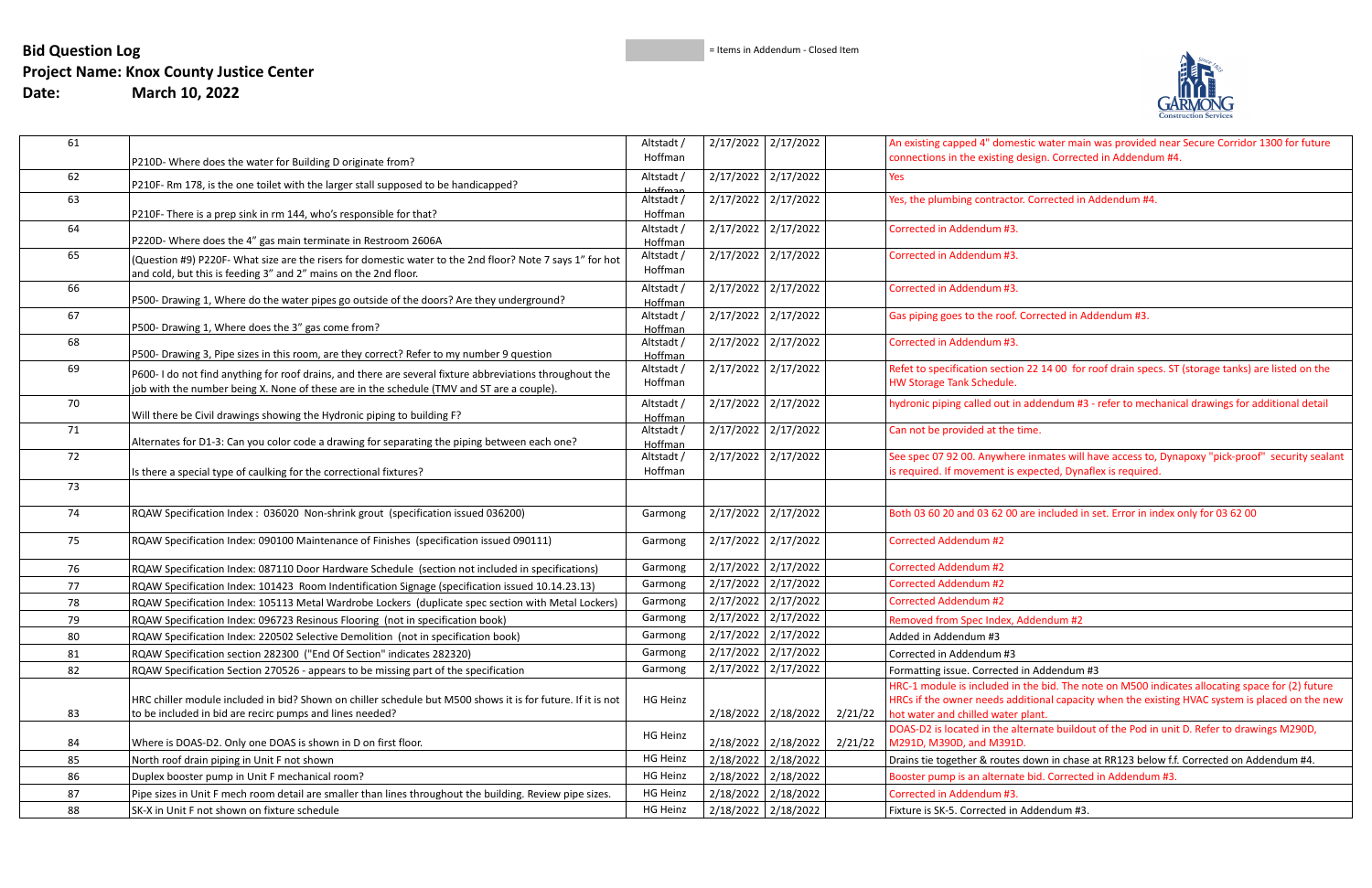# **Bid Question Log** Elems in Addendum - Closed Item **Project Name: Knox County Justice Center Date: March 10, 2022**

|     | Door 1505 is shown as 36" - is this sufficient for passage from the Salleyport into Booking (handcuffed                                                                                                    |                                     |                       |                       | The following doors are to be changed fron<br>1511.1, 1511.2, 1511.5 |
|-----|------------------------------------------------------------------------------------------------------------------------------------------------------------------------------------------------------------|-------------------------------------|-----------------------|-----------------------|----------------------------------------------------------------------|
| 89  | person + law enforcement)                                                                                                                                                                                  | Garmong                             |                       | 2/18/2022 2/18/2022   |                                                                      |
|     | Looks like footers on P200F with pipes going through or under them. There will be a minimum of a 2'<br>drop from the farthest point south to the exit of the building with these drains. How thick are the | Altstadt /<br>Hoffman               |                       |                       |                                                                      |
| 90  | footers?                                                                                                                                                                                                   |                                     | 02/21/2022 02/21/2022 |                       | Corrected in Addendum #3.                                            |
|     | There are several fixtures not in schedule- WC-3, LV-2 FV-1, TMV-x, YCO, SK-X, RD-1 & 2, F-WF-2, F-                                                                                                        | Altstadt /                          |                       |                       |                                                                      |
| 91  | HWRP-2                                                                                                                                                                                                     | Hoffman                             | 02/21/2022 02/21/2022 |                       | Corrected in Addendum #3.                                            |
|     |                                                                                                                                                                                                            | Altstadt /                          |                       |                       |                                                                      |
| 92  | Are the washer/dryer units by owner? Also not on schedule                                                                                                                                                  | Hoffman                             | 02/21/2022 02/21/2022 |                       | Yes, By owner                                                        |
|     |                                                                                                                                                                                                            | Altstadt /                          |                       |                       |                                                                      |
| 93  | P210F has CFC-7 in observation 141, P500 calls it to be CFC-2                                                                                                                                              | Hoffman                             | 02/21/2022 02/21/2022 |                       | Corrected in Addendum #3.                                            |
|     |                                                                                                                                                                                                            | Altstadt /                          |                       |                       |                                                                      |
| 94  | P500, mixing valve not labeled                                                                                                                                                                             | Hoffman                             | 02/21/2022 02/21/2022 |                       | Corrected in Addendum #3.                                            |
|     |                                                                                                                                                                                                            | Altstadt /                          |                       |                       |                                                                      |
| 95  | P500 #2 Unit C water heater equipment, none of this is on schedule                                                                                                                                         | Hoffman                             | 02/21/2022 02/21/2022 |                       | Corrected on Addendum #3.                                            |
|     |                                                                                                                                                                                                            | Altstadt /                          |                       |                       |                                                                      |
| 96  | P802 #4: where is this system? And is there a booster pump?                                                                                                                                                | Hoffman                             | 02/21/2022 02/21/2022 |                       | Booster pump is an alternate bid. Correcte                           |
|     |                                                                                                                                                                                                            | Altstadt /                          |                       |                       |                                                                      |
| 97  | P805 has fittings darkened, nothing in the plumbing system is pre-fabbed is it?                                                                                                                            | Hoffman                             | 02/21/2022 02/21/2022 |                       | Only fixtures/equipment is pre-fabricated b                          |
|     |                                                                                                                                                                                                            |                                     |                       |                       | General Trades contractor will provide all ir                        |
| 98  | Who provides mechanical equipment foundations / pads ?                                                                                                                                                     | HG Heinz                            | 02/21/2022            |                       | equipment                                                            |
|     | We are looking at bidding some section on this project. One of them being the casework / millwork. The                                                                                                     |                                     |                       |                       |                                                                      |
|     | spec would indicate that the casework would be commercial grade div 12 casework but the finish plans                                                                                                       |                                     |                       |                       |                                                                      |
|     | make reference to aristocrat cabinetry. The elevations would also indicate that the cabinet would have                                                                                                     | Lee Company   02/21/2022 02/21/2022 |                       |                       | Submit Alternatives to Architect with color                          |
| 99  | face frames and framed doors. Can you clarify what is to be provided?                                                                                                                                      |                                     |                       |                       | and Door Styles as called out on Finish Scho                         |
|     | Note 36 calls for existing 24x24x72 lockers. where are these coming from? The demo plans do not show                                                                                                       |                                     |                       |                       |                                                                      |
|     | any lockers coming out of the existing building. What package is responsible for relocation /                                                                                                              | Lee Company   02/21/2022 02/21/2022 |                       |                       | Owner is responsible for relocating and inst                         |
| 100 | reinstallation of these lockers?                                                                                                                                                                           |                                     |                       |                       | contractor.                                                          |
|     | Should note 35 read 12x12x72 3 tier locker? The elevations clearly show these as 12x12x72 triple tier                                                                                                      | Lee Company                         | 02/21/2022 02/21/2022 |                       |                                                                      |
| 101 | lockers.                                                                                                                                                                                                   |                                     |                       |                       | Yes, these lockers are (3) three tier lockers.                       |
|     | How many tiers are the note 34 lockers? The note just says 15x18x72 Locker. Is this the type A locker                                                                                                      | Lee Company                         | 02/21/2022 02/21/2022 |                       |                                                                      |
| 102 | shown on Sheet A500?                                                                                                                                                                                       |                                     |                       |                       | This is a single tier locker. The detail 1A/A-!                      |
|     | The spec section 105113 does not match what the architect has detailed on the drawings. The specs                                                                                                          |                                     |                       |                       |                                                                      |
|     | would indicate all of the lockers are a first responder type locker but none of these are shown or                                                                                                         | Lee Company   02/21/2022 02/21/2022 |                       |                       |                                                                      |
| 103 | detailed on the documents.                                                                                                                                                                                 |                                     |                       |                       | Lockers are not first responder type.                                |
|     | On the one-line(s), sheet E700 and E701, there are a handful of panels shown mounted on a pad. The                                                                                                         |                                     |                       |                       |                                                                      |
|     | panel schedules for these show that the amperages of these panels range between 400A-800A, with                                                                                                            |                                     |                       |                       |                                                                      |
|     | smaller amperage feeder breakers also, therefore we could quote these are a power panel or even our                                                                                                        | AJ Baker                            |                       | 02/21/2022 02/21/2022 |                                                                      |
|     | standard lighting panel product. The concern I have is that our power panel product does not offer feet                                                                                                    |                                     |                       |                       |                                                                      |
|     | to be able to free-stand on a pad, the enclosures would need to be bolted to the wall for support.                                                                                                         |                                     |                       |                       |                                                                      |
| 104 | Would this be acceptable or are you looking for more of a switchboard type?                                                                                                                                |                                     |                       |                       | 2/28/2022   Pad or Surface mounted are both acceptab                 |



to be changed from 36" to 42" in addendum #4: 1114, 1115.1, 1505,

| łЗ. |  |  |  |
|-----|--|--|--|
| ł3. |  |  |  |
|     |  |  |  |
|     |  |  |  |
| łЗ. |  |  |  |
| łЗ. |  |  |  |
| #3. |  |  |  |

nate bid. Corrected in Addendum #3.

is pre-fabricated by the cell manufacturer. All piping is detailed on site. or will provide all interior / exterior pads & foundations - for all MEP

rchitect with color samples that match Aristokraft Finishes, Face Frames, l out on Finish Schedule.

relocating and installing existing lockers. New lockers installed by

. The detail 1A/A-500 is incorrect.

| 2/28/2022 | Pad or Surface mounted are both acceptable. Addressed via Addendum #3.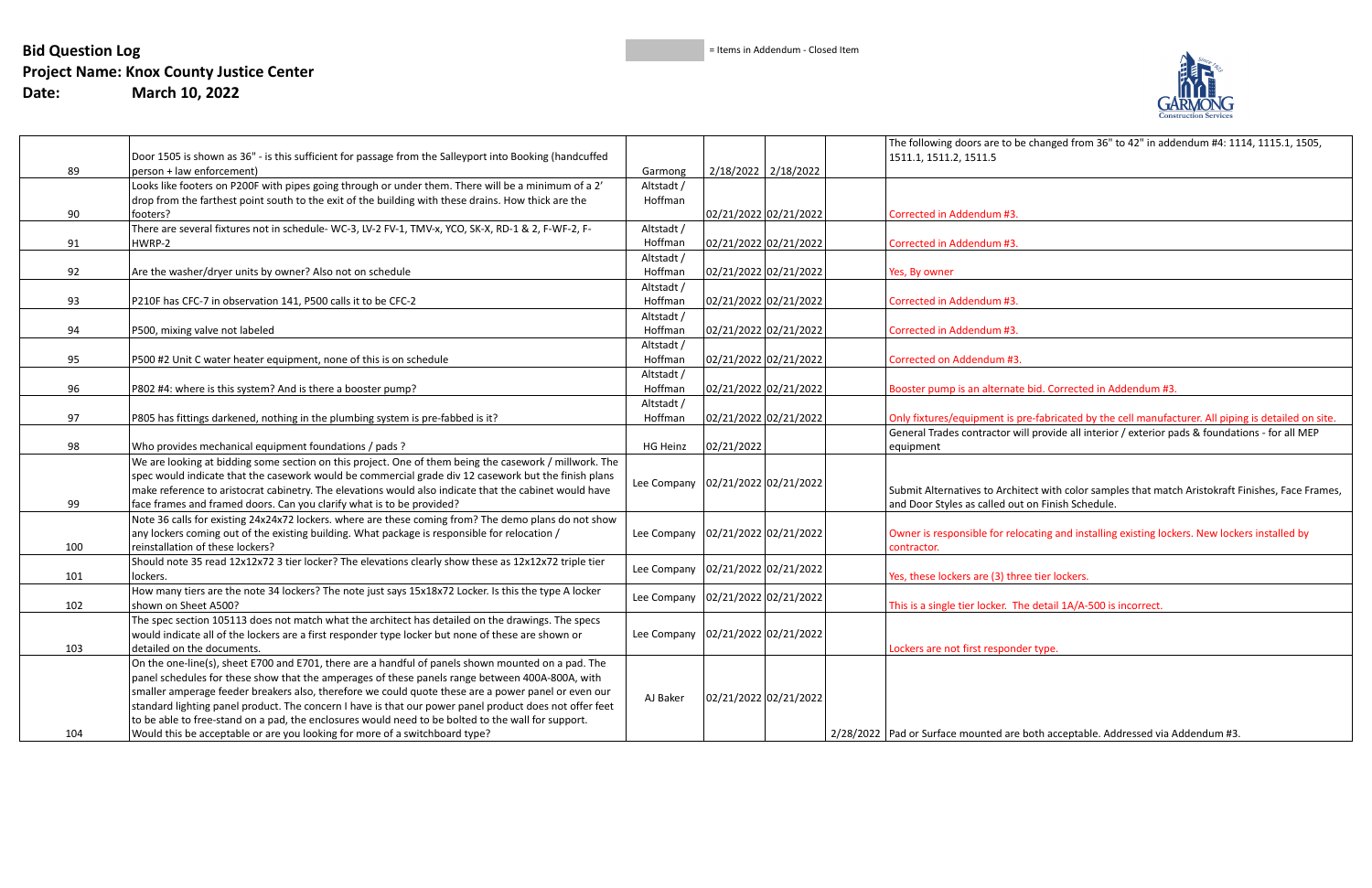|            |                       |           | Addressed via Addendum #3                                                                                                                                                                                                                                                                                               |
|------------|-----------------------|-----------|-------------------------------------------------------------------------------------------------------------------------------------------------------------------------------------------------------------------------------------------------------------------------------------------------------------------------|
|            | )2/21/2022 02/21/2022 |           |                                                                                                                                                                                                                                                                                                                         |
|            |                       |           | Addressed via Addendum #3                                                                                                                                                                                                                                                                                               |
|            | )2/21/2022 02/21/2022 |           | Addressed via Addendum #3                                                                                                                                                                                                                                                                                               |
|            | 02/21/2022 02/21/2022 | 2/28/22   | Addressed via Addendum #2 & #3                                                                                                                                                                                                                                                                                          |
| 02/21/2022 |                       | 2/21/2022 | Follow BP #2 narrative, a clarification as part of Addn #03 for 015000 will be issued                                                                                                                                                                                                                                   |
| 2/21/2022  |                       | 2/21/2022 | Include (2) Mobilizations - (1) for placing base / binder & (1) for mill (if required) / top of new and<br>existing                                                                                                                                                                                                     |
| 2/23/2022  | 2/23/2022             |           | One 4" vent main shall terminate to the roof at each Alternate if accepted.                                                                                                                                                                                                                                             |
| 2/23/2022  | 2/23/2022             | 2/28/22   | Piping to VAV-D1-10 to serve classroom 1641 is in the base bid. The piping mains shown in<br>Alternate D2 and D3 will have to be routed if Alternate D1 is accepted. This also applies to the<br>ductwork mains. The ductwork mains shown in Alternate D2 and D3 will have to be routed if<br>Alternate D1 is accepted. |
| 2/23/2022  | 2/23/2022             | 2/28/22   | FCU-D4 and FCU-D5 are provided in Alternate D to temper the buildout area.                                                                                                                                                                                                                                              |
| 2/23/2022  | 2/23/2022             | 2/28/22   | The MEP build out for Alternate A are shown on the callouts on the Unit A plans for each<br>discipline. The MEP build out for Alternates D-D4 are shown on the alternate sheet series 290s,<br>390s, and 490s.                                                                                                          |
| 2/23/2022  | 2/23/2022             |           | Corrected In Addendum #3 & #4.                                                                                                                                                                                                                                                                                          |
| 2/23/2022  | 2/23/2022             |           | All fixtures tagged. Corrected in Addendum #3.                                                                                                                                                                                                                                                                          |
| 2/23/2022  | 2/23/2022             |           | 2-Compartment sink (CS-1) by plumbing contractor. Corrected in Addendum #4.                                                                                                                                                                                                                                             |
| 2/23/2022  | 2/23/2022             |           | Correct sizing on isometric. Corrected in Addendum #4.                                                                                                                                                                                                                                                                  |
| 2/23/2022  | 2/23/2022             | 2/28/2022 | Electrical Site Plan includes notes to coordinate exact location with Utility.                                                                                                                                                                                                                                          |
| 2/23/2022  | 2/23/2022             |           | Please confirm - floor mounted toilet partitions / over head braced (no structural steel support is<br>required overhead)                                                                                                                                                                                               |
| 2/24/2022  | 2/24/2022             |           | (Existing F/A Drawings were included in Addn #03 "For Reference Only")                                                                                                                                                                                                                                                  |
| 2/24/2022  | 2/24/2022             |           | Unit B sprinkler main shall be extended to new Unit A. Unit D requires a new sprinkler riser off<br>the existing sprinkler main.                                                                                                                                                                                        |
| 2/24/2022  | 2/24/2022             |           | These columns are in the scope of PEMB Vendor                                                                                                                                                                                                                                                                           |

# **Bid Question Log Example 2018** and  $\overline{a}$  and  $\overline{b}$  and  $\overline{c}$  and  $\overline{d}$  and  $\overline{b}$  and  $\overline{b}$  and  $\overline{c}$  and  $\overline{d}$  and  $\overline{b}$  and  $\overline{c}$  and  $\overline{c}$  and  $\overline{c}$  and  $\overline{c}$  and  $\overline{c}$  and  $\$ **Project Name: Knox County Justice Center<br>Date: March 10, 2022 March 10, 2022**

| 105 | A few of the panel schedules (1HEM1, 1HEM3, 1HEMDP1, 1HLRDP1, 1HNDP1, 1HOPDP1,1LEMDP1) call<br>for the main breaker to be 100% rated and be individually mounted. We can do this for the necessary<br>power panels by making our main breaker vertically mounted, so I do not see an issue here. But if we<br>quoted panels 1HEM1 and 1HEM3 as a power panel, I feel it would be overkill on size and cost due to<br>these panels being rated 100A with 20A/1P feeder. Can you advise if this is a typo or do they need to<br>have 100% rated mains and have the mains individually mounted? | AJ Baker                              |                       | 02/21/2022 02/21/2022 |                    | Addressed via Addendum #3                                                                                                                                                                                                                                                                                               |
|-----|----------------------------------------------------------------------------------------------------------------------------------------------------------------------------------------------------------------------------------------------------------------------------------------------------------------------------------------------------------------------------------------------------------------------------------------------------------------------------------------------------------------------------------------------------------------------------------------------|---------------------------------------|-----------------------|-----------------------|--------------------|-------------------------------------------------------------------------------------------------------------------------------------------------------------------------------------------------------------------------------------------------------------------------------------------------------------------------|
| 106 | Switchboard 1HSNB1 - on the one-line this switchboard shows as 3 sections, in which 1 of the sections<br>feeds (4) ATS and each of these ATS are 1600A. On this switchboard schedule there is no feeder<br>breakers listed to feed these. Can you advise if a revision needs to be made and what amperage of<br>feeders are necessary?                                                                                                                                                                                                                                                       | AJ Baker                              |                       | 02/21/2022 02/21/2022 |                    | Addressed via Addendum #3                                                                                                                                                                                                                                                                                               |
| 107 | Switchboard 1HEMSB1 - running into the same concerns as 1HSNB1                                                                                                                                                                                                                                                                                                                                                                                                                                                                                                                               | AJ Baker                              |                       | 02/21/2022 02/21/2022 |                    | Addressed via Addendum #3                                                                                                                                                                                                                                                                                               |
| 108 | Unit F One-Line, Sheet E701 : Missing amperages on panel schedules for CDHEM1 and CDHOP1, Panel<br>schedule is empty with no feeder breakers for C1LEM1                                                                                                                                                                                                                                                                                                                                                                                                                                      | AJ Baker                              | 02/21/2022 02/21/2022 |                       | 2/28/22            | Addressed via Addendum #2 & #3                                                                                                                                                                                                                                                                                          |
| 109 | Under BP 2 Scope of work it states that temporary roads and snow removal is to be included but under<br>015000 Temporary Facilities and Controls B. 1. it states that snow removal and temp access shall be<br>included as part of BP 1. Could you please clarity?                                                                                                                                                                                                                                                                                                                           | Kerns                                 | 02/21/2022            |                       |                    | 2/21/2022   Follow BP #2 narrative, a clarification as part of Addn #03 for 015000 will be issued                                                                                                                                                                                                                       |
| 110 | Does the paving near the Sallyport have to be done in phases or will it be available all at the same time?                                                                                                                                                                                                                                                                                                                                                                                                                                                                                   | E&B Paving                            | 2/21/2022             |                       | 2/21/2022 existing | Include (2) Mobilizations - (1) for placing base / binder & (1) for mill (if required) / top of new and                                                                                                                                                                                                                 |
| 111 | Where does vent pipe for unit D alternates terminate? No vent main shown on mezzanine or isometric.                                                                                                                                                                                                                                                                                                                                                                                                                                                                                          | <b>HG Heinz</b>                       | 2/23/2022 2/23/2022   |                       |                    | One 4" vent main shall terminate to the roof at each Alternate if accepted.                                                                                                                                                                                                                                             |
| 112 | Mechanical piping mains in alternates D2 and D3 will be required to finish classrooms 1641 & 1649.                                                                                                                                                                                                                                                                                                                                                                                                                                                                                           | HG Heinz                              |                       | 2/23/2022 2/23/2022   | 2/28/22            | Piping to VAV-D1-10 to serve classroom 1641 is in the base bid. The piping mains shown in<br>Alternate D2 and D3 will have to be routed if Alternate D1 is accepted. This also applies to the<br>ductwork mains. The ductwork mains shown in Alternate D2 and D3 will have to be routed if<br>Alternate D1 is accepted. |
| 113 | Should all mechanical piping and equipment in alternate D be in the base bid to maintain space<br>temperature if alternates D1-D3 are not taken?                                                                                                                                                                                                                                                                                                                                                                                                                                             | <b>HG Heinz</b>                       |                       | 2/23/2022 2/23/2022   | 2/28/22            | FCU-D4 and FCU-D5 are provided in Alternate D to temper the buildout area.                                                                                                                                                                                                                                              |
| 114 | Are there MEP plans for alternates A & C, building out day rooms? Will there be MEP work if alternates<br>are taken?                                                                                                                                                                                                                                                                                                                                                                                                                                                                         | HG Heinz                              |                       | 2/23/2022 2/23/2022   | 2/28/22            | The MEP build out for Alternate A are shown on the callouts on the Unit A plans for each<br>discipline. The MEP build out for Alternates D-D4 are shown on the alternate sheet series 290s,<br>390s, and 490s.                                                                                                          |
| 115 | Domestic water drops in unit F on the 2nd floor are smaller than pipe sizes shown on enlarged drawing<br>P501. Verify drop sizes.                                                                                                                                                                                                                                                                                                                                                                                                                                                            | HG Heinz                              |                       | 2/23/2022 2/23/2022   |                    | Corrected In Addendum #3 & #4.                                                                                                                                                                                                                                                                                          |
| 116 | Fixtures not labeled detail #7 plan P500                                                                                                                                                                                                                                                                                                                                                                                                                                                                                                                                                     | HG Heinz                              |                       | 2/23/2022 2/23/2022   |                    | All fixtures tagged. Corrected in Addendum #3.                                                                                                                                                                                                                                                                          |
| 117 | What is the sink in meal prep 144?                                                                                                                                                                                                                                                                                                                                                                                                                                                                                                                                                           | <b>HG Heinz</b>                       |                       | 2/23/2022 2/23/2022   |                    | 2-Compartment sink (CS-1) by plumbing contractor. Corrected in Addendum #4.                                                                                                                                                                                                                                             |
| 118 | Gas line size in unit F mechanical room is different on isometric and detail drawing.                                                                                                                                                                                                                                                                                                                                                                                                                                                                                                        | <b>HG Heinz</b>                       |                       | 2/23/2022 2/23/2022   |                    | Correct sizing on isometric. Corrected in Addendum #4.                                                                                                                                                                                                                                                                  |
| 119 | Duke Power Transformer Requirement- must be within 10' of access road (for transformer<br>replacement). Please include this notation on the site electrical drawing.                                                                                                                                                                                                                                                                                                                                                                                                                         | Garmong                               |                       | 2/23/2022 2/23/2022   |                    | 2/28/2022   Electrical Site Plan includes notes to coordinate exact location with Utility.                                                                                                                                                                                                                              |
| 120 | Are supports need for toilet partitions or are they floor mounted? If ceiling mounted are they in our<br>scope?                                                                                                                                                                                                                                                                                                                                                                                                                                                                              | Waukegen<br>Steel                     |                       | 2/23/2022 2/23/2022   |                    | Please confirm - floor mounted toilet partitions / over head braced (no structural steel support is<br>required overhead)                                                                                                                                                                                               |
| 121 | RE: the fire alarm system at the Knox County Justice Campus. In the spec is says this is a new system,<br>but on the plans its says fire alarm system is existing and will be extend into the additions. Can you tell<br>me which one is true? And what the existing system is?                                                                                                                                                                                                                                                                                                              | Midwest<br>Security<br>Solutions      |                       | 2/24/2022 2/24/2022   |                    | (Existing F/A Drawings were included in Addn #03 "For Reference Only")                                                                                                                                                                                                                                                  |
| 122 | Where is the connection point, to tie onto the existing Fire Sprinkler systems for the new additions?                                                                                                                                                                                                                                                                                                                                                                                                                                                                                        | Southwestern<br>Sprinkler<br>Services | 2/24/2022 2/24/2022   |                       |                    | Unit B sprinkler main shall be extended to new Unit A. Unit D requires a new sprinkler riser off<br>the existing sprinkler main.                                                                                                                                                                                        |
| 123 | Per SF1D1 at the following column lines(P.9/11.4, P.9/16, P.9/19.7) the column in question is not sized.<br>Is it possible these are to be furnished by the pre-engineered building provider?                                                                                                                                                                                                                                                                                                                                                                                                | Geiger &<br>Peters                    |                       | 2/24/2022 2/24/2022   |                    | These columns are in the scope of PEMB Vendor                                                                                                                                                                                                                                                                           |

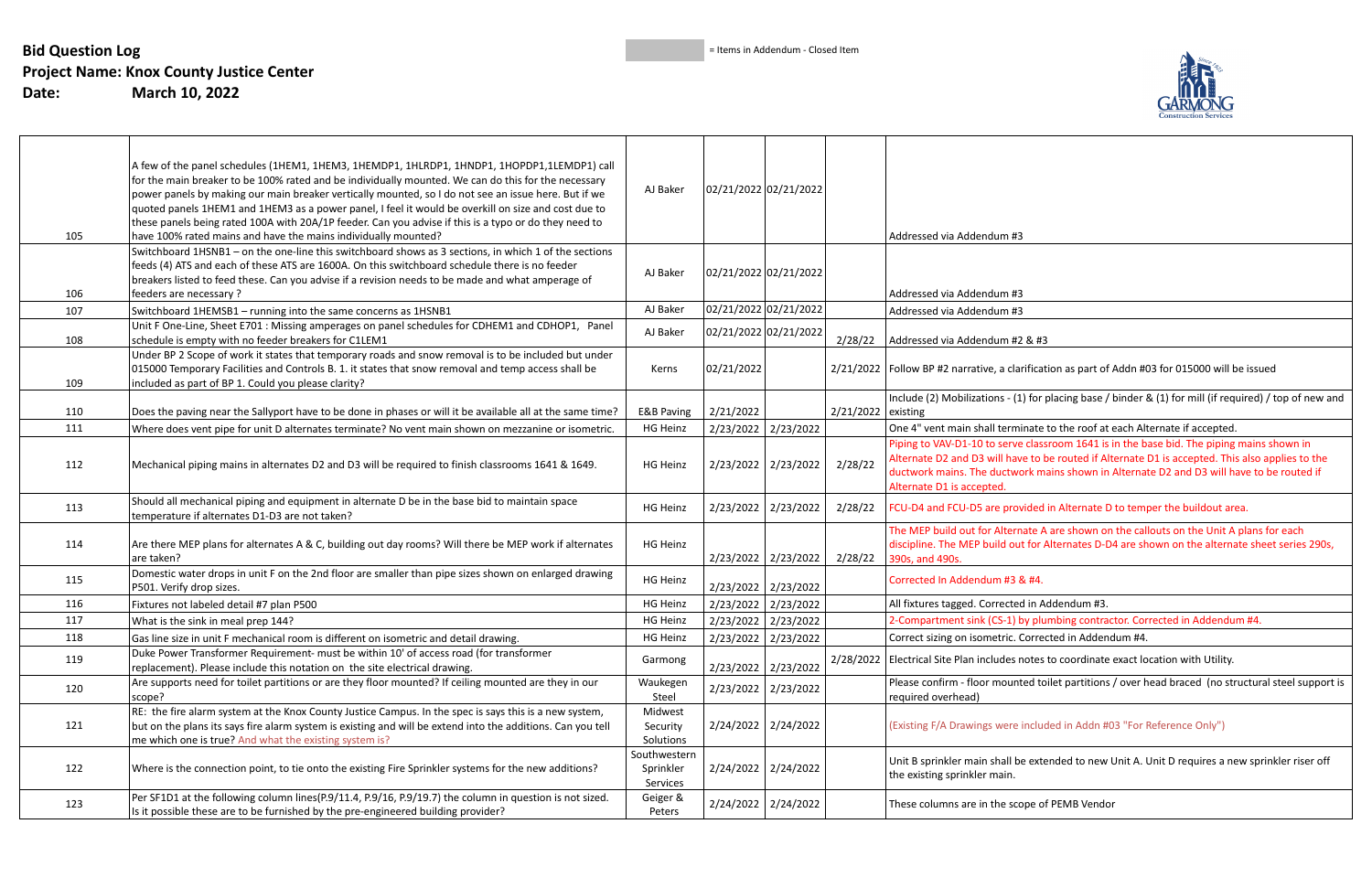# **Bid Question Log**  $\blacksquare$  Items in Addendum - Closed Item **Project Name: Knox County Justice Center Date: March 10, 2022**

|     | As a follow-up on SF1D1would the following column locations also be provided by others? Ref: R14,                                                                                                | Geiger &              |                       | $2/24/2022$   2/24/2022 |                                  |
|-----|--------------------------------------------------------------------------------------------------------------------------------------------------------------------------------------------------|-----------------------|-----------------------|-------------------------|----------------------------------|
| 124 | R19, S19.                                                                                                                                                                                        | Peters                |                       |                         | These columns are in the sco     |
|     |                                                                                                                                                                                                  | Southwestern          |                       |                         |                                  |
|     |                                                                                                                                                                                                  | Sprinkler             | 2/24/2022             | 2/24/2022               |                                  |
| 125 | Drawing F-800, the jail zone risers detail for unit -F? I don't see any cell areas on my F drawings?                                                                                             | Services              |                       |                         | Unit F does not have cells. Ur   |
|     |                                                                                                                                                                                                  |                       |                       |                         |                                  |
|     | Looking through addendum #2 civil plans and there is a note on C300 for a sanitary lift station. Can more                                                                                        | Koberstein            |                       |                         | Detail for lift pump/station pr  |
| 126 | detail be provided on this                                                                                                                                                                       | Contracting           | 2/25/2022 2/25/2022   |                         | electrical drawings for additio  |
|     | 4/S-301 shows kickers and new deck where Units A and B meet, HSS kicker is welded to every joist but                                                                                             | Waukegen              |                       | 2/25/2022 2/25/2022     |                                  |
| 127 | there is no joist spacing indicated. Is there structural drawings for the existing building?                                                                                                     | Steel                 |                       |                         | See existing jail as-builts atta |
|     | Area D has two columns that are not called out, I'm guessing they're HSS5 x 5 x 5/16? See SF1D1,                                                                                                 | Waukegen              | 2/25/2022             | 2/25/2022               |                                  |
| 128 | SR1D1, and SF Alt D1-1, 10.1 Line at U.2 & V.7.                                                                                                                                                  | Steel                 |                       |                         | YES - HSS 5x5x5/16 is correct    |
|     |                                                                                                                                                                                                  | Waukegen              | 2/25/2022 2/25/2022   |                         | YES - BP #01 should include t    |
| 129 | Structural Detail 8/S3.00 shows a ¼" x 6" x 6" plate with girt, does this belong to BP #1?                                                                                                       | Steel                 |                       |                         |                                  |
|     | Zinkan Enterprises/Chem Ready (a water treatment company) reviewing the Knox County Justice                                                                                                      |                       |                       |                         |                                  |
|     | project. The Plans mention a 4,200 gallon heating system and 4,500 gallon glycol chill loop. There isn't                                                                                         |                       |                       |                         |                                  |
|     | anything in the specs for water treatment. Usually Section 232513 HVAC Water Treatment. It will list                                                                                             | Zinkan                |                       |                         |                                  |
| 130 | chemical pot feeder to add corrosion inhibitor to the closed loop systems. It might mention an                                                                                                   | Enterprises           | 2/28/2022             | 2/28/2022               | 23 25 13 Water Treatment Fo      |
|     | automatic glycol feed system for the glycol loop to maintain system pressure. Usually a 1-year chemical                                                                                          |                       |                       |                         |                                  |
|     | treatment and service contract. I have attached some data sheets for items that are usually common for                                                                                           |                       |                       |                         |                                  |
|     | these projects.                                                                                                                                                                                  |                       |                       |                         |                                  |
|     | Is Note 3 on SR 1F1 included in steel shown on this drawing or is this for additional steel not shown? If                                                                                        | Waukegen              |                       | 2/28/2022 2/28/2022     |                                  |
| 131 | not what is beam size and what walls and can a detail be provided?                                                                                                                               | Steel                 |                       |                         | Note 3 on SR1F1 refers only t    |
|     | 4/S303 detail shows continuous angle at Kane Screen - where is this located ? (Specification 11 19 10                                                                                            | Waukegen              |                       | 2/28/2022               |                                  |
| 132 | indicates Detention Contractor provides angles at masonry and concrete - shouldn't this contractor also<br>provide these attachment angles at the stud framing, for their screen installation ?) | Steel                 | 2/28/2022             |                         | Coordinate Kane Screen locat     |
|     |                                                                                                                                                                                                  | Geiger &              |                       |                         |                                  |
| 133 | Please provide the structural roof framing for the Unit A alternate.                                                                                                                             | Peters                | 2/28/2022             | 2/28/2022               | See sheet SR ALT A1              |
|     | On A315 & A319 Section 1A there is steel framing called out above the security mesh. The notes refer to                                                                                          |                       |                       |                         |                                  |
|     | S-series drawings but there is no detail of this referenced material on structural drawings. Can a detail                                                                                        | Geiger &              |                       | 2/28/2022 2/28/2022     |                                  |
| 134 | be provided to clarify?                                                                                                                                                                          | Peters                |                       |                         | See Detail 4/S303, Security So   |
|     | On A331 Section 1C: bent plate frame and razor ribbon - where in the document are these materials                                                                                                | Geiger &              |                       |                         | Basis of Design Atkore Razor     |
| 135 | specified ? Are these to be provided by the Detention BP ?                                                                                                                                       | Peters                | 2/28/2022             | 2/28/2022               | <b>Stainless Steel</b>           |
|     | Div 7 lists intumescent coatings as part of the project; however, I have not located which structural                                                                                            |                       |                       |                         |                                  |
| 136 | members are to be coated. Please clarify the need for intumescent. Also, is there a place that notes                                                                                             | Sherwin               | 03/01/2022 03/01/2022 |                         | Intumescent coating is expec     |
|     | which hour rating that you are looking for?                                                                                                                                                      | Williams              |                       |                         | columns in stair ST01.           |
|     | Item #2-Cooler/Freezer- On FS100-the schedule confirms to "Replace Door Panels & Light Fixtures", One                                                                                            |                       |                       |                         |                                  |
|     | FS101-There isn't a note detailed on the schedule. There is also no information listed on the spec to                                                                                            |                       |                       |                         | Item # 2 Cooler/Freezer has b    |
| 137 | confirm where modification work needs to be completed-Please advise.                                                                                                                             | <b>Stafford Smith</b> | 3/1/2022              | 3/1/2022                | project any longer.              |
|     | Item #4-Dry Storage Shelving Unit-On the drawing schedule on both FS100 and FS101 this item is                                                                                                   |                       |                       |                         |                                  |
|     | showing as "Existing/Remain" but in the FS Spec it doesn't confirm this to be an "Existing/Remain" item.                                                                                         |                       |                       |                         |                                  |
| 138 | Please advised if this is to be a new or existing/remain item.                                                                                                                                   | Stafford Smith        | 3/1/2022              | 3/1/2022                | New Item as specified in writ    |
| 139 | Item #21-Toaster-Please advise if this is to be a "Spare"                                                                                                                                        | <b>Stafford Smith</b> | 3/1/2022              | 3/1/2022                | Any changes to the Item #21      |
|     | Item #31.1-Chemical Storage Shelving Unit- On the drawing schedule on both FS100 and FS101 this item                                                                                             |                       |                       |                         |                                  |
|     | is showing as "Existing/Remain" but in the FS Spec it doesn't confirm this to be an "Existing/Remain"                                                                                            |                       |                       |                         |                                  |
| 140 | item. Please advised if this is to be a new or existing/remain item.                                                                                                                             | Stafford Smith        | 3/1/2022              | 3/1/2022                | New item as specified in writ    |
|     | In reviewing the specifications, we are not finding any insurance limits that are required. Section 006216                                                                                       |                       |                       |                         |                                  |
|     | references a schedule of coverages, but we do not see where any where provided. 007300                                                                                                           | Hannig                |                       |                         |                                  |
| 141 | Supplementary Conditions Article 11 references coverages, but no limits.                                                                                                                         | Construction          | 3/1/2022              | 3/1/2022                | Specification 006213 will be r   |



#### scope of PEMB Vendor

s. Unit D has cells.

on product info was added in addendum #3 sheet C603. Refer to dditional information

attached with Addendum #3 for Reference Only.

de the 6"x6" plate, which is indicated along with the girt in the detail

nt For Closed-Loop Systems specification added in Addendum 4.

nly to the steel beams shown on the drawing.

location with Architectural.

ity Screen is called Kane Screen on Structural drawings. 220r Ribbon, Maximum Security Application, NSN 5660-01-495-9534, 30in

xpected in areas where steel structure is in fire rated walls such as

has been corrected by the jail maintenance and this is not inlcuded in this

written specifications.

#21 Toaster is not included in this project

written specifications.

I be reissued with Addendum #04, indicating insurance limits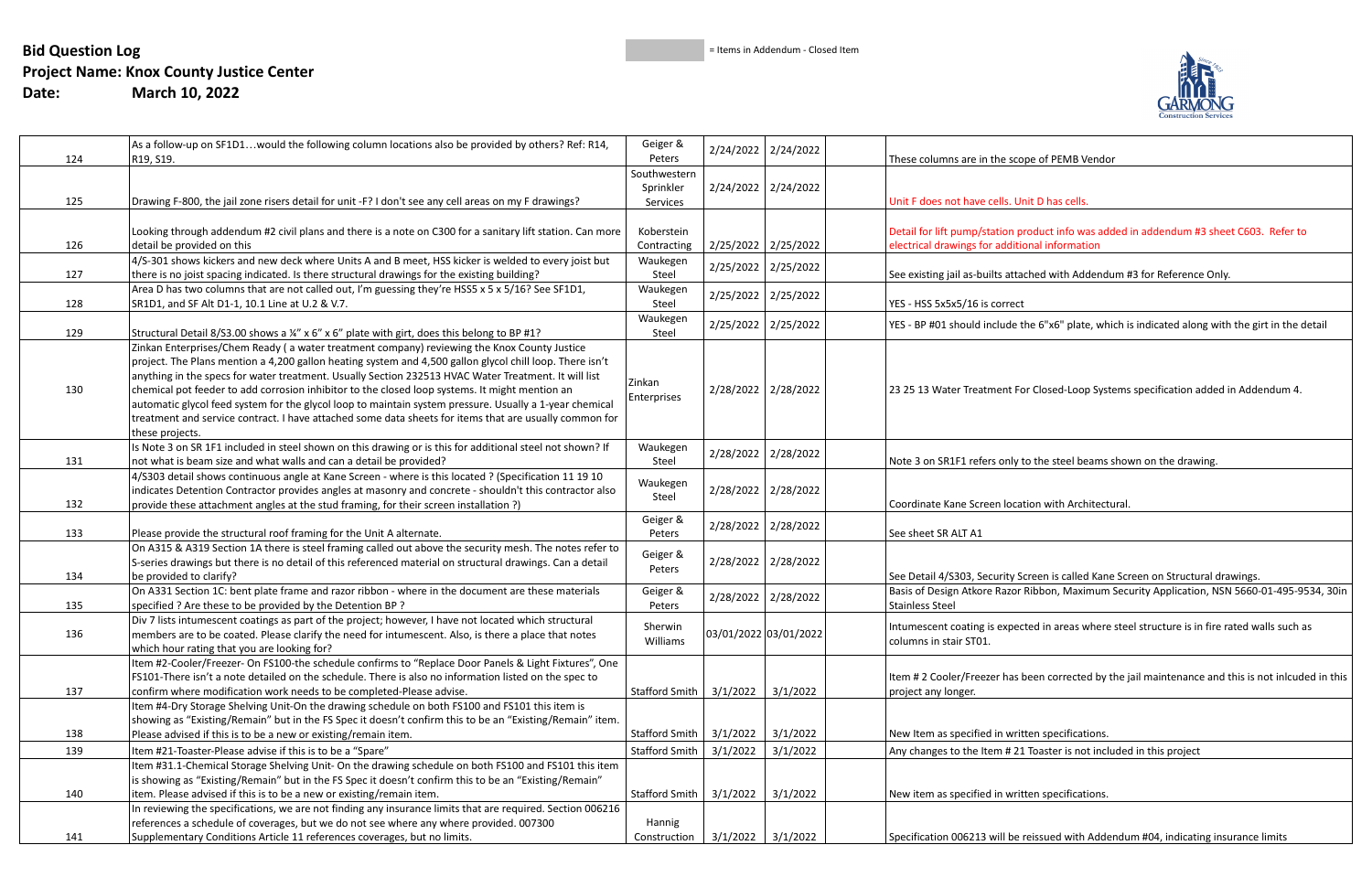# **Bid Question Log**  $\blacksquare$  Items in Addendum - Closed Item **Project Name: Knox County Justice Center Date: March 10, 2022**

| 142  | Need clarification on Thermal Insulation as it is specified in Bid Package #1 and Bid Package #6. Need to<br>know which bid package it is to be included in and if It is both need clarification of what each bid<br>package need to include                                                                                                                                                                                                                                                                                                                                               | Wolfe<br>Construction         | 3/1/2022 | 3/1/2022 | BP #01 -All Exterior Envelope Insulation, includir<br>or BP 05 required for composite roof system. BP<br>indicated to be provided by BP03 |
|------|--------------------------------------------------------------------------------------------------------------------------------------------------------------------------------------------------------------------------------------------------------------------------------------------------------------------------------------------------------------------------------------------------------------------------------------------------------------------------------------------------------------------------------------------------------------------------------------------|-------------------------------|----------|----------|-------------------------------------------------------------------------------------------------------------------------------------------|
| 143  | SC-01 Sealed Concrete Floor : what is specification for this finish, and which bid package should it be<br>included in?                                                                                                                                                                                                                                                                                                                                                                                                                                                                    | Wolfe<br>Construction         | 3/1/2022 | 3/1/2022 | Will be addressed via Addendum #4.                                                                                                        |
| 144  | E310B shows the following panels and transformer as existing H1B, T:2, L1B. However panels and<br>transformers T1LEM3, LEM3, T1LOP3, LOP3, T1LN3 are shown in the storage room but not shown at all<br>on the 1 line diagram. Also panel 1LN3 is shown in storage room but is shown as being fed from Panel<br>1LNDP1 on the one line diagram. There is some panels and transformers that have designations close on<br>the one line diagram to all of these but need clarification on what panels and transformers are to go in<br>this location compared to the one line diagram. Thanks | Central State<br>Construction | 3/1/2022 | 3/1/2022 | Will be addressed via Addendum #4.                                                                                                        |
| 145  | Transformer labeled T-1LOPDP1, I believe this should be T-1LOP3 and the panel it's feeding is 1LOP3. Do<br>you agree?                                                                                                                                                                                                                                                                                                                                                                                                                                                                      | Lytle/ Skill<br>Electric      | 3/2/2022 | 3/2/2022 | Will be addressed via Addendum #4.                                                                                                        |
| 146  | How do you want to handle the AIC ratings?                                                                                                                                                                                                                                                                                                                                                                                                                                                                                                                                                 | Lytle/ Skill<br>Electric      | 3/2/2022 | 3/2/2022 | Addressed via Addendum #3                                                                                                                 |
| 146a | 480/277V Switchboards - 65KAIC?                                                                                                                                                                                                                                                                                                                                                                                                                                                                                                                                                            | Lytle/ Skill<br>Electric      | 3/2/2022 | 3/2/2022 | Addressed via Addendum #3                                                                                                                 |
| 146b | 480/277V Distribution Panels - 65KAIC?                                                                                                                                                                                                                                                                                                                                                                                                                                                                                                                                                     | Lytle/ Skill<br>Electric      | 3/2/2022 | 3/2/2022 | Addressed via Addendum #3                                                                                                                 |
| 146с | 480/277V Branch Panels - 35KAIC?                                                                                                                                                                                                                                                                                                                                                                                                                                                                                                                                                           | Lytle/ Skill<br>Electric      | 3/2/2022 | 3/2/2022 | Addressed via Addendum #3                                                                                                                 |
| 146d | 208/120V Distribution Panels - 42KAIC?                                                                                                                                                                                                                                                                                                                                                                                                                                                                                                                                                     | Lytle/ Skill<br>Electric      | 3/2/2022 | 3/2/2022 | Addressed via Addendum #3                                                                                                                 |
| 146e | 208/120V Branch Panels - 22KAIC?                                                                                                                                                                                                                                                                                                                                                                                                                                                                                                                                                           | Lytle/ Skill<br>Electric      | 3/2/2022 | 3/2/2022 | Addressed via Addendum #3                                                                                                                 |
| 147  | Civil Plans do not indicate riprap or any other erosion control construction, for the storm piping from<br>Unit F, into the drainage pond. What is required?                                                                                                                                                                                                                                                                                                                                                                                                                               | Garmong                       | 3/2/2022 | 3/2/2022 | Addendum #4                                                                                                                               |
| 148  | Does the owner expect placement, grading and compaction of excess cut from site(build a new berm)?<br>Or will we only be stockpiling excess cut from site near the gun range berms?                                                                                                                                                                                                                                                                                                                                                                                                        | S&G                           | 3/2/2022 | 3/2/2022 | Assume that the owner would want the dirt to be<br>expand the berms that already exist on the site.                                       |
| 149  | Can you provide detail on lift station hatch?                                                                                                                                                                                                                                                                                                                                                                                                                                                                                                                                              | S&G                           | 3/2/2022 | 3/2/2022 | The lift station detail was provided in addendum                                                                                          |
| 150  | What, if any, materials cannot be placed on gun range berms? Can concrete, asphalt, waste stone from<br>old laydown areas etc., be placed in the berm?)                                                                                                                                                                                                                                                                                                                                                                                                                                    | S&G                           | 3/2/2022 | 3/2/2022 | The material placed on the berm should be limite<br>concrete, waste stone, etc.) should not be placed                                     |
| 151  | Can you provide specifications or drawings on the radio tower to be removed?                                                                                                                                                                                                                                                                                                                                                                                                                                                                                                               | S&G                           | 3/2/2022 | 3/2/2022 | Tower will be removed by owner. Contractor to re<br>reinforced with 3 antana stubs.                                                       |
| 152  | Can you add the sanitary structures to the structure table? I can gather most info needed but there are<br>no rim elevations that i can see on any sanitary structures.                                                                                                                                                                                                                                                                                                                                                                                                                    | S&G                           | 3/2/2022 | 3/2/2022 | A structure schedule for the sanitary manholes tl<br>in addendum 4.                                                                       |
| 153  | Does the generator or transformer need to salvaged for the owner?                                                                                                                                                                                                                                                                                                                                                                                                                                                                                                                          | S&G                           | 3/2/2022 | 3/2/2022 | Refer to electrical drawings                                                                                                              |
| 154  | Plans say "excess cut from site" to be placed on gun range berms. What is the definition of "excess cut<br>from site"?                                                                                                                                                                                                                                                                                                                                                                                                                                                                     | S&G                           | 3/2/2022 | 3/2/2022 | Excess cut refers to the excess dirt that might ren                                                                                       |
| 155  | Will knox county require road bonds? We must drive a few miles down county roads to get to our dump<br>site.                                                                                                                                                                                                                                                                                                                                                                                                                                                                               | S&G                           | 3/2/2022 | 3/2/2022 | The county will wave road bonds for this project.                                                                                         |
| 156  | Will garmong handle processing of procotors for aggregate?                                                                                                                                                                                                                                                                                                                                                                                                                                                                                                                                 | <b>S&amp;G</b>                | 3/2/2022 | 3/2/2022 | See ADDENDUM #02                                                                                                                          |
| 157  | Mechanical Room Unit A : . TMV-1 size per spec is 2" inlet and outlet. / Drawing on P500 shows 2" CW<br>inlet 2-1/2" HW inlet and 3" HW outlet                                                                                                                                                                                                                                                                                                                                                                                                                                             | <b>HG Heinz</b>               | 3/2/2022 | 3/2/2022 | 2" H&CW inlet and 3" outlet is correct.                                                                                                   |
| 158  | P802 has a detail for Unit F Water piping system F. Is there a detail for Unit A mechanical room? What<br>about a detail for Unit C mechanical room?                                                                                                                                                                                                                                                                                                                                                                                                                                       | HG Heinz                      | 3/2/2022 | 3/2/2022 | Detail added. Corrected on Addendum #4.                                                                                                   |
| 159  | C-TMV-1 shown on P-500 with 3" HW outlet. No TMV's this size or this spec on plumbing schedule                                                                                                                                                                                                                                                                                                                                                                                                                                                                                             | HG Heinz                      | 3/2/2022 | 3/2/2022 | Lawler Model 805                                                                                                                          |
| 160  | Notes 2 & 3 on P220F show 1" CW drops. P501 shows 2" CW.                                                                                                                                                                                                                                                                                                                                                                                                                                                                                                                                   | HG Heinz                      | 3/2/2022 | 3/2/2022 | Note 3 revised to show 2" cw & 1-1/4" hw drop.                                                                                            |



Belope Insulation, including foundations - except where indicated in BP 03, nposite roof system. BP 06 All interior insulation - excluding insulation by BP03

| lendum #4. |
|------------|
|            |
| lendum #4. |
|            |
| #3         |
|            |
| #3         |
|            |
| #3         |
|            |
| #3         |
|            |
| #3         |
|            |
| #3         |
|            |

would want the dirt to be placed, graded, compacted and seeded to Iready exist on the site.

s provided in addendum 3

the berm should be limited to soil only. construction debris (asphalt, tc.) should not be placed on the berm.

y owner. Contractor to remove pad. Concrete pad is 5'x4' -5'-0" Deep stubs.

the sanitary manholes that includes top of casting information included

xcess dirt that might remain after all proposed grading is completed.

" cw & 1-1/4" hw drop. Correction on Addendum #4.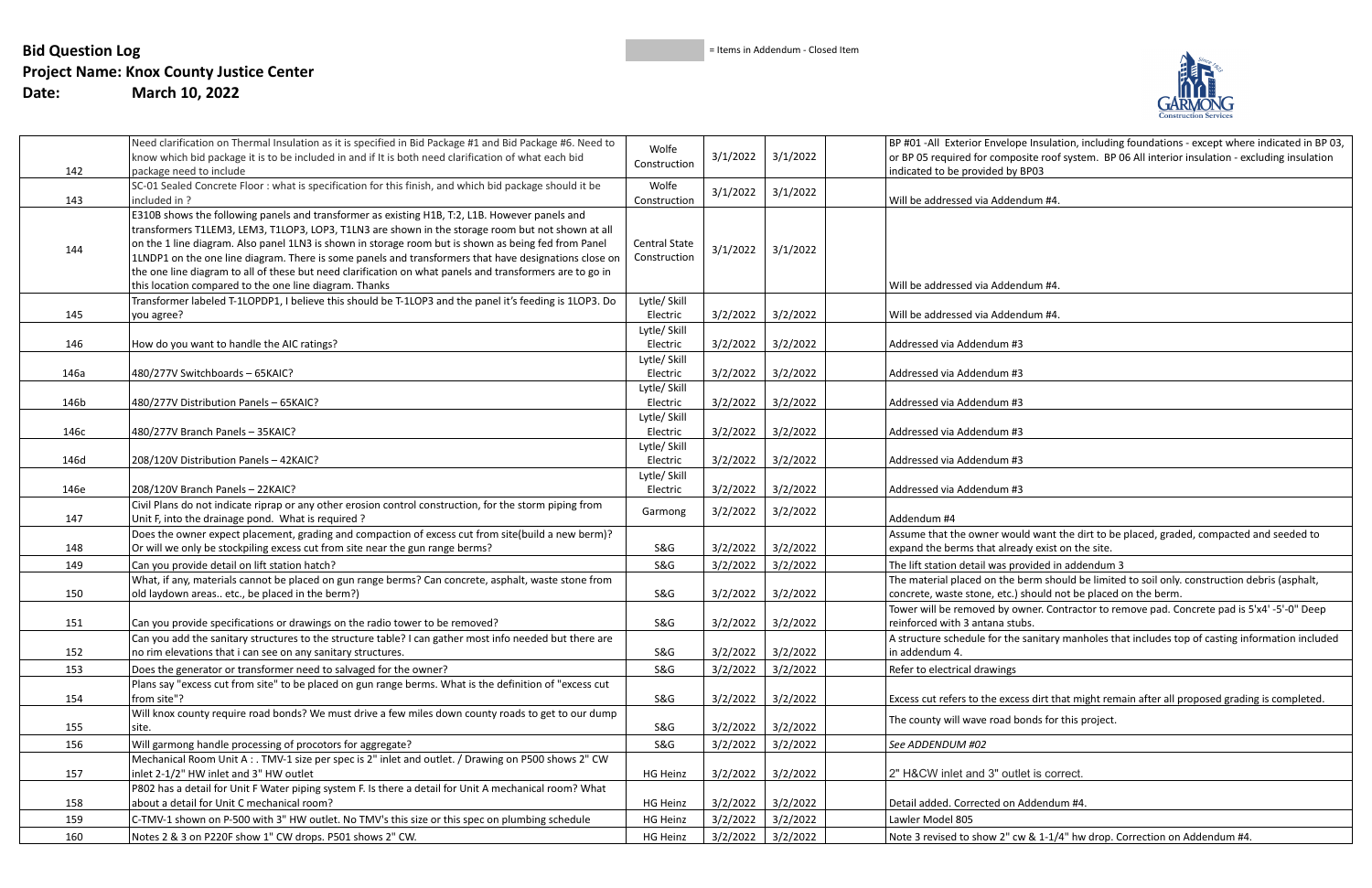# **Bid Question Log** = Items in Addendum - Closed Item **Project Name: Knox County Justice Center Date: March 10, 2022**

|      | Will bid package 2 be responsible for any damage to existing asphalt.? RE: concerns about damage to       |                             |                       |          |          | BP #11 Contractor is responsible for any repair, whic       |
|------|-----------------------------------------------------------------------------------------------------------|-----------------------------|-----------------------|----------|----------|-------------------------------------------------------------|
| 161  | existing asphalt where it is being used as a construction entrance                                        | <b>S&amp;G</b>              | 3/2/2022              | 3/2/2022 |          | to project construction (Addendum #02 clarification         |
|      | Drawing C100 indicates removal of the existing Radio Tower is part of the construction project. Knox      |                             |                       |          |          | Tower will be removed by owner. Contractor to rem           |
|      | County Sheriff has indicated this is not included in the construction scope, and will be done via a       | Garmong                     | 3/2/2022              | 3/2/2022 |          | reinforced with 3 antana stubs. The existing air cond       |
| 162  | separate contractor, hired by Knox County - please correct the notation on the project drawings           |                             |                       |          |          | removed by owner. Contractor to remove 4" concret           |
| 163  | P500 Mech Room C: Only 2 boilers shown on P500, 3 listed on the schedule and shown on M500                | <b>HG Heinz</b>             | 3/2/2022              | 3/2/2022 |          | Three boilers noted as on mechanical plan. Correcte         |
|      | P500 Mech Room C: Gas header for boilers shown as 4" on P500, gas isometric shows 2-1/2" @ 2.0 psi.       |                             |                       |          |          |                                                             |
| 164  | Which is right?                                                                                           | <b>HG Heinz</b>             | 3/2/2022              | 3/2/2022 |          | Gas piping corrected to indicate 3" gas header @ 5.0        |
| 165  | P500 Mech Room C : Gas line to water heaters shown as 3" on P500. Isometric shown 2-1/2" @ 2.0 psi        | <b>HG Heinz</b>             | 3/2/2022              | 3/2/2022 |          | Gas piping corrected to water heaters to indicate 1"        |
| 166  | P210D / P220D / P500: Where does 4" CW originate from? Note 25 in addendum 3 says up from roof.           | <b>HG Heinz</b>             | 3/2/2022              | 3/2/2022 |          | 4" cw originates from an existing 4" capped connect         |
|      |                                                                                                           |                             |                       |          |          | All fixtures are tagged accordingly. Masonry constru-       |
|      | Correction Fixtures Spec 22 46 00 - Unit D Alternate Housing Pod: Addendum 3 spec calls for base bid of   |                             |                       |          |          | then all fixtures, devices, valves, controls, sleeves, et   |
|      | unit D to be masonry construction with fixtures by plumbing contractor. Latest drawings P210D/P220D       |                             |                       |          |          | contractor. This applies to alternated layouts D1-D3.       |
|      | & P291D/P292D show fixtures that are called out to be by cell manufacturer. What fixtures are to be in    |                             |                       |          |          | plumbing fixtures in cells shall be by the cell manufa      |
| 167a | base bid of unit D and what fixtures are to be in alternate for unit D?                                   | HG Heinz                    | 3/3/2022              | 3/3/2022 |          | cells) and all associated controls, devices, valves, sle    |
| 167b | Does any this apply to alternates D - D3?                                                                 | <b>HG Heinz</b>             | 3/3/2022              | 3/3/2022 |          | This applies to alternated layouts D1-D3.                   |
| 167c | Will there be base bids and alternate bids under each alternate D1, D2 and D3?                            | <b>HG Heinz</b>             | 3/3/2022              | 3/3/2022 |          | Provide pricing for base bid and alternates as descril      |
| 167d | Is there an updated list of alternates?                                                                   | <b>HG Heinz</b>             | 3/3/2022              | 3/3/2022 |          | Alternates will be updated to include Booster Pump          |
| 168  | Should lockers in rooms 166 and 163 have addendum note 36 for existing owner provided lockers?            | Lee Company                 | 03/03/2022 03/03/2022 |          |          | Yes. Owner Provided Lockers                                 |
| 169  | Should lockers on west wall of 207 2nd floor unit F have note 34?                                         | Lee Company                 | 03/03/2022 03/03/2022 |          |          | Yes. Note 34                                                |
| 170  | Should lockers on the south wall of 174 1st floor unit F have note 34?                                    | Lee Company                 | 03/03/2022 03/03/2022 |          |          | Yes. Note 34                                                |
|      | Drawing E410B shows no fire alarm equipment in the kitchen area. Is there a drawing showing this          |                             |                       |          |          |                                                             |
| 171  | equipment?                                                                                                | Weyer Electric              | 3/3/2022              | 3/3/2022 |          | No fire alarm work in this area.                            |
| 172  | Drawing E410C shows no fire alarm equipment. Is there a drawing showing this equipment?                   | Weyer Electric              | 3/3/2022              | 3/3/2022 |          | No fire alarm work in this area.                            |
| 172  | Specifications call for voice system but drawing symbols are for horn strobe devices. Which is correct?   | Weyer Electric              | 3/3/2022              | 3/3/2022 | 3/7/2022 | Fire Alarm System shall be a horn type system. Will I       |
| 174  | Specifications discuss aspirating smoke detection system. Is there any of these systems?                  | Weyer Electric              | 3/3/2022              | 3/3/2022 | 3/7/2022 | No, will be removed from spec. via Addendum #04.            |
| 175  | Drawing E491D shows no fire alarm equipment. Is there a drawing showing this equipment?                   | Weyer Electric              | 3/3/2022              | 3/3/2022 |          | E491D does have work in this area. Refer to original        |
|      | Specifications ask for 520hz sounders in sleeping areas. Day rooms have and standard horn only devices.   |                             |                       |          |          |                                                             |
| 176  | Are these to be 520hz Horns?                                                                              | Weyer Electric              | 3/3/2022              | 3/3/2022 |          | 3/7/2022 <b>Dayrooms are not considered sleeping areas.</b> |
|      | Specifications ask for 520hz sounders in sleeping areas. Day rooms have and standard Smoke detectors.     |                             |                       |          |          |                                                             |
| 177  | Do these need to be 520hz sounder bases?                                                                  | Weyer Electric              | 3/3/2022              | 3/3/2022 | 3/7/2022 | Dayrooms are not considered sleeping areas.                 |
|      | The plan indicates an existing system but does not identify what it is. Are they looking to replace the   |                             |                       |          |          |                                                             |
| 178  | whole system or expand / reuse existing equipment and do you know what is there currently?                | Weyer Electric   $3/3/2022$ |                       | 3/3/2022 |          | Refer to Addendum #04.                                      |
|      | On the drawings there are area's with no indication of existing fire alarm devices or new devices. Unit C |                             |                       |          |          |                                                             |
| 179  | for example. What is the plan for those areas?                                                            | Weyer Electric              | 3/3/2022              | 3/3/2022 |          | Existing to remain unless indicated otherwise. Refer        |
|      | Is floor slab in new Electric Rooms on Sheet E310D being removed to allow for new secondary feeder        |                             |                       |          |          |                                                             |
|      | conduits/conductors from utility transformers & generators? If so, who is responsible for removal and     |                             |                       |          |          | Yes, saw cut floor as required for conduit/conductor        |
| 180  | replacement?                                                                                              | Weyer Electric              | 3/3/2022              | 3/3/2022 |          | removal, replace is the responsibility of BP #10            |
|      | On Addendum #3 there was to be a revised Sheet E700 per the written narrative, however upon               |                             |                       |          |          | Refer to Addendum #04.                                      |
| 181  | opening the Sheet E700 on the plan site, it opened to Page E603. Is there a revised E700?                 | Weyer Electric              | 3/3/2022              | 3/3/2022 |          |                                                             |
| 182  | Specs make mention of a BIM modeling component for this project. Will BIM for all trades be required?     | Weyer Electric              | 3/3/2022              | 3/3/2022 |          | BIM removed from project scope by Addn #04                  |
|      | On Sheet E210F, there are several rooms (Programming 117 and 125, Women's Locker 128, Men's               |                             |                       |          |          |                                                             |
|      | Locker 131, Waiting 121 & 129, Drug Test RR 122 & 130, Body Scan 120, Meal Prep 144) that call out to     |                             |                       |          |          | Waiting 129, Drug Test 122 & 130, and Body Scan 12          |
|      | connect light fixtures to lighting control devices shown. No lighting control devices are shown in these  |                             |                       |          |          | docs set. The other spaces will be addressed via Adc        |
| 183  | areas. Please provide clarifications as to how these lights are to be controlled.                         | Weyer Electric              | 3/3/2022              | 3/3/2022 | 3/6/2022 |                                                             |
| 184  | Is there any work in the kitchen area for the mechanical/plumbing contractor?                             | HFI Mechanical   3/3/2022   |                       | 3/3/2022 |          | Yes, plumbing fixtures and all associated piping to be      |
|      |                                                                                                           |                             |                       |          |          |                                                             |



bonsible for any repair, which is required to the existing pavement, due Addendum #02 clarification)

y owner. Contractor to remove pad. Concrete pad is 5'x4' -5'-0" Deep stubs. The existing air conditioner unit next to tower will also be ractor to remove 4" concrete pad.

n mechanical plan. Corrected on Addendum #4.

ndicate 3" gas header @ 5.0 psi. Corrected on Addendum #4.

vater heaters to indicate 1" gas @ 5.0 psi. Corrected on Addendum #4.

existing 4" capped connection from existing design in Corridor 1300 cordingly. Masonry construction is the basis of design and if selected valves, controls, sleeves, etc., shall be provided by the plumbing

o alternated layouts D1-D3. If steel construction is accepted then all shall be by the cell manufacturer. All other plumbing fixtures (not in controls, devices, valves, sleeves etc. shall be by the plumbing contractor.

bid and alternates as described in documents

e a horn type system. Will be addressed via Addendum #04.

If this area. Refer to original bid documents.

indicated otherwise. Refer to Addendum #04.

ired for conduit/conductors. Replace where needed. (Floor x-ray, esponsibility of BP #10

22 & 130, and Body Scan 120 all had controls shown on the original bid es will be addressed via Addendum #4.

Id all associated piping to be disconnected and capped in Staff RR 1317.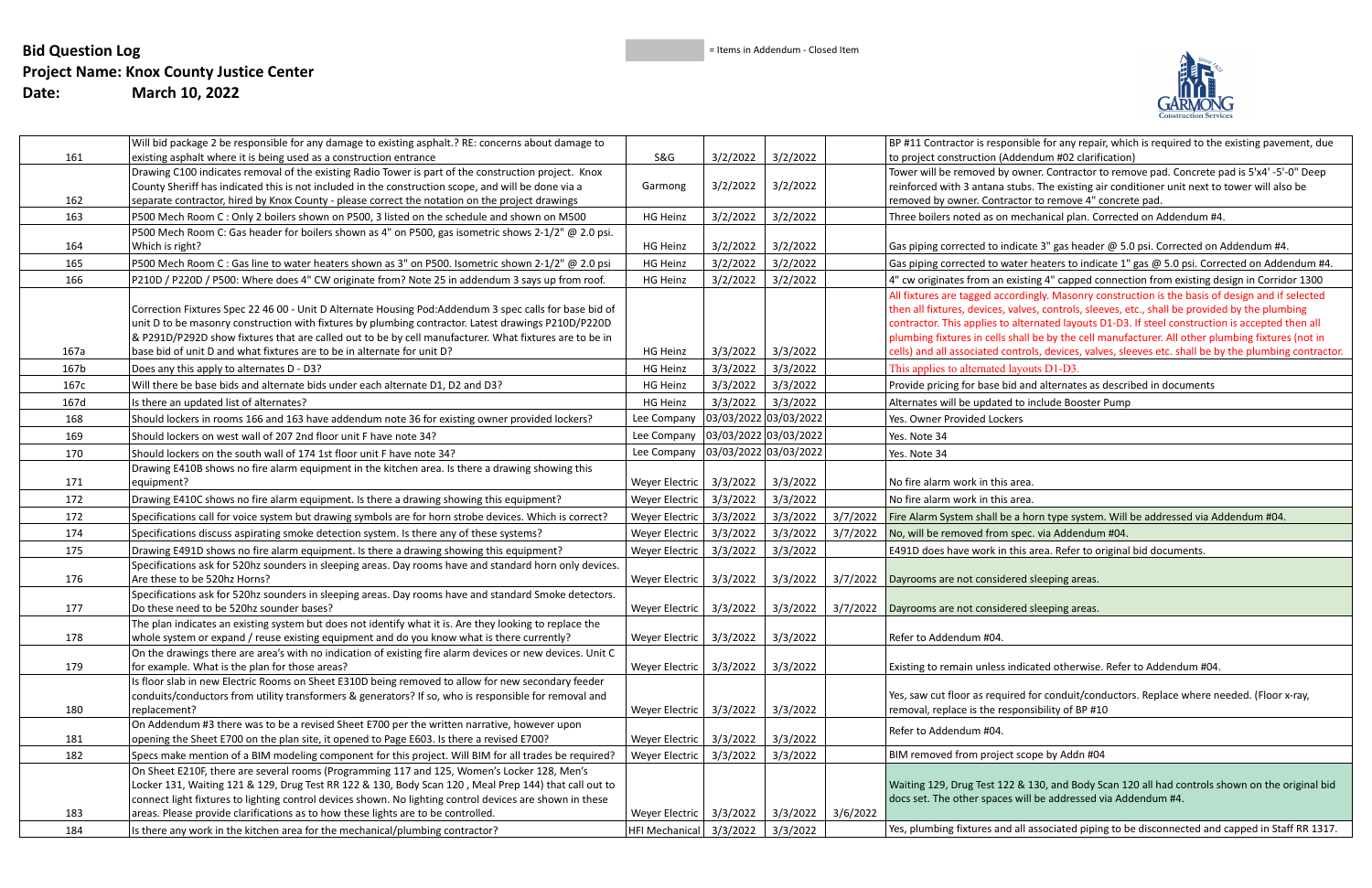# **Bid Question Log**  $\blacksquare$  Items in Addendum - Closed Item **Project Name: Knox County Justice Center Date: March 10, 2022**

|      | General note 10 on P100 states that "IT MAY BE NECESSARY FOR THE CONTRACTOR TO X-RAY                                                                                                                                                                                                                                                                                                                                                                                                                                                                       |                              |          |           |                                                                                                                  |
|------|------------------------------------------------------------------------------------------------------------------------------------------------------------------------------------------------------------------------------------------------------------------------------------------------------------------------------------------------------------------------------------------------------------------------------------------------------------------------------------------------------------------------------------------------------------|------------------------------|----------|-----------|------------------------------------------------------------------------------------------------------------------|
|      | CONCRETE FLOORS TO DETERMINE EXACT LOCATIONS OF HIDDEN PIPING OR STRUCTURAL OBJECTS."                                                                                                                                                                                                                                                                                                                                                                                                                                                                      |                              |          |           | <b>YES</b>                                                                                                       |
| 185  | Should the plumbing contractor include this cost in their proposal?                                                                                                                                                                                                                                                                                                                                                                                                                                                                                        | HFI Mechanical   3/3/2022    |          | 3/3/2022  |                                                                                                                  |
| 186  | On M001, HVAC Demolition General Note C states "THE MECHANICAL CONTRACTOR SHALL PERFORM<br>SERVICE AND REPAIR ON THE EXISTING EQUIPMENT AND ITS ACCESSORIES AS FOLLOWS: CLEAN ALL<br>COILS, REPLACE THE FILTERS AND BELTS, INSPECT, REPAIR, OR REPLACE THE ECONOMIZERS, DRIVES<br>AND FAN BEARINGS, MOTORS, CONTROL COMPONENTS, VALVES AND ANY OTHER ITEM NECESSARY<br>FOR A COMPLETE AND PROPER OPERATING SYSTEM. THIS CONTRACTOR SHALL ALSO VISIT THE SITE,<br>PRIOR TO FINAL BIDDING, AND VERIFY ALL EXISTING SITE CONDITIONS. PROVIDE ALL MATERIAL AND | <b>HFI Mechanical</b>        | 3/3/2022 | 3/3/2022  | Disregard General Note C on M001. This note<br>INCLUDE ANY COSTS OR ALLOWANCES FOR SEI<br>SPECIFIC TO NOTE M001) |
|      | COMPONENTS AS NEEDED TO BRING THE UNITS TO FULL COMPLIANCE OF THE LANDLORD'S CRITERIA<br>AND LOCAL AUTHORITY HAVING JURISDICTION." Can you provide a complete list of equipment with<br>manufacturer and model # for each?                                                                                                                                                                                                                                                                                                                                 |                              |          |           |                                                                                                                  |
| 187  | What bid package is responsible for the buried HHW/CHW piping running between buildings D and F<br>shown on both mechanical and site drawings?                                                                                                                                                                                                                                                                                                                                                                                                             | <b>HFI Mechanical</b>        | 3/3/2022 | 3/3/2022  | BP #09 should include this site piping - as a cor<br>hookup                                                      |
| 188  | After reviewing the documents, we believe that the best option for BIM coordination is to fully<br>coordinate the new areas A, D, and F, including the mechanical room in area C, but field coordinate the<br>existing areas B and C. Please advise if this is acceptable.                                                                                                                                                                                                                                                                                 | <b>HFI Mechanical</b>        | 3/3/2022 | 3/3/2022  | BIM removed from project scope by Addn #04                                                                       |
| 189  | No fire alarm drawings for area E. Is there drawings for this area?                                                                                                                                                                                                                                                                                                                                                                                                                                                                                        | Weyer Electric               | 3/3/2022 | 3/3/2022  | Existing Building As Build Drawings were includ<br>drawings (Drawings indicated as "For Referend                 |
| 190  | Will primary conduits be required to new utility transformer for Community Corrections? None shown<br>on electrical site plan or Civil Drawings.                                                                                                                                                                                                                                                                                                                                                                                                           | Weyer Electric               | 3/3/2022 | 3/3/2022  | Primary conduits by Duke energy.                                                                                 |
|      | Note 9 on Sheet E010, calls for $(2) - 4$ " Conduits to extend to property line, but sheet shows them<br>stopping just outside the building. Can you provide clarification as to where these terminate? If to a                                                                                                                                                                                                                                                                                                                                            |                              |          |           |                                                                                                                  |
| 191  | property line, which line and where at on the line as it will affect our conduit footage?                                                                                                                                                                                                                                                                                                                                                                                                                                                                  | Weyer Electric               | 3/3/2022 | 3/3/2022  | 3/7/2022 Please coordinate with owner's telecom vendo                                                            |
| 192a | Spec Section 00 54 36 - Building Information Modeling: Is this spec section being used? If yes, see below                                                                                                                                                                                                                                                                                                                                                                                                                                                  | <b>HG Heinz</b>              | 3/3/2022 | 3/3/2022  | BIM removed from project scope by Addn #04                                                                       |
| 192b | To what extent is the design team's construction model complete?                                                                                                                                                                                                                                                                                                                                                                                                                                                                                           | <b>HG Heinz</b>              | 3/3/2022 | 3/3/2022  | BIM removed from project scope by Addn #04                                                                       |
| 192c | What LOD is the design teams model?                                                                                                                                                                                                                                                                                                                                                                                                                                                                                                                        | <b>HG Heinz</b>              | 3/3/2022 | 3/3/2022  | BIM removed from project scope by Addn #04                                                                       |
| 192d | Will you give your model to the contractors to make adjustments?                                                                                                                                                                                                                                                                                                                                                                                                                                                                                           | <b>HG Heinz</b>              | 3/3/2022 | 3/3/2022  | BIM removed from project scope by Addn #04                                                                       |
| 192e | How much of the model is incomplete for the MEP contractor to finish -ie. To what extent are the items<br>listed under section 3.4 of the spec complete by the design design team prior to construction? What<br>items and in what quantity will remaining items of section 3.4 need to be completed?                                                                                                                                                                                                                                                      | <b>HG Heinz</b>              | 3/3/2022 | 3/3/2022  | BIM removed from project scope by Addn #04                                                                       |
| 193  | Pre-Engineered Building - is erection part of BP #4?                                                                                                                                                                                                                                                                                                                                                                                                                                                                                                       | Hannig<br>Construction       | 3/7/2022 | 3/7/2022  | PEMB complete (material / erect) is entirely in                                                                  |
|      | Questions regarding Unit D building: More specifically the area on the high side looks to extend beyond<br>the main frame and then there is some masonry wall as well as some columns that may be part of PEMB<br>but may not be PEMB. A201 detail 1A is building section / Blow up is 3A and A313 - Looks like main<br>single slope frame goes to Column Line 10, then large masonry wall is at Column Line 9, then lower roof<br>framing at Column Line 8.5 (The section appears to extend PEMB Roof/siding to beyond (and bear) on                      | Hannig                       |          |           | No specific metal building company was used.<br>indicated or similar in design                                   |
| 194  | the masonry wall.) Did RQAW worked with any specific Metal Building Company in the design of this?                                                                                                                                                                                                                                                                                                                                                                                                                                                         | Construction                 | 3/7/2022 | 3/7/2022  |                                                                                                                  |
| 195  | Spec Section 21 13 13 :2.7 Nitrogen Generating System - Will two nitrogen systems be required, one for<br>each building?                                                                                                                                                                                                                                                                                                                                                                                                                                   | Tri-State Fire<br>Protection | 3/8/2022 | 3/8/2022  | Yes, one in Unit D and one in Unit F.                                                                            |
|      | Drawings indicate the minimum web thickness for the PEMB frames is 3/8". This will drive the PEMB<br>costs through the roof and has been addressed with RQAW on past project and the acquiesce. The                                                                                                                                                                                                                                                                                                                                                        | Hannig                       |          |           |                                                                                                                  |
| 196a | PEMB design the structure to meet the design criteria as is typical. Ref: Note 6 on (PEMB) drawing S-002                                                                                                                                                                                                                                                                                                                                                                                                                                                   | Construction                 | 3/9/2022 | 3/9/22022 |                                                                                                                  |



# Con M001. This note will be deleted in the Construction Set. (DO NOT ALLOWANCES FOR SERVICE OR REPAIR OF EXISTING EQUIPMENT -

is site piping - as a complete system, Unit F to Unit D to equipment

#### ct scope by Addn #04

I Drawings were included with Addn #03 - which do include the F/A cated as "For Reference Only"

wher's telecom vendor and provide as required, as per plan note.

- 
- 
- 
- 

I / erect) is entirely included in BP #01

g company was used. Provide delegated design by PEMB, for areas sign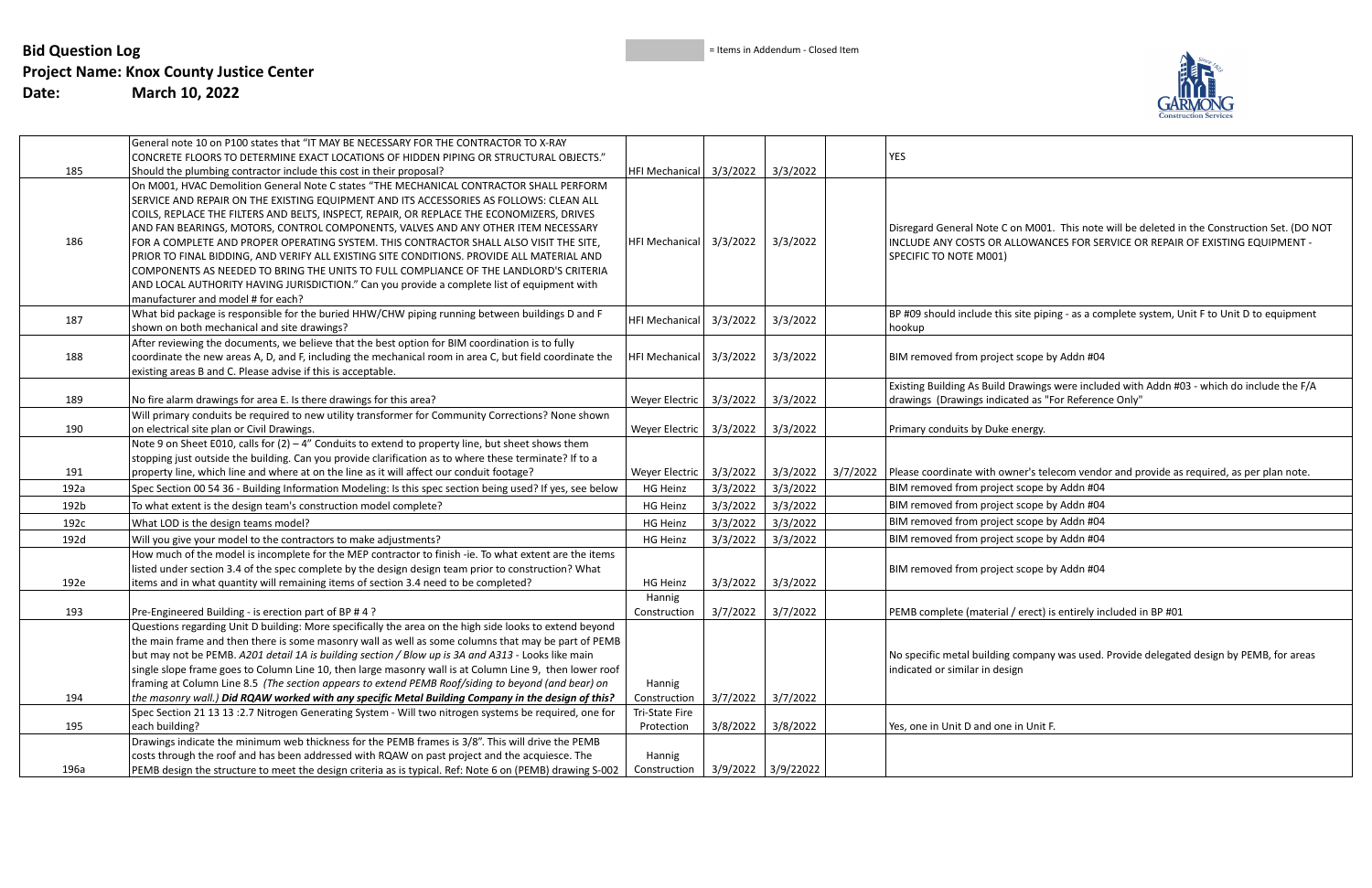# **Bid Question Log** Elems in Addendum - Closed Item **Project Name: Knox County Justice Center Date: March 10, 2022**

Lara : Please send the below response. The 55 psf load does not apply to PEMB. See note 4 under PEMB on S002.Gravity Loads: In general,10 psf collateral should cover the suspended MEP & ceilings for all of PEMB. You need to account for the self-weight of roof framing members, metal deck and roof insulation. Snow loads are as per S001. You also need to account for lateral loads on the PEMB f plane seismic loads from CMU walls.

|      | Looking over the collateral loading on Knox Co Jail see drawing S-001 : There are some crazy collateral<br>loading shown. CECO Supplied Vermillion Co Jail (Rochelle's project) and it had 10# psf collateral load.<br>These loads on S-001 are the same as outlined on Vermillion plans. Same architect RQAW. 15psf for<br>roofing material, MEP 15 psf, Ceiling and Flooring 5 psf. It makes sense to include 10psf like Vermillion<br>has and that is even more than typical PEMB (normally 5psf or less). Is the same 10 psf adequate for | Hannig                               |          |           | Lara: Please send t<br>See note 4 under PE<br>should cover the sus<br>for the self-weight of<br>loads are as per S00 |
|------|-----------------------------------------------------------------------------------------------------------------------------------------------------------------------------------------------------------------------------------------------------------------------------------------------------------------------------------------------------------------------------------------------------------------------------------------------------------------------------------------------------------------------------------------------|--------------------------------------|----------|-----------|----------------------------------------------------------------------------------------------------------------------|
| 196b | Knox?                                                                                                                                                                                                                                                                                                                                                                                                                                                                                                                                         | Construction                         | 3/9/2022 | 3/9/22022 | frames due to out of                                                                                                 |
| 197  | Panel 1LN2 is shown in the base bid portion of section D in Mech hallway 1662. However no circuits in<br>this area feed from this panel. This panel is also shown in Alternate D3 as part o that gear package. The<br>only circuits feeding from it however are in Alternate D1. Please clarify the location and where in the bid<br>package this panel should be in. I assumed all panels shown in ALT D3 would be included as part of that<br>ALT package. Please confirm if this is correct.                                               | <b>Central State</b><br>Construction | 3/9/2022 | 3/9/2022  |                                                                                                                      |
|      |                                                                                                                                                                                                                                                                                                                                                                                                                                                                                                                                               | <b>Central State</b>                 |          |           |                                                                                                                      |
| 198  | Also no lighting circuits are indicated on the Alternate plans for any D sections. Please advise.                                                                                                                                                                                                                                                                                                                                                                                                                                             | Construction                         | 3/9/2022 | 3/9/2022  |                                                                                                                      |
|      | Detail 3A/A315 shows a drywall ceiling in rooms 150 and 151. (assuming 149 would be the same) But on                                                                                                                                                                                                                                                                                                                                                                                                                                          | Robinson                             |          |           |                                                                                                                      |
| 199  | the ceiling plan, sheet AC2F1 it shows APC-1.                                                                                                                                                                                                                                                                                                                                                                                                                                                                                                 | Painting                             | 3/9/2022 | 3/9/2022  |                                                                                                                      |

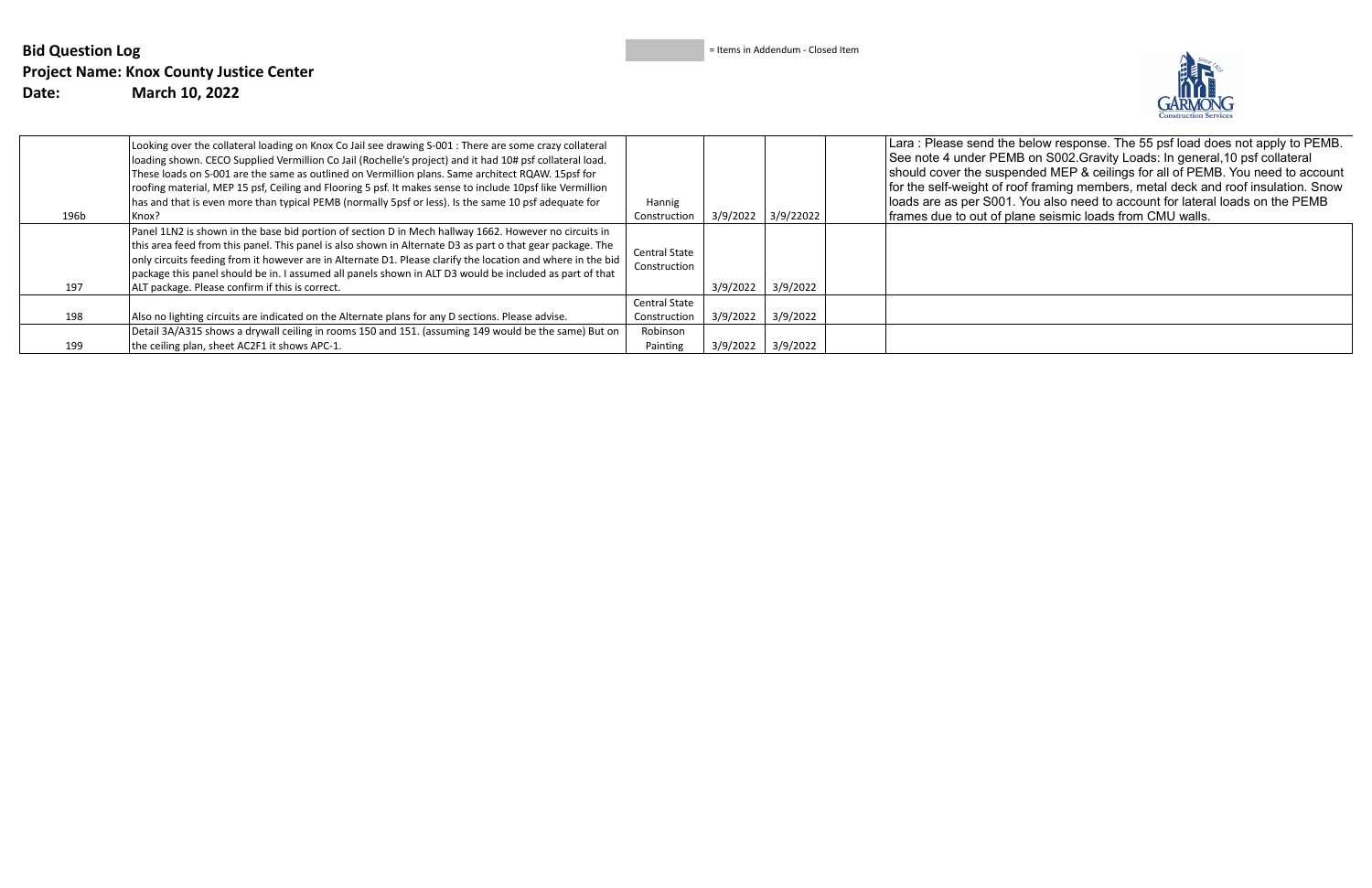# **VOLUME 2 INDEX**

## **DIVISION 2 – EXISTING CONDITIONS**

#### 02 41 19 Selective Demolition

#### **DIVISION 3 - CONCRETE**

- 03 10 00 Concrete Formwork<br>03 20 00 Concrete Reinforcen
- Concrete Reinforcement
- 03 30 00 Cast in Place Concrete
- 03 35 43 Polished Concrete
- 03 60 00 Epoxy Grout<br>03 62 00 Non-Shrink C
- Non-Shrink Grout

#### **DIVISION 4 - MASONRY**

04 20 00 Unit Masonry Assemblies

#### **DIVISION 5 – METALS**

- 05 12 00 Structural Steel Framing
- 05 31 01 Cellular Steel Decks
- 05 31 23 Steel Roof Decking
- 05 36 00 Composite Metal Decking
- Cold Formed Metal Framing
- 05 50 00 Metal Fabrications
- 05 51 13 Metal Stairs<br>05 52 13 Handrails an
- Handrails and Railings

#### **DIVISION 6 – WOOD AND PLASTICS**

- 06 10 53 Wood Blocking and Curbing<br>06 20 23 Interior Finish Carpentry
- Interior Finish Carpentry

# **DIVISION 7 – THERMAL AND MOISTURE PROTECTION**

- 07 21 00 Thermal Insulation
- 07 54 03 Single Ply Roofing Fully Adhered
- 07 62 00 Sheet Metal Flashing and Trim
- 07 71 00 Roof Specialties
- 07 72 33 Roof Hatches
- 07 81 23 Intumescent Fireproofing<br>07 84 00 Firestopping
- Firestopping
- 07 92 00 Joint Sealers
- 07 95 00 Expansion Joint Cover Assemblies

## **DIVISION 8 – DOORS AND WINDOWS**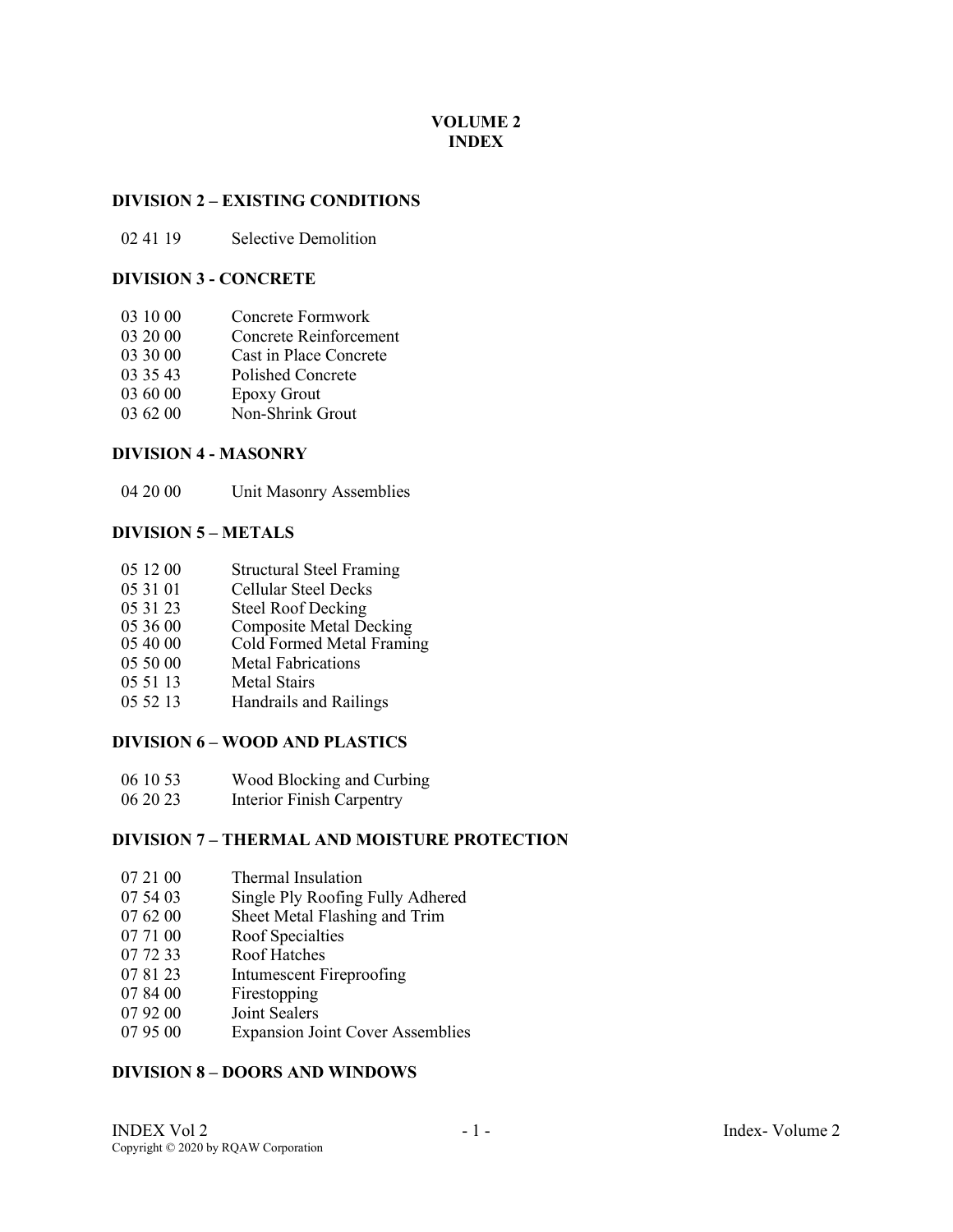- 08 11 13 Standard Hollow Metal Doors and Frames
- 08 14 16 Flush Wood Doors<br>08 31 13 Access Doors and H
- Access Doors and Panels
- 08 33 23 Overhead Coiling Doors
- 08 41 13 Aluminum-Framed Entrances and Storefronts
- 08 52 10 Aluminum and Glass Barrier System
- 08 62 00 Plastic Unit Skylights
- 08 71 00 Door Hardware
- 08 80 00 Glazing

## **DIVISION 9 – FINISHES**

- 09 01 11 Maintenance of Finishes
- 09 22 16 Non-Structural Metal Framing
- 09 29 00 Gypsum Board
- 09 30 13 Tiling
- 09 30 50 Tile Accessories
- 09 51 23 Acoustical Ceilings
- 09 65 13 Resilient Base and Accessories
- 09 65 19<br>
09 65 36<br>
Static-Control Resilient
- **Static-Control Resilient Flooring**
- 09 68 13 Tile Carpeting
- 09 91 13 Exterior Painting
- 09 91 23 Interior Painting<br>09 96 00 High Performanc
- High Performance Coatings

## **DIVISION 10 - SPECIALTIES**

- 10 11 00 Visual Display Boards
- 10 14 00 Exterior Signage
- 10 14 23.13 Room Identification Signage<br>10 21 13 Solid Phenolic Toilet Partition
- 10 21 13 Solid Phenolic Toilet Partitions<br>10 21 16.19 Shower and Tub Enclosures
- 10 21 16.19 Shower and Tub Enclosures<br>10 26 00 Corner Guards
- 10 26 00 Corner Guards<br>10 27 00 Access Floorin
- 10 27 00 Access Flooring<br>10 28 00 Toilet and Bath
- 10 28 00 Toilet and Bath Accessories<br>10 44 13 Fire Extinguishers and Cabin
- Fire Extinguishers and Cabinets
- 10 51 13 Metal Lockers
- 10 53 00 Canopy
- 10 67 00 Storage Shelving

# **DIVISION 11 - EQUIPMENT**

- 11 19 00 Detention Equipment Contractors<br>11 19 10 Detention Equipment Furnishings
- Detention Equipment, Furnishings and Accessories
- 11 19 20 Detention Hollow Metal Doors and Frames
- 11 19 30 Security Hardware and Sliding Door Devices<br>11 19 50 Detention Security Glass and Glazing
- 11 19 50 Detention Security Glass and Glazing<br>11 19 60 Cell Padding
- 11 19 60 Cell Padding<br>11 19 70 Security Wov
- 11 19 70 Security Woven Rod, Mesh and Screens<br>11 19 80 Manufactured Modular Steel Cells
- Manufactured Modular Steel Cells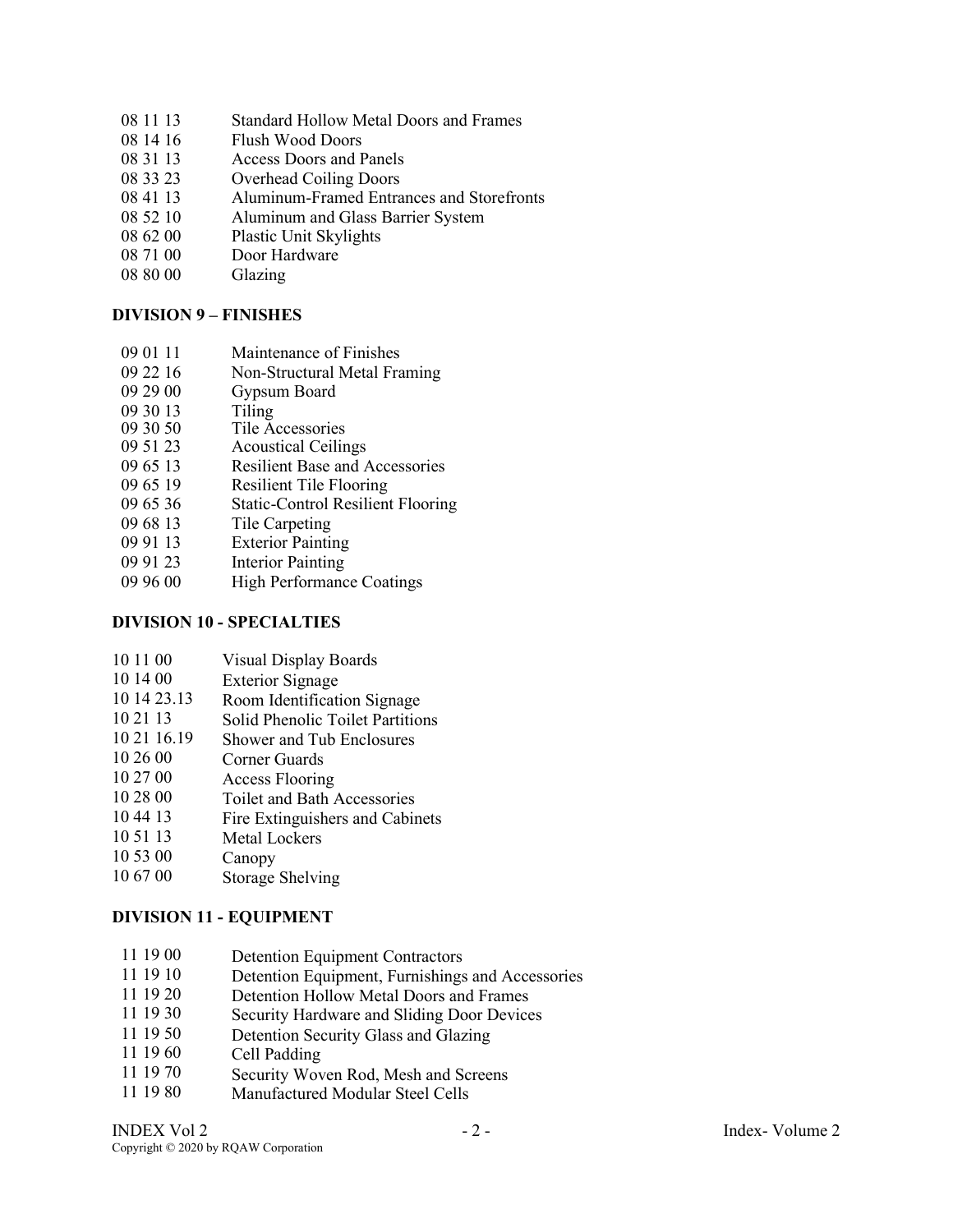- 11 19 90 Security Ceiling System<br>11 40 00 Food Service Equipment
- Food Service Equipment

# **DIVISION 12 - FURNISHINGS**

- 12 32 16 Manufactured Plastic-Laminate-Faced-Casework<br>12 36 16 Metal Countertons
- 12 36 16 Metal Countertops<br>12 36 61 Solid Surfacing
- 12 36 61 Solid Surfacing<br>12 48 13 Entrance Floor
- Entrance Floor Mats and Frames

# **DIVISION 13 – SPECIAL CONSTRUCTION**

13 34 19 Metal Building Systems

# **DIVISION 14 – CONVEYING SYSTEMS**

NOT USED

# END OF VOLUME 2 INDEX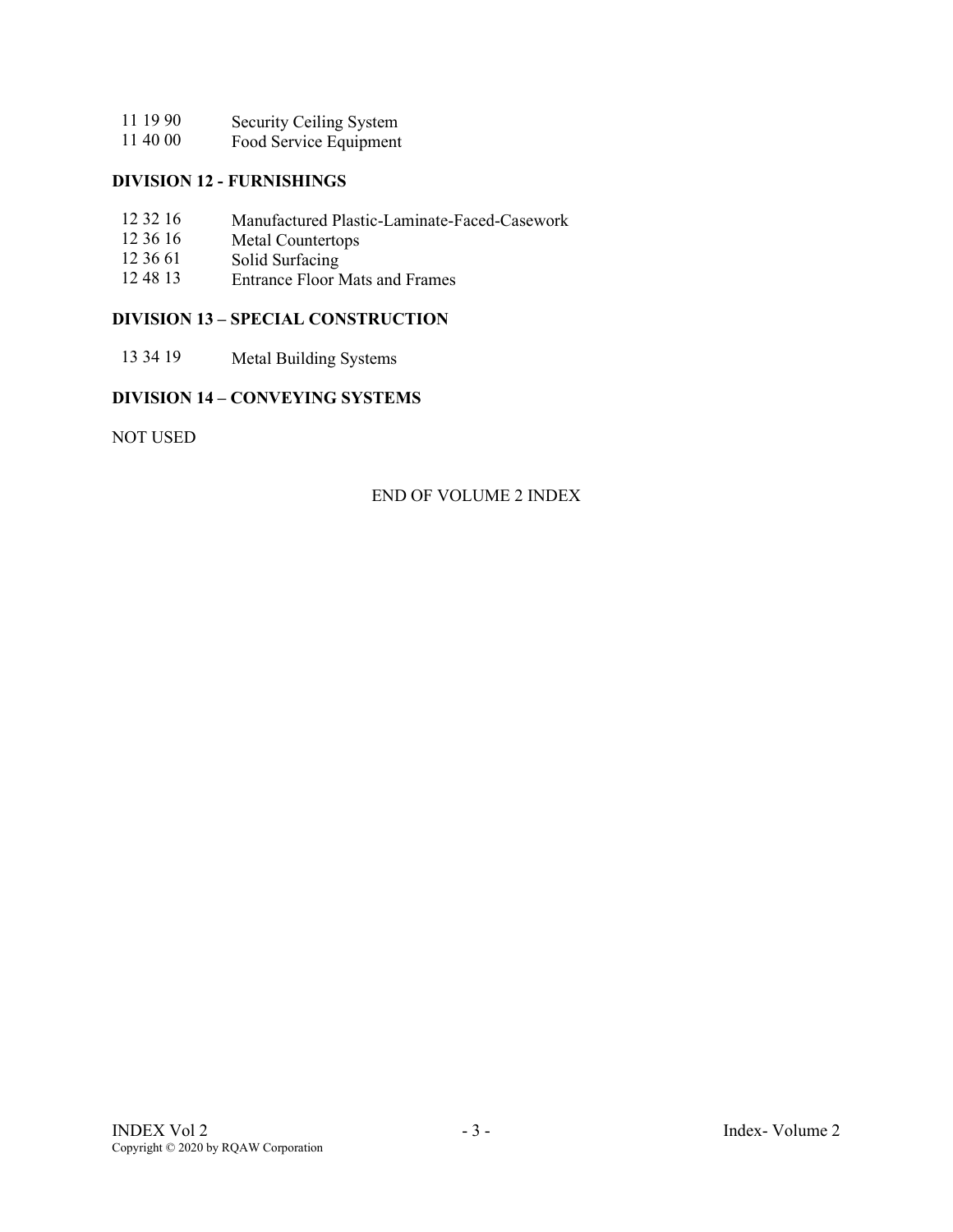THIS PAGE INTENTIONALLY LEFT BLANK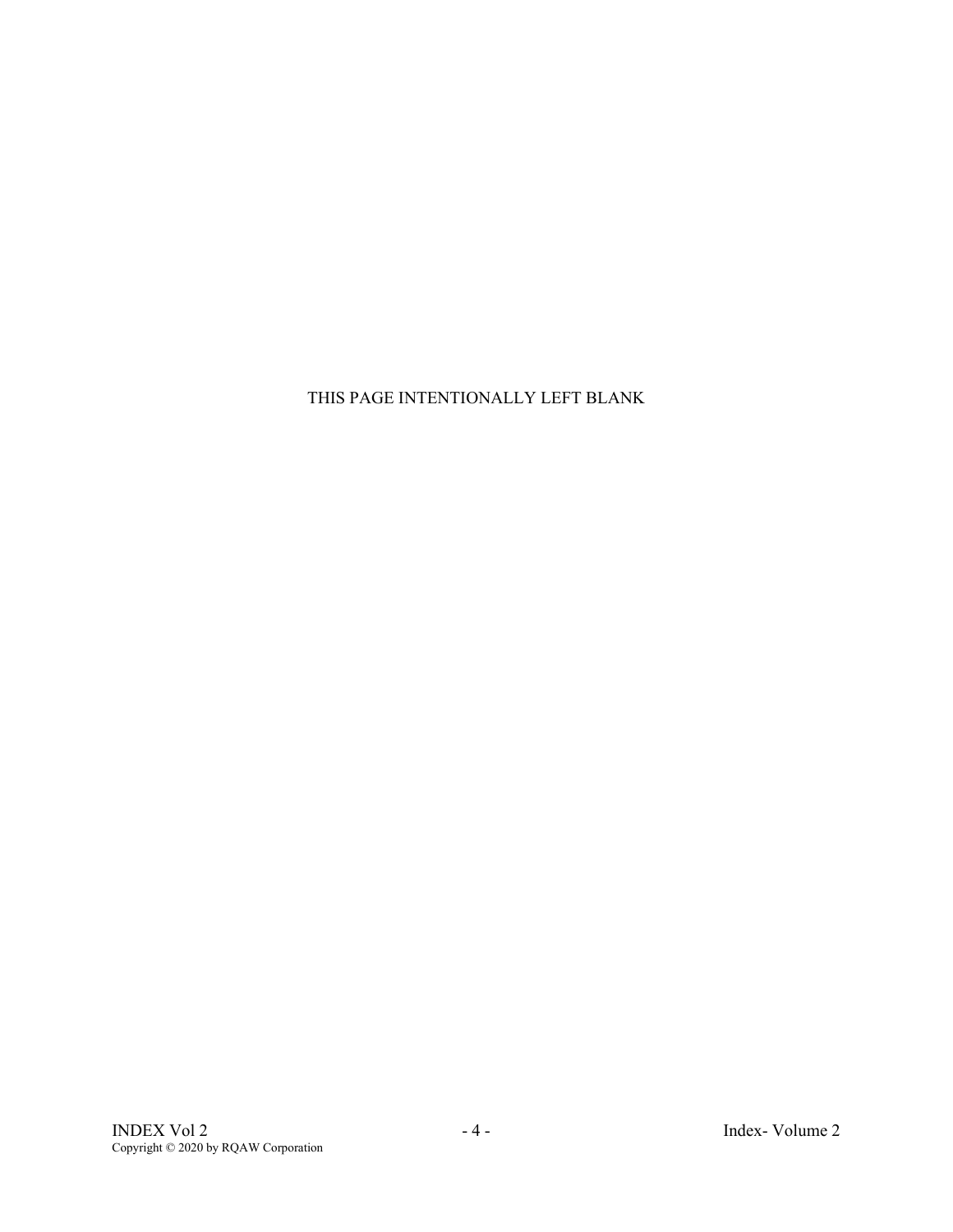## **VOLUME 3 INDEX**

#### **DIVISION 21 – FIRE SUPPRESSION**

- 21 05 01 Common Work Results for Fire Protection
- 21 05 29 Hangers and Supports
- 21 05 49<br>21 05 53 Seismic Restraint
- Pipe and Equipment Identification
- 21 13 13 Wet-Pipe Sprinkler Systems
- 21 22 00 Clean Agent Extinguishing System

#### **DIVISION 22 – PLUMBING**

- 22 05 01 Common Work Results for Plumbing
- 22 05 02 Selective Demolition
- 22 05 07 Excavation and Backfill
- 22 05 13 Common Motor Requirements for Plumbing Equipment
- 22 05 19 Meters and Gauges<br>22 05 23 General Duty Valve
- **General Duty Valves**
- 22 05 29 Hangers and Supports
- 22 05 48 Seismic Control for Plumbing General
- 22 05 53 Pipe and Equipment Identification
- 22 05 61 Preparation of Plumbing Systems
- 22 07 00 Plumbing Pipe Insulation
- 22 11 16 Domestic Water Piping and Devices<br>22 13 00 Sanitary Sewer Systems
- Sanitary Sewer Systems
- 22 13 16 Sanitary Waste and Vent Piping<br>22 14 00 Storm Water Systems
- Storm Water Systems
- 22 20 00 Natural Gas Systems
- 22 30 00 Plumbing Equipment
- 22 40 00 Plumbing Fixtures
- 22 46 00 Correctional Plumbing Fixtures
- 22 46 05 Water Management System

#### **DIVISION 23 – HVAC**

- 23 00 00 HVAC General Requirements
- 23 05 13 Common Motor Requirements for HVAC Equipment
- 23 05 16 Expansion Fittings and Loops for HVAC Piping
- 23 05 17 Sleeves and Sleeve Seals for HVAC Piping
- 23 05 18 Escutcheons for HVAC Piping
- 23 05 19 Meters and Gages for HVAC Piping
- 23 05 23 General-Duty Valves for HVAC Piping
- 23 05 29 Hangers and Supports for HVAC Piping and Equipment
- 23 05 48 Vibration and Seismic Controls for HVAC<br>23 05 53 Identification for HVAC Piping and Equipm
- Identification for HVAC Piping and Equipment
- 23 05 93 Testing, Adjusting, and Balancing for HVAC
- 23 07 13 HVAC Duct Insulation
- 23 07 19 HVAC Piping Insulation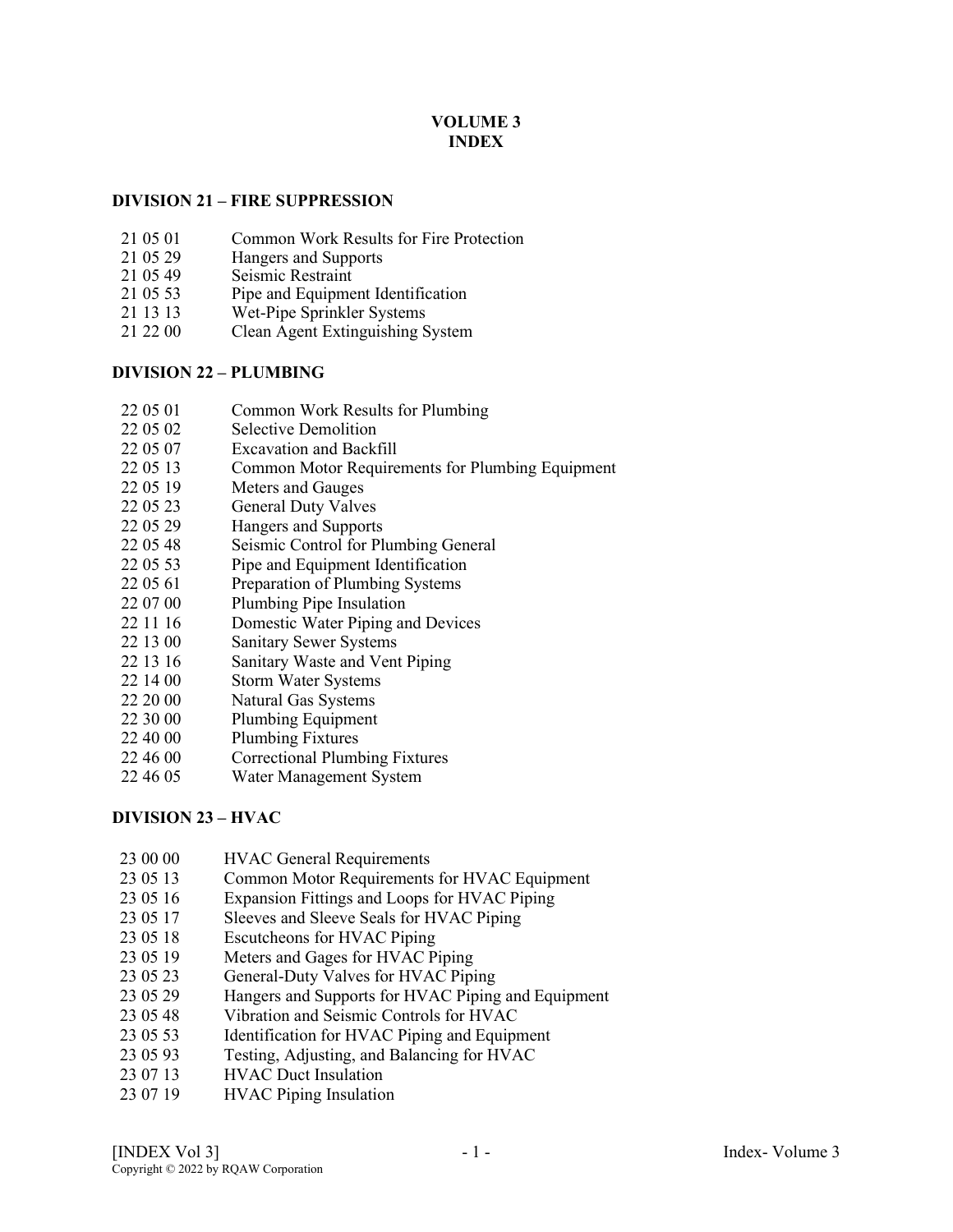- 23 08 00 Commissioning of HVAC<br>23 09 23 Direct Digital Control Syst
- Direct Digital Control System for HVAC
- 23 21 13 Hydronic Piping
- 23 21 16 Hydronic Piping Specialties
- 23 21 23 Hydronic Pumps
- 23 31 13 Metal Ducts
- 23 33 00 Air Duct Accessories
- 23 33 46 Flexible Ducts
- 23 34 23 HVAC Power Ventilators
- 23 35 00 Gas Detection and Alarm
- 23 36 00 Air Terminal Units
- 23 37 01 Extruded Aluminum Stationary Louvers
- 23 37 13 Diffusers, Registers, And Grilles
- 23 37 23 HVAC Gravity Ventilators
- 23 52 16 Condensing Boilers
- 23 55 33.16 Gas-Fired Unit Heaters
- 23 64 23 Dedicated Heat Recovery Scroll Water Chillers
- 23 64 23.13 Air-Cooled, Scroll Water Chillers
- 23 72 23 Air-To-Air Energy Recovery Equipment
- 23 73 13.13 Basic Air-Handling Units
- 23 74 33 Dedicated Outdoor-Air Units
- 23 81 26 Ductless Split HVAC Systems
- 23 82 19 Fan Coil Units<br>23 82 39.13 Cabinet Unit H
- **Cabinet Unit Heaters**

## **DIVISION 26 – ELECTRICAL**

- 26 05 00 Common Work Results for Electrical
- 26 05 19 Low-Voltage Electrical Power Conductors and Cables
- 26 05 20 MC And AC Cable<br>26 05 26 Grounding and Bon
- Grounding and Bonding for Electrical Systems
- 26 05 29 Hangers and Supports for Electrical Systems
- 26 05 33 Raceways and Boxes for Electrical Systems
- 26 05 48 Vibration and Seismic Controls for Electrical Systems
- 26 05 53 Identification for Electrical Systems
- 26 05 73 Electrical System Fault Analysis, Coordination and Arc Flash Study
- 26 09 23 Lighting Control Devices
- 26 22 00 Low Voltage Transformers
- 26 24 13 Switchboards
- 26 24 16 Panelboards
- 26 27 26 Wiring Devices
- 26 28 13 Fuses
- 26 28 16 Enclosed Switches and Circuit Breakers
- 26 29 16 Enclosed Contactors
- 26 29 23 Variable Frequency Motor
- 26 32 13 Diesel Generator Set
- 26 36 00 Transfer Switches
- 26 43 14 Surge Protection Devices
- 26 51 00 Interior Luminaires
- 26 56 00 Exterior Luminaires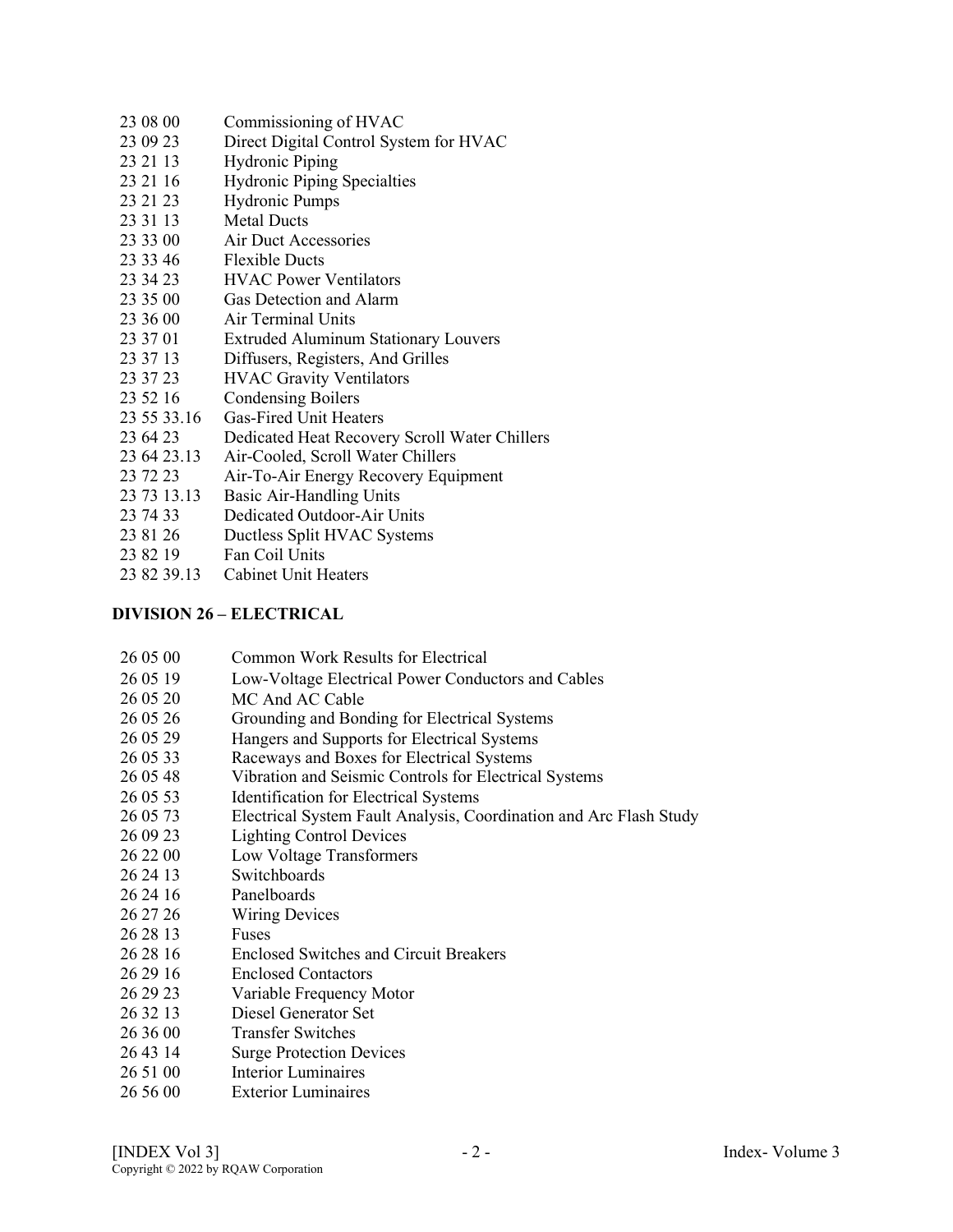# **DIVISION 27 – TELECOMMUNICATION**

- 27 05 00 Common Work Results for Communications
- 27 05 26 Grounding and Bonding for Communications Systems
- 27 05 28 Pathways for Communications System

# **DIVISION 28 – ELECTRONIC SAFETY AND SECURITY**

- 28 05 00 Common Work Results for Electronic Safety and Security
- 28 05 10 Cabinets and Enclosures for Electronic Security and Safety
- 28 13 00 Access Control System
- 28 23 00 IP Video Communication System
- 28 31 00 Fire Alarm System
- 28 35 00 Requirements for Electronic Systems
- 28 46 19 Security Automation System
- 28 46 20 Video Graphic User Interface
- 28 51 23 IP Audio Communication System

# **DIVISION 31 – EARTHWORK**

- 31 05 13 Soils for Earthwork
- 31 05 16 Aggregates for Earthwork
- 31 10 00 Site Clearing
- 31 20 00 Earthwork
- 31 22 13 Rough Grading
- 31 23 16 Excavation and Fill
- 31 23 17 Trenching
- 31 23 23 Backfill
- 31 25 13 Erosion Control Devices

# **DIVISION 32 – EXTERIOR IMPROVEMENTS**

- 32 11 23 Aggregate Base Course
- 32 12 16 Flexible Pavement
- 32 13 13 Rigid Pavement
- 32 17 23 Painted Pavement Markings
- 32 31 13 Chain Link Fences and Gates
- 32 91 19 Landscape Grading
- 32 92 19 Seeding

# **DIVISION 33 – UTILITIES**

- 33 05 13 Manholes and Structures
- 33 11 16 Site Water Distribution
- 33 12 13 Water Service Connections
- 33 12 16 Water Utility Distribution Valves
- 33 12 19 Water Utility Distribution Fire Hydrants
- 33 13 00 Disinfection of Water Distribution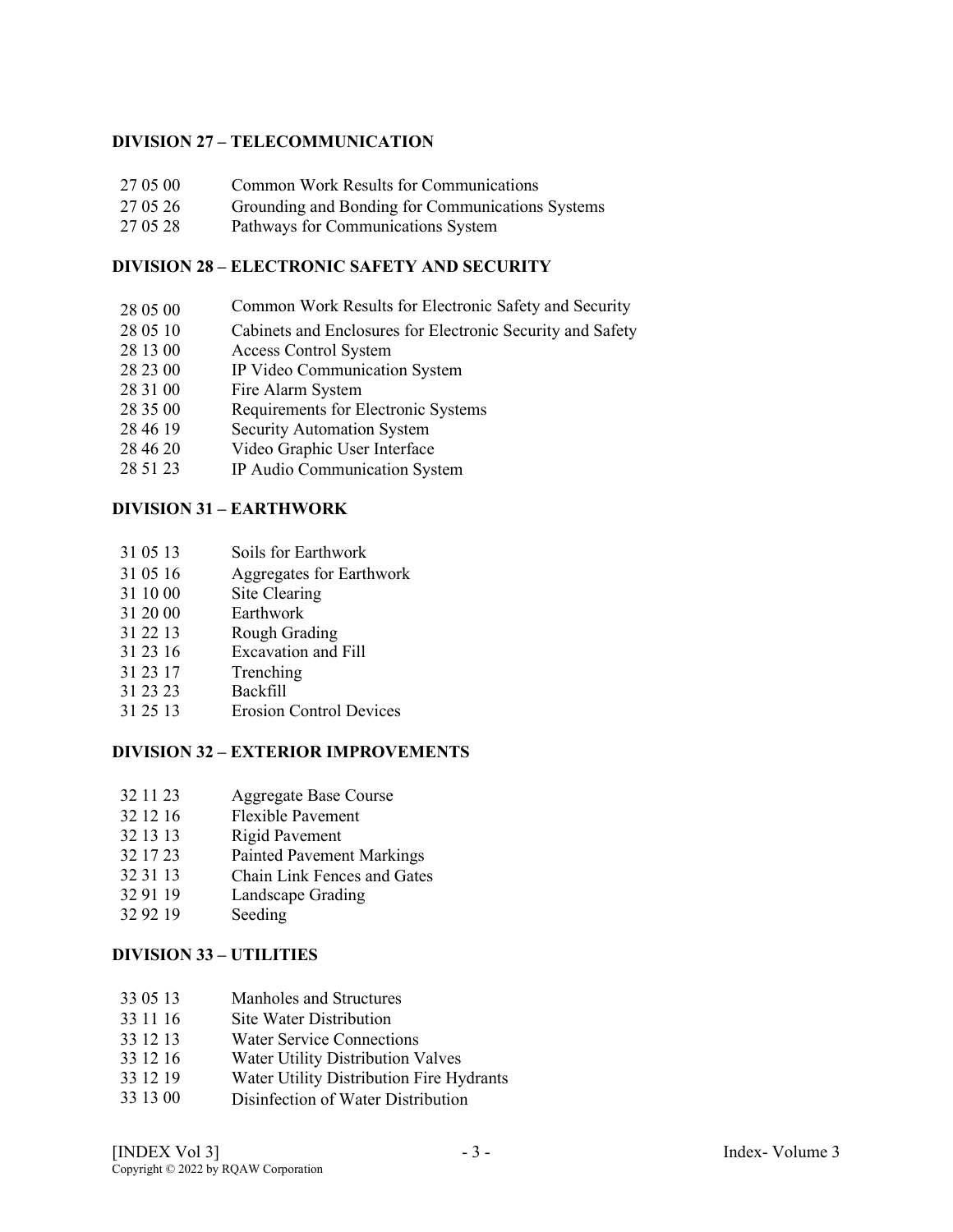- 33 31 00 Sanitary Sewer System
- 33 32 00 Muffin Monster Manhole
- 33 41 00 Storm Drainage<br>33 46 00 Subdrainage
- Subdrainage

# END OF VOLUME 3 INDEX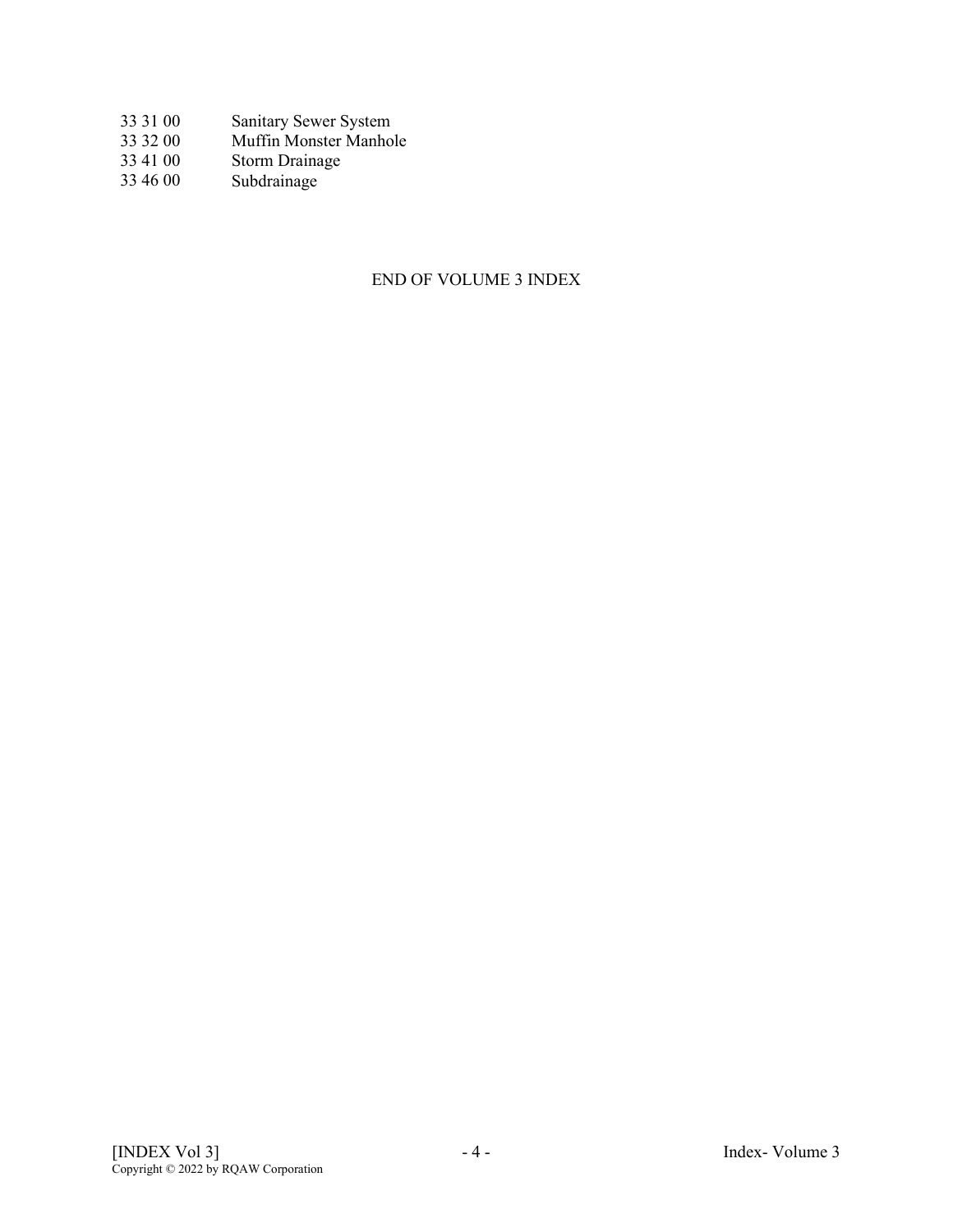#### SECTION 03 35 43

#### POLISHED CONCRETE FINISHING

## PART 1 - GENERAL

#### 1.1 SUMMARY

A. Section includes polished concrete system.

#### 1.2 REFERENCES

A. ANSI B101.3– Dynamic Coefficient of Friction (DCOF) Standard.

B. ASTM C 805 – Standard Test Method for Rebound Number of Hardened Concrete.

C. ASTM E 1155 – Standard Test Method for Determining FF Floor Flatness and FL Floor Levelness

Numbers.

D. ASTM E96 – Standard Test Methods for Water Vapor Transmission of Materials.

E. ASTM C309 – Standard Specification for Liquid Membrane-Forming Compounds for Curing Concrete

#### F. Certification of Installers:

1. Consult RCS (reactive co-polymerizing solids) material supplier for available trained installers. Untrained installers must become trained prior to performing the work. 1-888-881-1726

#### 1.3 DEFINITIONS

- A. Cementitious Materials: Portland cement alone or in combination with one or more of the following: blended hydraulic cement, fly ash, slag cement, other pozzolans, and silica fume; materials subject to compliance with requirements.
- B. Ra: Roughness average
- C. W/C Ratio: The ratio by weight of water to cementitious materials.

#### 1.4 ACTION SUBMITTALS

- A. Product Data: For each type of product.
- B. Samples for Initial Selection: Design reference samples for initial verification of design intent, for each type of finish indicated, on exposed surfaces of architectural precast concrete units, representative of finish, color, and texture variations expected.
- C. Samples for Verification: Samples prepared by installer, demonstrating selected color, finish, and texture, representative of finish, color, and texture variations.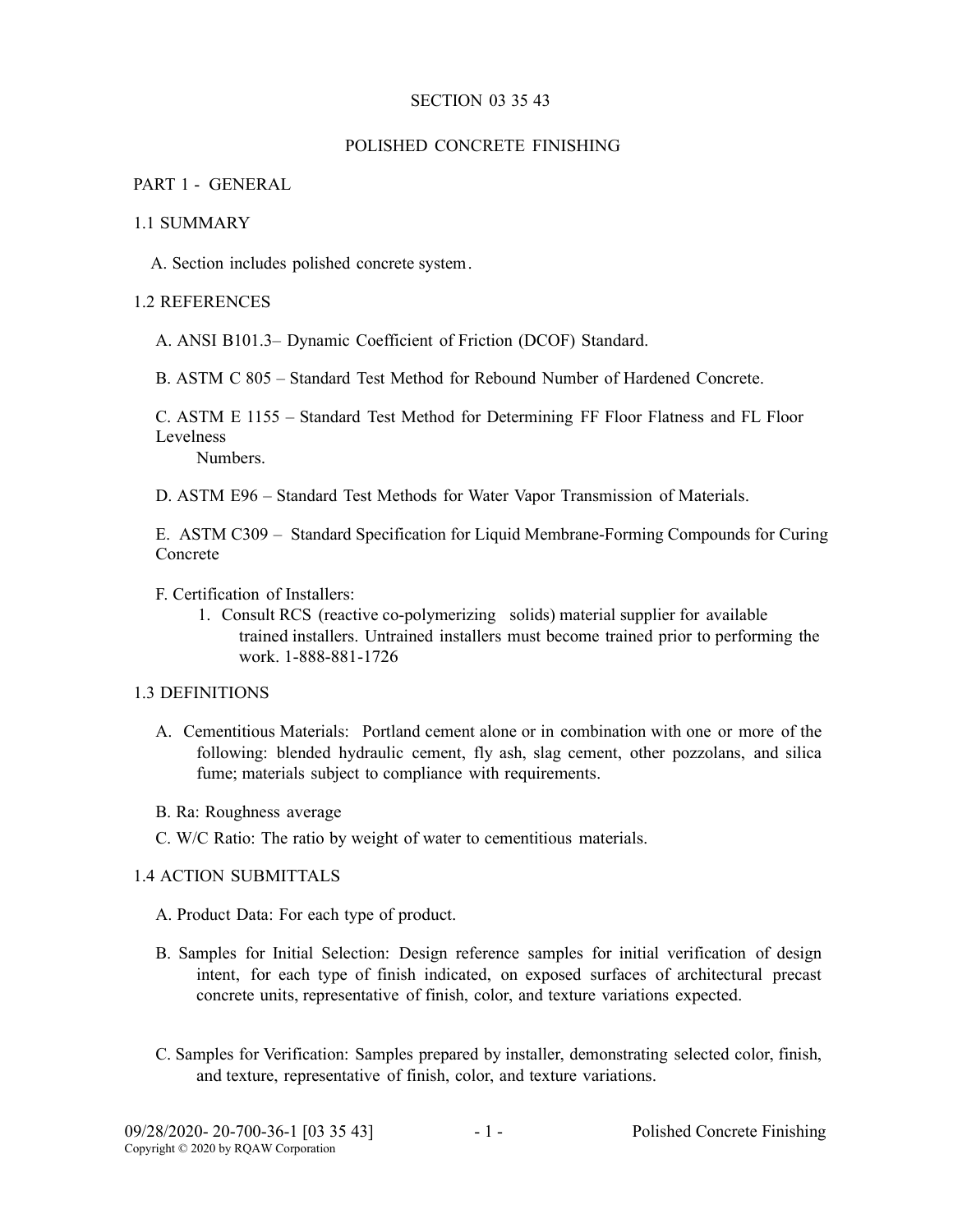#### 1.5 INFORMATIONAL SUBMITTALS

- A. Qualification Data: For Installer.
- B. Installer's Project References: Submit installer's list of successfully completed polished concrete floor system projects, including project name and location, name of architect, and type and quantity of polished concrete floor system installed.

## 1.6 CLOSEOUT SUBMITTALS

A. Maintenance Manual: Submit installer's maintenance manual, including maintenance and cleaning instructions for polished concrete floor system with specified Ra baseline.

## 1.7 QUALITY ASSURANCE

A. Pre-installation Conference: Conduct conference at Project site.

1. Before submitting design mixtures, review concrete design mixture and examine procedures for ensuring quality of concrete materials. Require representatives of each entity directly concerned with cast-in-place concrete to attend, including the following:

a. Contractor's superintendent.

b. Independent testing agency responsible for concrete

- testing.
- c. Architect.
- d. Construction Manager
- g. Concrete subcontractor
- h. Polishing Subcontractor.

#### 2. Review the following:

- a. Special inspection and testing and inspecting agency procedures for field quality control.
- b. Concrete finishes and finishing.
- c. Concrete topping solution selection.
- d. Methods for achieving specified floor and slab flatness and
- levelness. e. Floor and slab flatness and levelness measurement.

f. Floor finishing, and concrete protection.

- B. Installer's Qualifications: A qualified installer who is trained by RCS manufacturer/supplier.
	- 1. Use an experienced and trained RCS polishing contractor and adequate number of skilled workpeople who are trained and experienced in the work involving RCS applied products and Ra readings. (www.specificationproducts.com) 1-888-881- 1726
- C. Mockups: After sample panel and range sample approval, but before production of polished concrete flooring, construct mockups to verify selections made under Sample submittals and to demonstrate aesthetic effects and to set quality standards for materials and execution.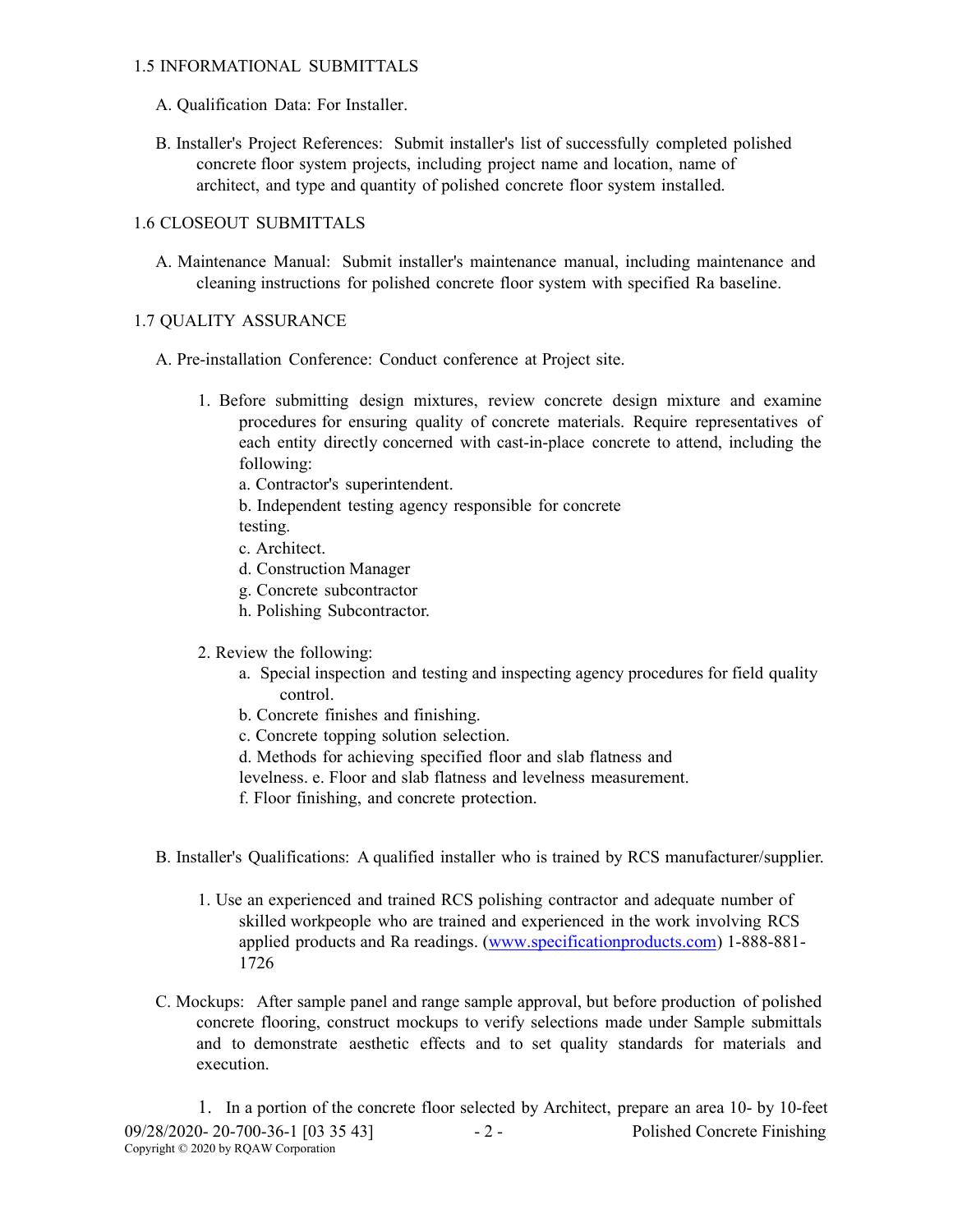for review and approval. The mock up shall be installed following the removal of any existing flooring. The mockup location shall be selected by Owner or its agents.

- 2. Approval of mockups does not constitute approval of deviations from the Contract Documents contained in mockups unless Architect specifically approves such deviations in writing.
- 3. Construct the mockup using processes and techniques intended for use on permanent work, including curing procedures.
- 4. The mockup shall be polished and densified by the individual workers who will actually be performing the work for the Project.
- 5. Obtain written approval of the mockup from owner before the start of work.
- 6. Retain approved mockup through completion of the Work for use as a quality standard for finished work.
- 7. Approved mockup may become part of the completed Work if undisturbed at time of Substantial Completion.
- 8. The following information will be determined via the mock up process: a. What width crack will require repair.
	- b. What size spalling will require repair.
	- c. Final Ra value.

# 1.8 DELIVERY, STORAGE, AND HANDLING

- A. Delivery: Deliver materials to site in manufacturer's original, unopened containers and packaging, with labels clearly identifying product name and manufacturer.
- B. Storage:

1. Store materials in clean, dry area indoors in accordance with manufacturer's instructions.

2. Keep materials from freezing.

C. Handling: Protect materials during handling and application to prevent contamination or damage.

# PART 2 - PRODUCTS

# 2.1 SYSTEM DESCRIPTION

- A. Installation of reactive co-polymerizing solids (RCS) polished concrete floor system for interior concrete floors by wet grinding and polishing with abrasive grain tooling, application of densifier and reflective finish.
- B. Performance Requirements: Improve performance of floor by installation of polished concrete floor system as measured by the following criteria.
	- 1. Dynamic Coefficient of Friction: Per ANSI B101.3. a. Level Surfaces: Greater than 0.42.
	- 2. Aggregate Exposure:
	- a. Light Aggregate Exposure: Up to 1/16 inch.
	- 3. Gloss Levels: Ra minimum (microinch/micrometer) a. 30µin/.76µm, matte finish.
		-
		- b. 16µin/.41µm, semi-gloss finish. Typical of all interior flatwork.

# 2.2 CONCRETE MATERIALS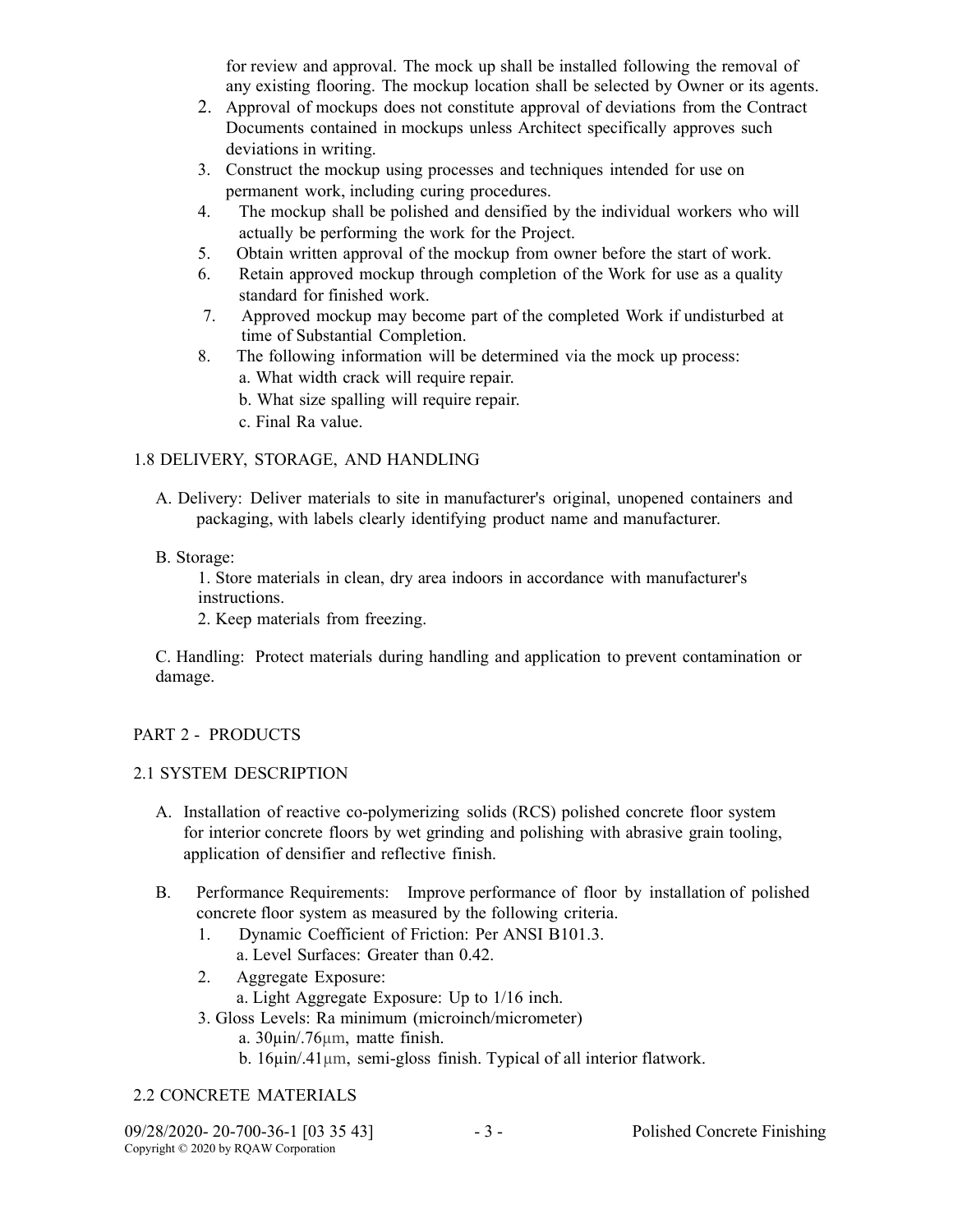A. See Section 03 30 10 "Cast-In-Place Concrete Slabs" for requirements for new concrete.

# 2.3 ACCESSORY MATERIALS

- A. Expansion and Isolation-Joint-Filler: ASTM D4819 Type II 1/2-inch thick closed cell non cross- linked polyethylene foam.
- B. Do not use liquid curing materials that leave a bond barrier to densifier penetration, especially dissipative cures.
- C. Penetrating Liquid Floor Treatment:
	- 1. Chemically reactive, neutral pH, waterborne solution of inorganic materials and proprietary components that are odorless, colorless that penetrates, hardens, and densifies concrete surfaces when applied at time of placement and finishing process.
		- a. Permanent densifying, sealing and hardening compound for concrete.
		- b. Odorless.
		- c. VOC: 0.
	- 2. Available Products for cutting compounds, densifier and reflective finish: a. ElementFive (E5)
- E. Protective Composite Panel System for exposed concrete finishes:
	- 1. Protective panel appropriate for moisture levels and curing of RCS systems.

# 2.4 FABRICATING REINFORCEMENT

A. Fabricate steel reinforcement according to CRSI's "Manual of Standard Practice."

# 2.5 EQUIPMENT TO BE USED FOR INSTALLATION

- A. Vacuum System: System specifically designed for surface preparation and concrete refinement as determined by installer to perform required dust extraction during grinding and polishing of approved flooring system.
- B. Grinding Apparatus: System specifically designed for surface preparation and concrete refinement as determined by installer to perform required material removal and surface polishing/refinement of approved flooring system.

#### PART 3 - EXECUTION

#### 3.1 EXAMINATION

- A. Examine floor to receive polished concrete floor system.
- B. Notify Architect of conditions that would adversely affect installation or subsequent use.
- C. verify the Following for New Concrete Floors: 1. Floor Finish: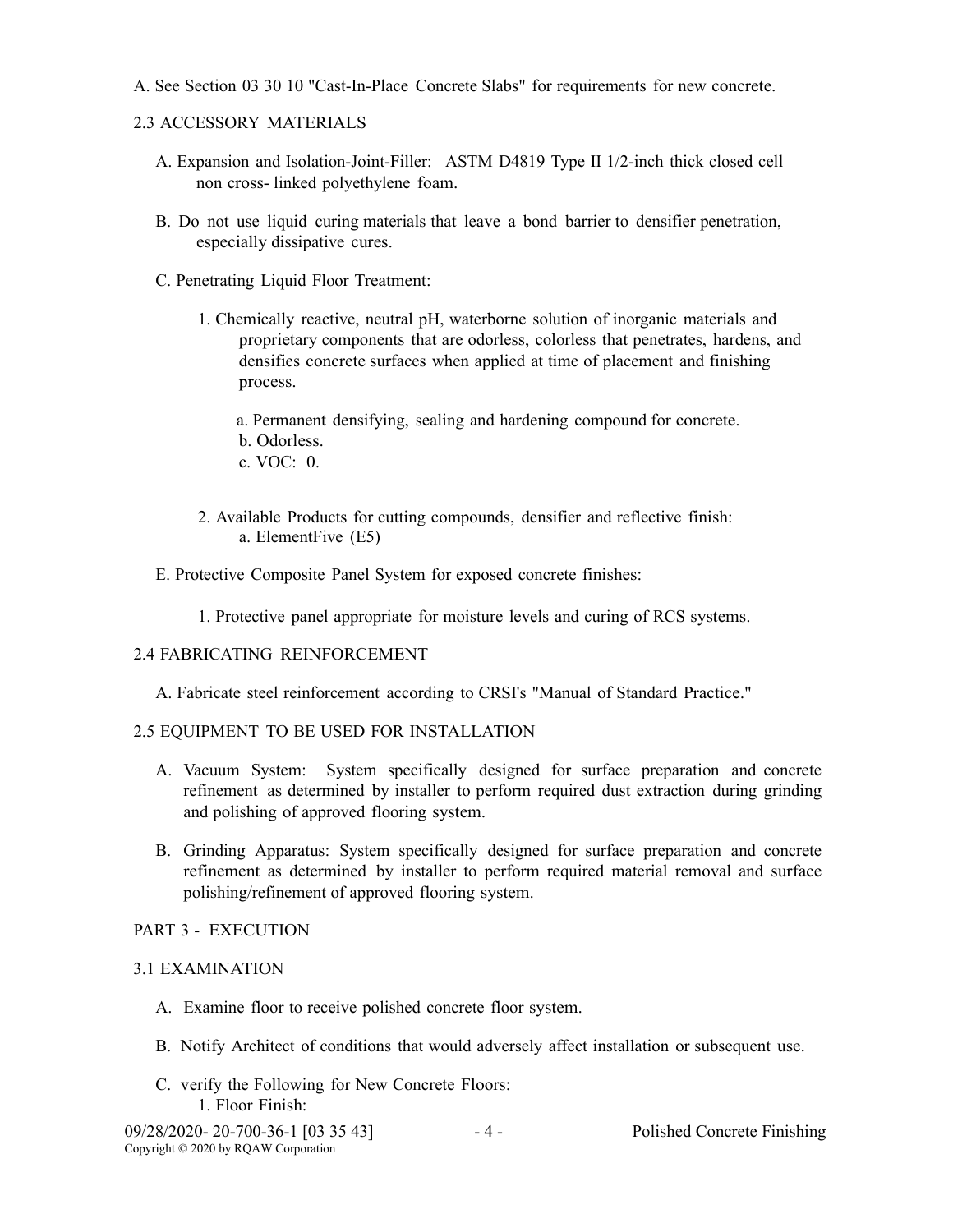- a. Slabs and flatwork shall be placed and finished monolithically
- b. Strike off and laser screed slabs to true, plane surfaces at required elevations.

c. Thoroughly compact concrete with vibrators, floats, and tampers to force coarse aggregate below the surface.

- d. Power trowel with no hand finishing.
- e. Pan float.
- f. Steel finish.
- g. Surface should not be burned due to excessive troweling.
- h. Imprints are not acceptable (i.e. boots, foreign objects dropped into concrete). i. Do not use liquid curing materials that leave a bond barrier to densifier penetration, especially dissipative cures.
- 2. Floor and Joints:

a. Free of debris and excessive dirt, dust, clay, and mud. b. Dry.

- 3. Use the straightedge method test, ACI 117 to verify that there is no more than  $\frac{1}{4}$ inch (6 mm) deviation in flatness in a 10 foot span.
- 4. Concrete Compressive Strength: 3,500 psi to 5,000 psi.
- 5. Lightweight Concrete: Not allowed if aggregate exposure is required.

6. Concrete Curing: Minimum 8 days water cured or dissipating curing compound applied.

7. Concrete Adjacent to Floor Penetrations: Troweled flat and level with surrounding concrete.

- 8. Concrete Adjacent to Drains, Clean-outs, and Other Floor-Level Penetrating Structures: Finish level to the top of the structure.
- 9. Newly placed concrete shall be sufficiently cured for a recommended 28 days prior to the application of the densifier.
- D. Do not begin surface preparation or topping slab installation until unacceptable conditions are corrected.

#### 3.2 VAPOR TESTING CONCRETE FLOORS

- A. Alkalinity:
	- 1. Test Method: Measure PH according to method indicated in ASTM F 710.
	- 2. Comply with manufacturer's acceptable application limits.
- B. Moisture Vapor Transmission Rate:
	- 1. Test Method: Perform anhydrous calcium chloride test according to ASTM F 1869
	- 2. Comply with manufacturer's acceptable application limits.

#### 3.3 SURFACE PREPARATION

- A. Protection: Protect surrounding areas and adjacent surfaces from the following:
	- 1. Minimal accumulation of dust from grinding and polishing.
	- 2. Contact with overspray of concrete densifier.
	- 3. Contact with overspray of concrete reflective finish products.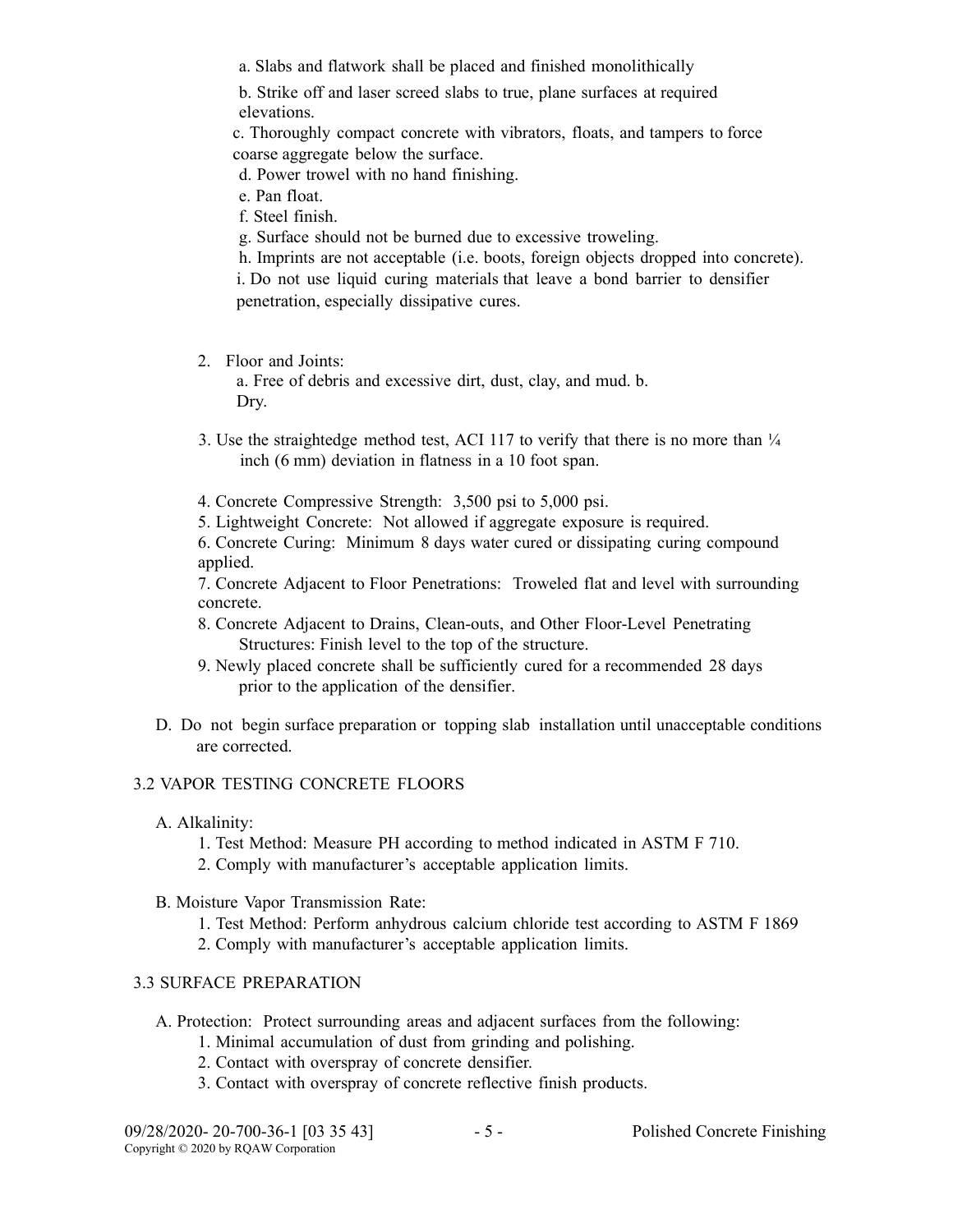B. Surface Preparation: Prepare surfaces in accordance with installer's instructions.

C. Clean Surfaces: Remove dirt, dust, debris, oil, grease, curing agents, bond breakers, paint, coatings, and other surface contaminants, which could adversely affect installation of polished concrete floor system.

# 3.4 GENERAL CLEANING AND POLISHING REQUIREMENTS

- A. Polished Concrete Floor System: Reactive Co-polymerizing solids (RCS)
- B. Use non-oil based sweeping compound to control airborne dust.
- C. Treat oil spots with oil remediation system

D. Scrub floor with scrubber machine and appropriate brushes or pads and pH compatible detergent.

- E. Do not use stain or scuff removing agents on finished floor surface.
- F. Clean floors as specified hereinafter prior to polishing application.
- G. Polish floors as specified hereinafter prior to application of reflective finish.
- H. Final finish Ra shall be equivalent accepted on the Mock-up and as specified herein.

## 3.5 DENSIFIER APPLICATION

- A. Area to be Treated: Apply densifier to all interior concrete floors except floors with color textured concrete finishes, floors to receive resilient flooring, and concrete floors with soft surfaces.
- B. Examination and Preparation:
	- 1. Examine surfaces receiving densifier. Verify that surfaces conform to product manufacturer's requirements for substrate conditions.
	- 2. Vacuum and clean saw cut joints and surrounding area so that no dust remains to react with concrete finish material.
	- 3. Remove remnant of any temporary film forming curing compound prior to application of densifier. Remove compound by cleaning and scrubbing in accordance with manufacturer's instructions.
	- 4. Prior to application, scrub floor to remove latent salts. Do not proceed until unsatisfactory conditions have been corrected.
	- 5. Beginning of application indicates acceptance of existing conditions.
- C. Application:
	- 1. Application shall be performed by trained applicator in accordance with manufacturers published instructions.
	- 2. Schedule to begin not before 28 days after floor slab placement.
	- 3. Employ methods to ensure concrete surface is not damaged during application, including discoloration.
	- 4. Apply densifier finish at the rate recommended by manufacturer.
	- 5. Apply with low pressure sprayer with conical tip with enough coverage to keep concrete surface wet for the manufacturers recommended dwell times to ensure the slab has been densified to its maximum potential and to the point of rejection.

# 3.6 POLISHING APPLICATION

A. The following grinding steps shall be included both in the common floor areas as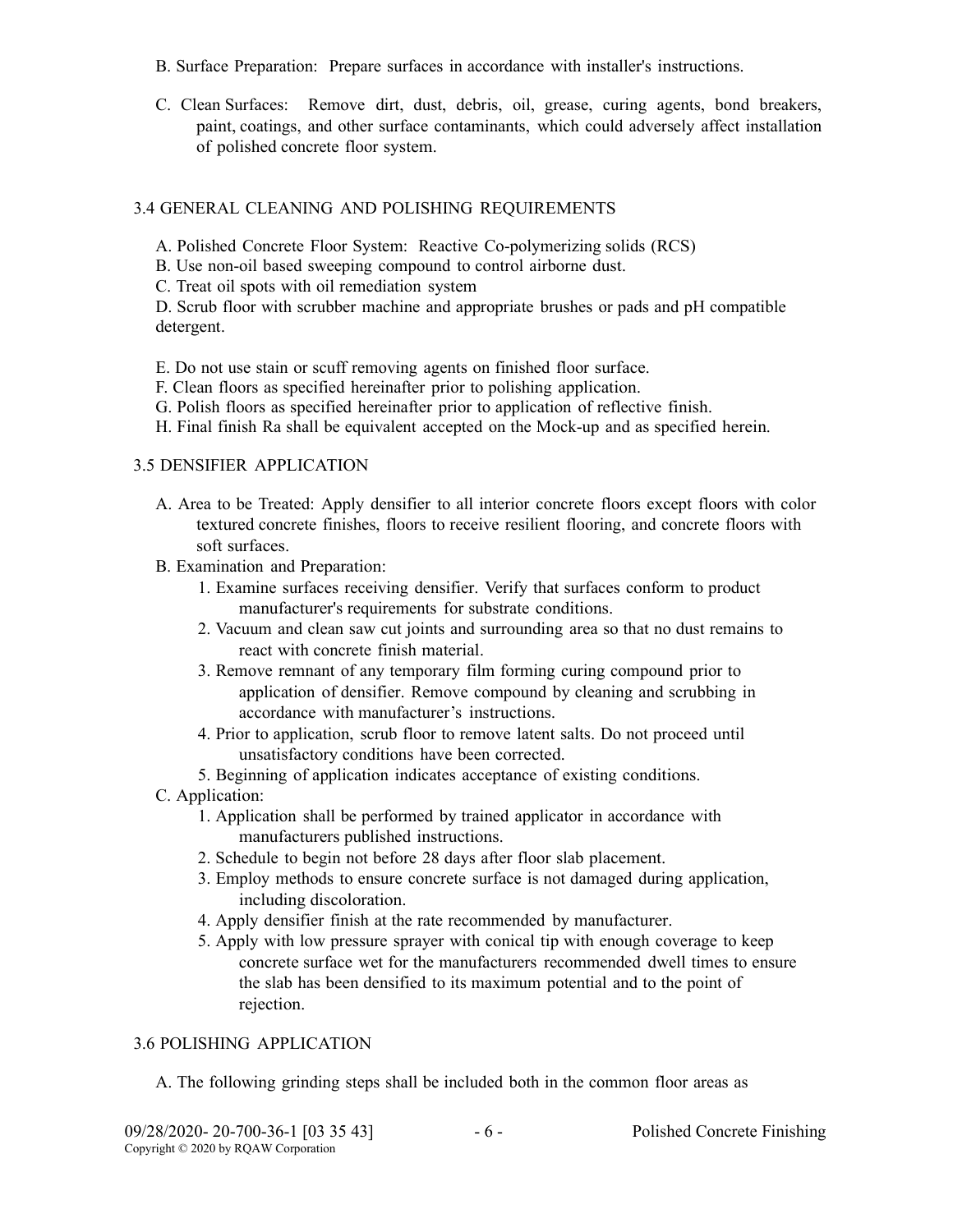well as all edges.

- 1. Sequencing steps that were approved during the mock up is the approved process for the main project.
- 2. Alternate methods/sequencing steps or equipment substitutions are not permitted.
- 3. Measure floor Ra and select tool from equipment manufacturer that most closely matches the texture on the concrete surface without exceeding the maximum refinement number of the selected tool.
- 4. Fill control and isolation joints before initial grinding steps begin. Joint filler must also be same as approved in the mock up area. No substitutions or alternates are accepted after the mock up approval process.
- 5. Measure substrate to get Ra average select qualifying abrasive tool and operate the tool until maximum refinement is achieved on the surface by the certified Ra Profilometer. It is a requirement that the first tool must be ran in a north/south AND east/west direction to avoid corn rowing the concrete surface.
- 6. After the proper Ra number is achieved, change to the next tool that will properly remove the prior Ra produced and operate this tool until its maximum Ra refinement number is achieved.
- 7. After proper densification and stain protection steps, continue execution of floor refinement until final surface texture grade is achieved.
- 8. Follow guidelines for sampling areas and take the necessary amount of Ra readings and record these readings on the floor plan drawings.
- 9. Once the specified Ra is achieved, thoroughly clean floor with auto scrubber and apply protective finish.
- 10. Burnish the floor with the manufacturer's recommended burnishing-pad in accordance with manufacturer instructions.
- B. Finished Level of Refinement and Clarity: Refine floor to specified Ra.

# 3.7 FIELD QUALITY CONTROL

- A. Inspect completed polished concrete floor system with Owner, Contractor, Architect, and Installer prior to protection covering.
- B. Review procedures with Architect to correct unacceptable areas of completed polished concrete floor system.
- C. C. Testing: Test completed polished concrete floor system for compliance with specified values.
	- 1. Dynamic Coefficient of Friction per ANSI B101.3.
	- 2. Ra refinement determined by Owner
	- 3. Floor Surface Profiles, ASTM E 1155.
	- D. Test Results:

1. Report test results in writing to Owner, Contractor, and Architect within 24 hours after tests.

2. Report final Ra measurements to SCS and owner representative for certification and future maintenance baseline.

#### 3.8 PROTECTION

A. Protect completed polished concrete floor system from damage until Substantial Completion.

1. Do not allow vehicle and pedestrian traffic on unprotected floor.